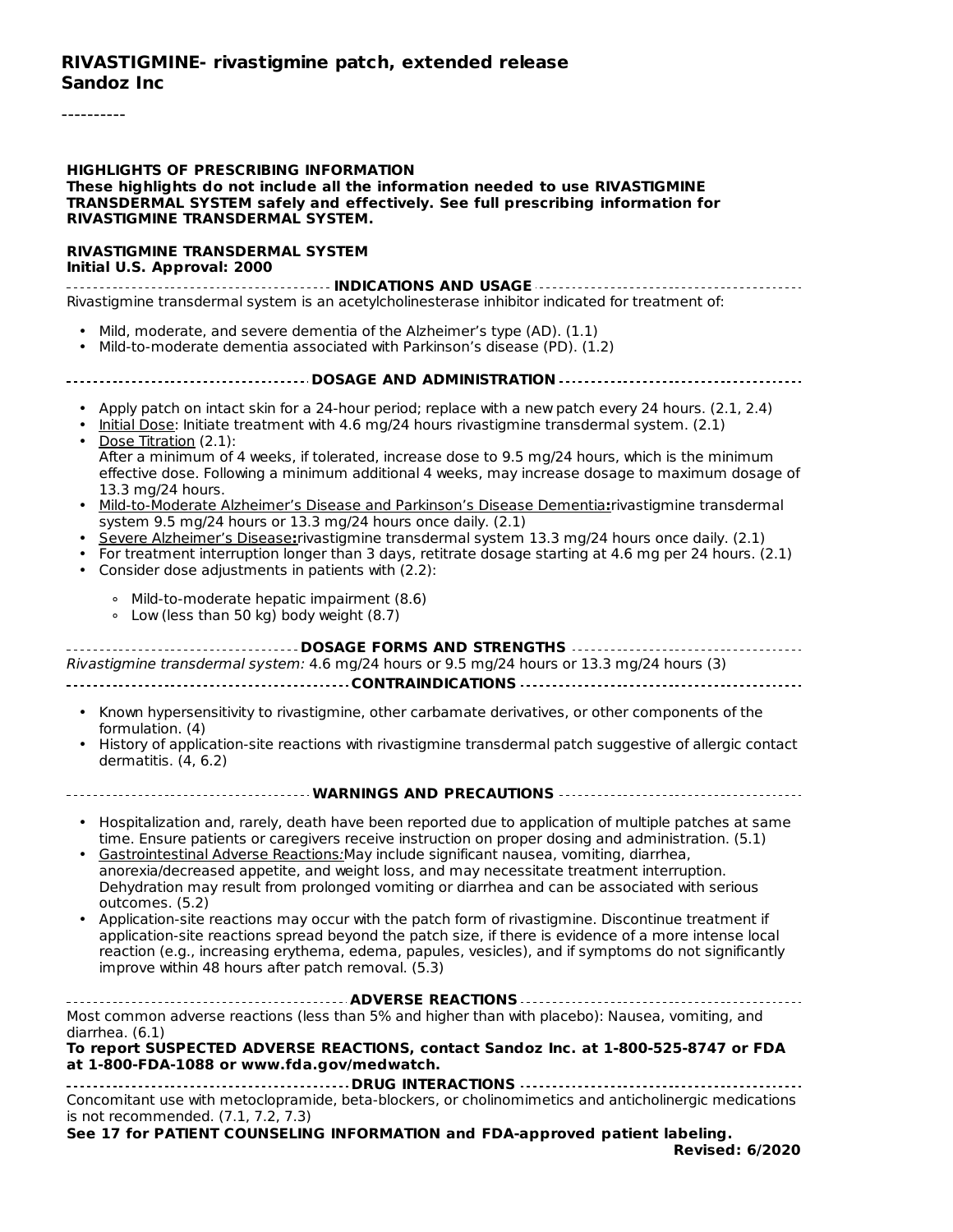## **FULL PRESCRIBING INFORMATION: CONTENTS\***

**1 INDICATIONS AND USAGE**

1.1 Alzheimer's Disease

1.2 Parkinson's Disease Dementia

## **2 DOSAGE AND ADMINISTRATION**

- 2.1 Recommended Dosing
- 2.2 Dosing in Specific Populations

2.3 Switching to Rivastigmine Transdermal System from Rivastigmine Tartrate Capsules or Rivastigmine Tartrate Oral Solution

2.4 Important Administration Instructions

## **3 DOSAGE FORMS AND STRENGTHS**

## **4 CONTRAINDICATIONS**

## **5 WARNINGS AND PRECAUTIONS**

5.1 Medication Errors Resulting in Overdose

- 5.2 Gastrointestinal Adverse Reactions
- 5.3 Skin Reactions
- 5.4 Other Adverse Reactions From Increased Cholinergic Activity
- 5.5 Impairment in Driving or Use of Machinery

## **6 ADVERSE REACTIONS**

- 6.1 Clinical Trials Experience
- 6.2 Postmarketing Experience

## **7 DRUG INTERACTIONS**

- 7.1 Metoclopramide
- 7.2 Cholinomimetic and Anticholinergic Medications
- 7.3 Beta-blockers

## **8 USE IN SPECIFIC POPULATIONS**

- 8.1 Pregnancy
- 8.2 Lactation
- 8.4 Pediatric Use
- 8.5 Geriatric Use
- 8.6 Hepatic Impairment
- 8.7 Low or High Body Weight

## **10 OVERDOSAGE**

## **11 DESCRIPTION**

## **12 CLINICAL PHARMACOLOGY**

- 12.1 Mechanism of Action
- 12.2 Pharmacodynamics
- 12.3 Pharmacokinetics

## **13 NONCLINICAL TOXICOLOGY**

13.1 Carcinogenesis, Mutagenesis, Impairment of Fertility

**14 CLINICAL STUDIES**

## **16 HOW SUPPLIED/STORAGE AND HANDLING**

## **17 PATIENT COUNSELING INFORMATION**

Instructions for Use

\* Sections or subsections omitted from the full prescribing information are not listed.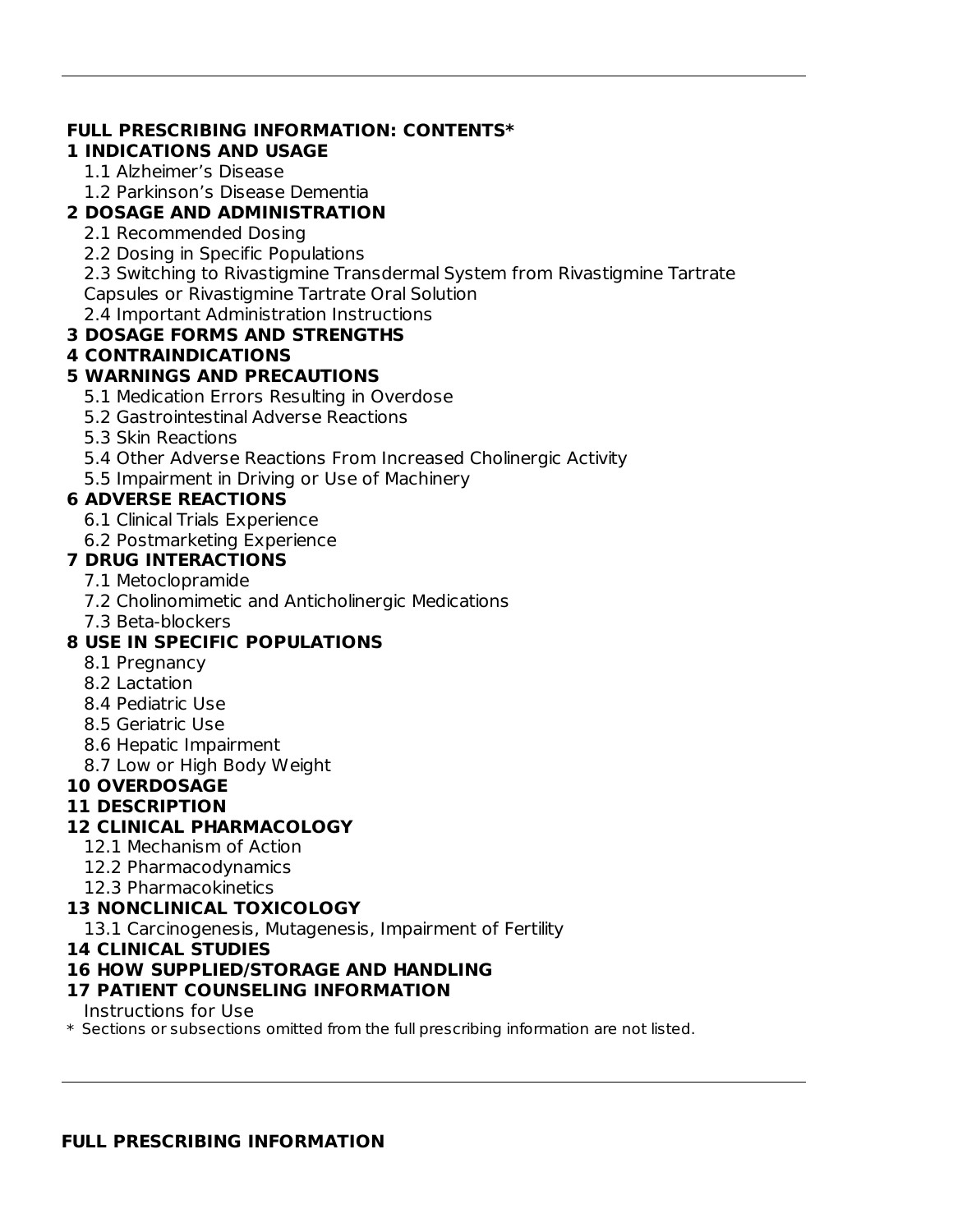## **1 INDICATIONS AND USAGE**

### **1.1 Alzheimer's Disease**

Rivastigmine transdermal system is indicated for the treatment of dementia of the Alzheimer's type (AD). Efficacy has been demonstrated in patients with mild, moderate, and severe Alzheimer's disease.

### **1.2 Parkinson's Disease Dementia**

Rivastigmine transdermal system is indicated for the treatment of mild-to-moderate dementia associated with Parkinson's disease (PDD).

## **2 DOSAGE AND ADMINISTRATION**

### **2.1 Recommended Dosing**

### Initial Dose

Initiate treatment with one 4.6 mg/24 hours rivastigmine transdermal system applied to the skin once daily [see Dosage and Administration (2.4)].

#### Dose Titration

Increase the dose only after a minimum of 4 weeks at the previous dose, and only if the previous dose has been tolerated. For mild-to-moderate AD and PDD patients, continue the effective dose of 9.5 mg/24 hours for as long as therapeutic benefit persists. Patients can then be increased to the maximum effective dose of 13.3 mg/24 hours dose. For patients with severe AD, 13.3 mg/24 hours is the effective dose. Doses higher than 13.3 mg/24 hours confer no appreciable additional benefit, and are associated with an increase in the incidence of adverse reactions [see Warnings and Precautions (5.2), Adverse Reactions (6.1)].

Mild-to-Moderate Alzheimer's Disease and Mild-to-Moderate Parkinson's Disease Dementia

The effective dosage of rivastigmine transdermal system is 9.5 mg/24 hours or 13.3 mg/24 hours administered once per day; replace with a new patch every 24 hours.

### Severe Alzheimer's Disease

The effective dosage of rivastigmine transdermal system in patients with severe Alzheimer's disease is 13.3 mg/24 hours administered once per day; replace with a new patch every 24 hours.

### Interruption of Treatment

If dosing is interrupted for 3 days or fewer, restart treatment with the same or lower strength rivastigmine transdermal system. If dosing is interrupted for more than 3 days, restart treatment with the 4.6 mg/24 hours rivastigmine transdermal system and titrate as described above.

### **2.2 Dosing in Specific Populations**

### Dosing Modifications in Patients with Hepatic Impairment

Consider using the 4.6 mg/24 hours rivastigmine transdermal system as both the initial and maintenance dose in patients with mild (Child-Pugh score 5 to 6) to moderate (Child-Pugh score 7 to 9) hepatic impairment [see Use in Specific Populations (8.6), Clinical Pharmacology (12.3)].

### Dosing Modifications in Patients with Low Body Weight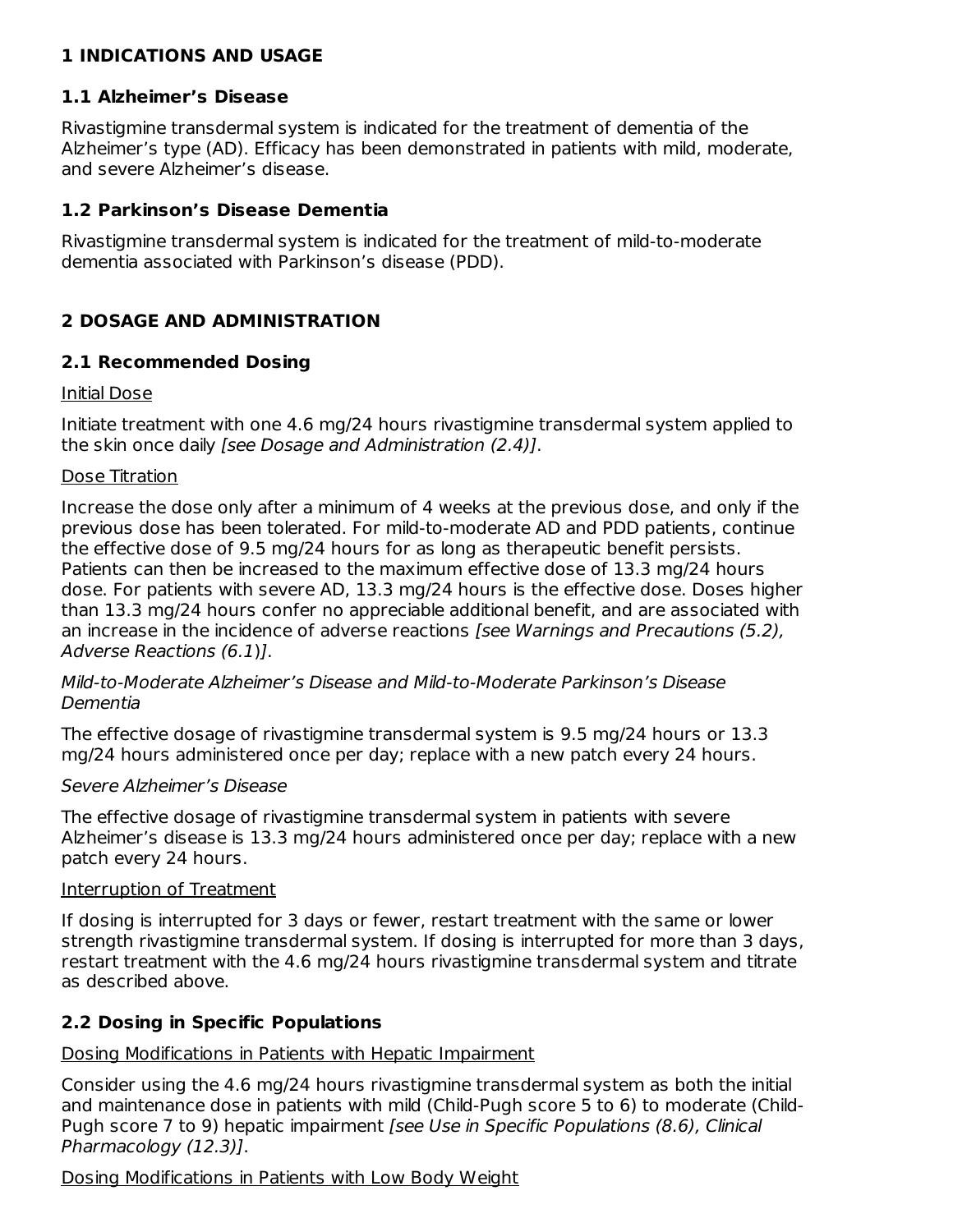Carefully titrate and monitor patients with low body weight (less than 50 kg) for toxicities (e.g., excessive nausea, vomiting), and consider reducing the maintenance dose to the 4.6 mg/24 hours rivastigmine transdermal system if such toxicities develop.

### **2.3 Switching to Rivastigmine Transdermal System from Rivastigmine Tartrate Capsules or Rivastigmine Tartrate Oral Solution**

Patients treated with rivastigmine tartrate capsules or oral solution may be switched to rivastigmine transdermal system as follows:

- A patient who is on a total daily dose of less than 6 mg of oral rivastigmine can be switched to the 4.6 mg/24 hours rivastigmine transdermal system.
- A patient who is on a total daily dose of 6 mg to 12 mg of oral rivastigmine can be switched to the 9.5 mg/24 hours rivastigmine transdermal system.

Instruct patients or caregivers to apply the first patch on the day following the last oral dose.

## **2.4 Important Administration Instructions**

Rivastigmine transdermal system is for transdermal use on intact skin.

(a) Do not use the patch if the pouch seal is broken or the patch is cut, damaged, or changed in any way.

(b) Apply the rivastigmine transdermal system once a day.

- Press down firmly for 30 seconds until the edges stick well when applying to clean, dry, hairless, intact healthy skin in a place that will not be rubbed against by tight clothing.
- Use the upper or lower back as the site of application because the patch is less likely to be removed by the patient. If sites on the back are not accessible, apply the patch to the upper arm or chest.
- Do not apply to a skin area where cream, lotion, or powder has recently been applied.

(c) Do not apply to skin that is red, irritated, or cut.

(d) Replace the rivastigmine transdermal system with a new patch every 24 hours. Instruct patients to only wear 1 patch at a time (remove the previous day's patch before applying a new patch) [see Warnings and Precautions (5.1), Overdosage (10)]. If a patch falls off or if a dose is missed, apply a new patch immediately, and then replace this patch the following day at the usual application time.

(e) Change the site of patch application daily to minimize potential irritation, although a new patch can be applied to the same general anatomic site (e.g., another spot on the upper back) on consecutive days. Do not apply a new patch to the same location for at least 14 days.

(f) May wear the patch during bathing and in hot weather. Avoid long exposure to external heat sources (excessive sunlight, saunas, solariums).

(g) Place used patches in the previously saved pouch and discard in the trash, away from pets or children.

(h) Wash hands with soap and water after removing the patch. In case of contact with eyes or if the eyes become red after handling the patch, rinse immediately with plenty of water, and seek medical advice if symptoms do not resolve.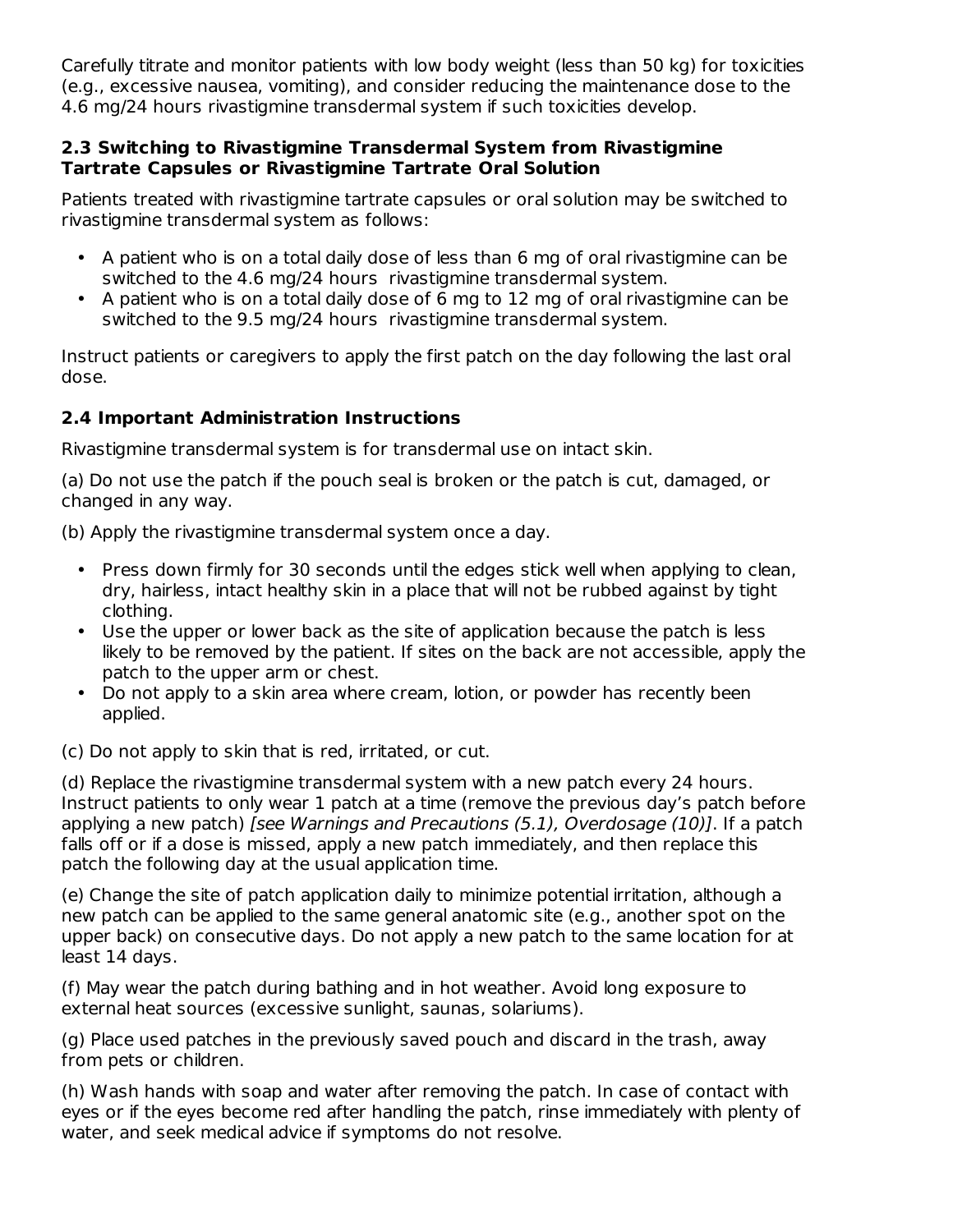## **3 DOSAGE FORMS AND STRENGTHS**

Rivastigmine Transdermal System is available in 3 strengths. Each patch has a beige backing layer labeled as either:

- RIVASTIGMINE 4.6 mg/24 hours, AMCX
- RIVASTIGMINE 9.5 mg/24 hours, BHDI
- RIVASTIGMINE 13.3 mg/24 hours, CNFU

## **4 CONTRAINDICATIONS**

Rivastigmine transdermal system is contraindicated in patients with:

- known hypersensitivity to rivastigmine, other carbamate derivatives, or other components of the formulation [see Description (11)].
- previous history of application-site reactions with rivastigmine transdermal patch suggestive of allergic contact dermatitis [see Warnings and Precautions (5.3)].

Isolated cases of generalized skin reactions have been described in postmarketing experience [see Adverse Reactions (6.2)].

## **5 WARNINGS AND PRECAUTIONS**

### **5.1 Medication Errors Resulting in Overdose**

Medication errors with rivastigmine transdermal system have resulted in serious adverse reactions; some cases have required hospitalization, and rarely, led to death. The majority of medication errors have involved not removing the old patch when putting on a new one and the use of multiple patches at one time.

Instruct patients and their caregivers on important administration instructions for rivastigmine transdermal system [see Dosage and Administration (2.4)].

## **5.2 Gastrointestinal Adverse Reactions**

Rivastigmine transdermal system can cause gastrointestinal adverse reactions, including significant nausea, vomiting, diarrhea, anorexia/decreased appetite, and weight loss. Dehydration may result from prolonged vomiting or diarrhea and can be associated with serious outcomes. The incidence and severity of these reactions are dose-related [see Adverse Reactions (6.1). For this reason, initiate treatment with rivastigmine transdermal system at a dose of 4.6 mg/24 hours, and titrate to a dose of 9.5 mg/24 hours and then to a dose of 13.3 mg/24 hours, if appropriate [see Dosage and Administration (2.1)].

If treatment is interrupted for more than 3 days because of intolerance, reinitiate rivastigmine transdermal system with the 4.6 mg/24 hours dose to reduce the possibility of severe vomiting and its potentially serious sequelae. A postmarketing report described a case of severe vomiting with esophageal rupture following inappropriate reinitiation of treatment of an oral formulation of rivastigmine without retitration after 8 weeks of treatment interruption.

Inform caregivers to monitor for gastrointestinal adverse reactions and to inform the physician if they occur. It is critical to inform caregivers that if therapy has been interrupted for more than 3 days because of intolerance, the next dose should not be administered without contacting the physician regarding proper retitration.

## **5.3 Skin Reactions**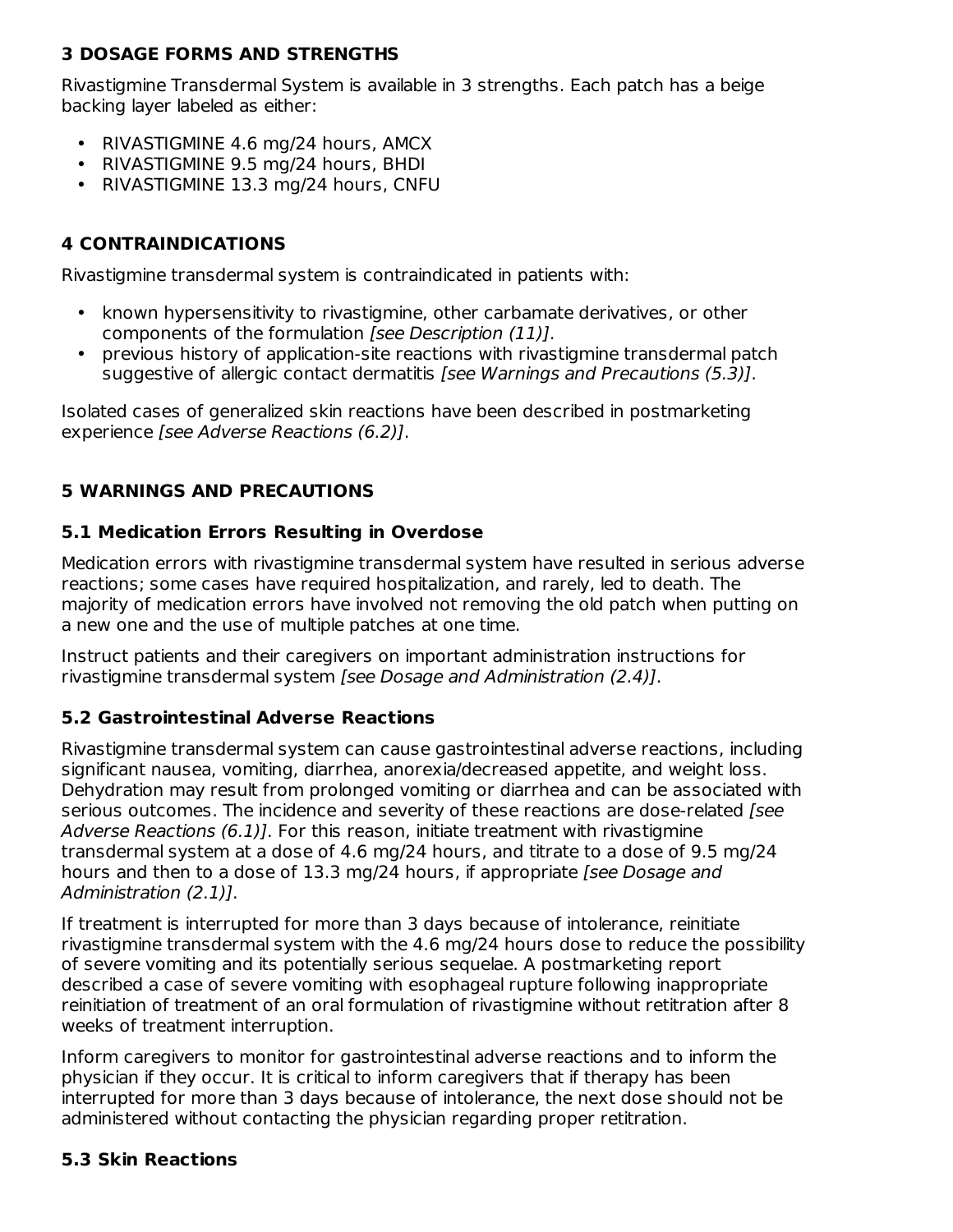Skin application-site reactions may occur with rivastigmine transdermal system. These reactions are not in themselves an indication of sensitization. However, use of rivastigmine patch may lead to allergic contact dermatitis.

Allergic contact dermatitis should be suspected if application-site reactions spread beyond the patch size, if there is evidence of a more intense local reaction (e.g., increasing erythema, edema, papules, vesicles), and if symptoms do not significantly improve within 48 hours after patch removal. In these cases, treatment should be discontinued [see Contraindications (4)].

In patients who develop application-site reactions to rivastigmine transdermal system, suggestive of allergic contact dermatitis and who still require rivastigmine, treatment should be switched to oral rivastigmine only after negative allergy testing and under close medical supervision. It is possible that some patients sensitized to rivastigmine by exposure to rivastigmine patch may not be able to take rivastigmine in any form.

There have been isolated postmarketing reports of patients experiencing disseminated allergic dermatitis when administered rivastigmine irrespective of the route of administration (oral or transdermal). In these cases, treatment should be discontinued [see Contraindications (4)]. Patients and caregivers should be instructed accordingly.

### **5.4 Other Adverse Reactions From Increased Cholinergic Activity**

#### Neurologic Effects

Extrapyramidal Symptoms: Cholinomimetics, including rivastigmine, may exacerbate or induce extrapyramidal symptoms. Worsening of parkinsonian symptoms, particularly tremor, has been observed in patients with dementia associated with Parkinson's disease who were treated with rivastigmine tartrate capsules.

Seizures: Drugs that increase cholinergic activity are believed to have some potential for causing seizures. However, seizure activity also may be a manifestation of Alzheimer's disease.

#### Peptic Ulcers/Gastrointestinal Bleeding

Cholinesterase inhibitors, including rivastigmine, may increase gastric acid secretion due to increased cholinergic activity. Monitor patients using rivastigmine transdermal system for symptoms of active or occult gastrointestinal bleeding, especially those at increased risk for developing ulcers, e.g., those with a history of ulcer disease or those receiving concurrent nonsteroidal anti-inflammatory drugs (NSAIDs). Clinical studies of rivastigmine have shown no significant increase, relative to placebo, in the incidence of either peptic ulcer disease or gastrointestinal bleeding.

#### Use with Anesthesia

Rivastigmine, as a cholinesterase inhibitor, is likely to exaggerate succinylcholine-type muscle relaxation during anesthesia.

#### Cardiac Conduction Effects

Because rivastigmine increases cholinergic activity, use of the rivastigmine transdermal system may have vagotonic effects on heart rate (e.g., bradycardia). The potential for this action may be particularly important in patients with sick sinus syndrome or other supraventricular cardiac conduction conditions. In clinical trials, rivastigmine was not associated with any increased incidence of cardiovascular adverse events, heart rate or blood pressure changes, or electrocardiogram (ECG) abnormalities.

#### Genitourinary Effects

Although not observed in clinical trials of rivastigmine, drugs that increase cholinergic activity may cause urinary obstruction.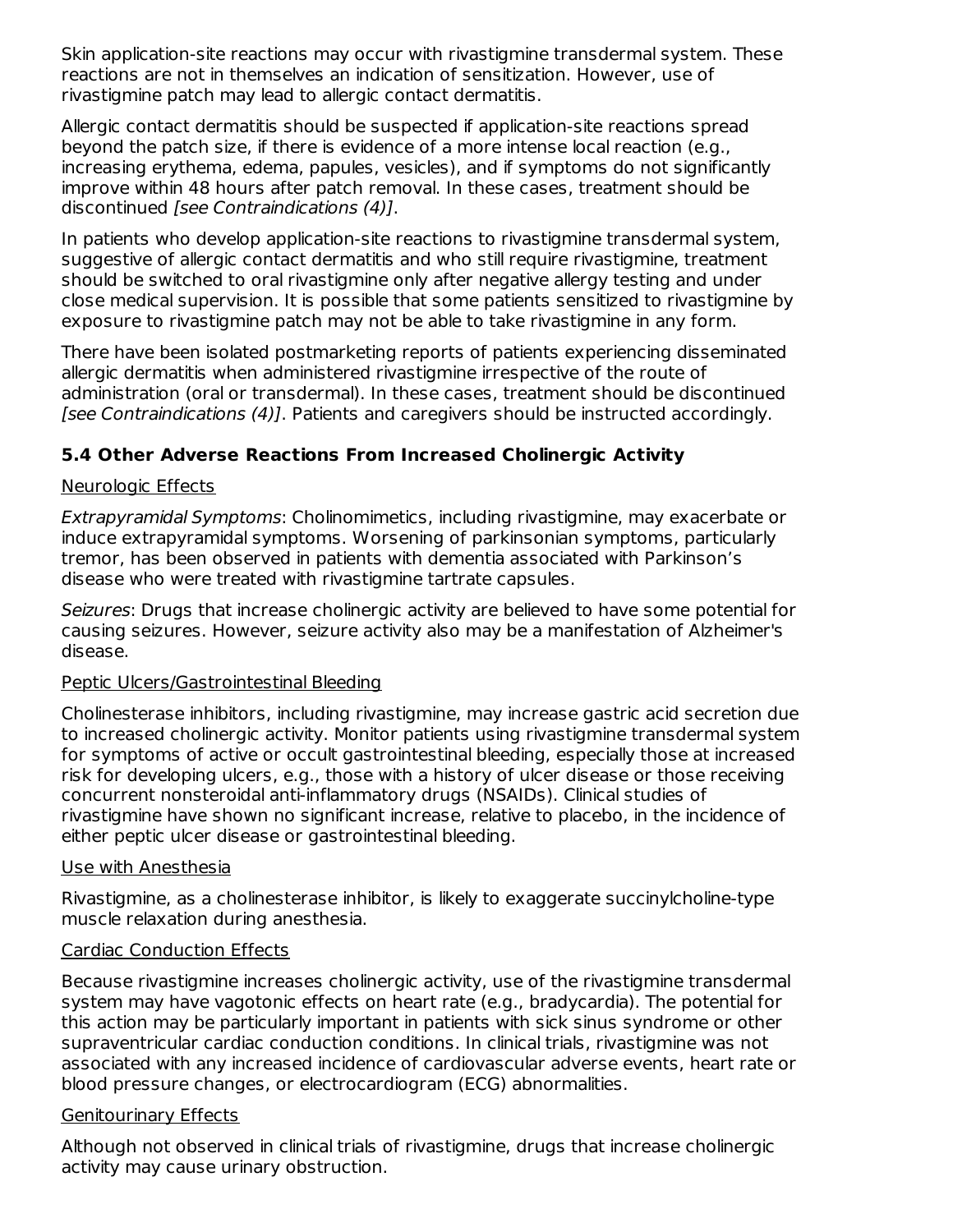### Pulmonary Effects

Drugs that increase cholinergic activity, including rivastigmine transdermal system, should be used with care in patients with a history of asthma or obstructive pulmonary disease.

### **5.5 Impairment in Driving or Use of Machinery**

Dementia may cause gradual impairment of driving performance or compromise the ability to use machinery. The administration of rivastigmine may also result in adverse reactions that are detrimental to these functions. During treatment with the rivastigmine transdermal system, routinely evaluate the patient's ability to continue driving or operating machinery.

## **6 ADVERSE REACTIONS**

The following adverse reactions are described below and elsewhere in the labeling:

- Gastrointestinal Adverse Reactions [see Warnings and Precautions (5.2)].
- Skin Reactions [see Warnings and Precautions (5.3)].
- Other Adverse Reactions from Increased Cholinergic Activity [see Warnings and Precautions (5.4)].

## **6.1 Clinical Trials Experience**

Because clinical trials are conducted under widely varying conditions, adverse reaction rates observed in the clinical trials of a drug cannot be directly compared to rates in the clinical trials of another drug and may not reflect the rates observed in practice.

Rivastigmine transdermal system has been administered to 4516 patients with Alzheimer's disease during clinical trials worldwide. Of these, 3005 patients have been treated for at least 26 weeks, 1771 patients have been treated for at least 52 weeks, 974 patients have been treated for at least 78 weeks, and 24 patients have been treated for at least 104 weeks.

## **Mild-to-Moderate Alzheimer's Disease**

### 24-Week International Placebo-Controlled Trial (Study 1)

### Most Common Adverse Reactions

The most common adverse reactions in patients administered rivastigmine transdermal system in Study 1 [see Clinical Studies  $(14)$ ], defined as those occurring at a frequency of at least 5% in the 9.5 mg/24 hours rivastigmine transdermal system arm and at a frequency at higher than in the placebo group, were nausea, vomiting, and diarrhea. These reactions were dose-related, with each being more common in patients using the unapproved 17.4 mg/24 hours rivastigmine transdermal system than in those using the 9.5 mg/24 hours rivastigmine transdermal system.

### Discontinuation Rates

In Study 1, which randomized a total of 1195 patients, the proportions of patients in the rivastigmine transdermal system 9.5 mg/24 hours, rivastigmine tartrate capsules 6 mg twice daily, and placebo groups who discontinued treatment due to adverse events were 10%, 8%, and 5%, respectively.

The most common adverse reactions in the rivastigmine transdermal system-treated groups that led to treatment discontinuation in this study were nausea and vomiting. The proportions of patients who discontinued treatment due to nausea were 0.7%, 1.7%, and 1.3% in the rivastigmine transdermal system 9.5 mg/24 hours, rivastigmine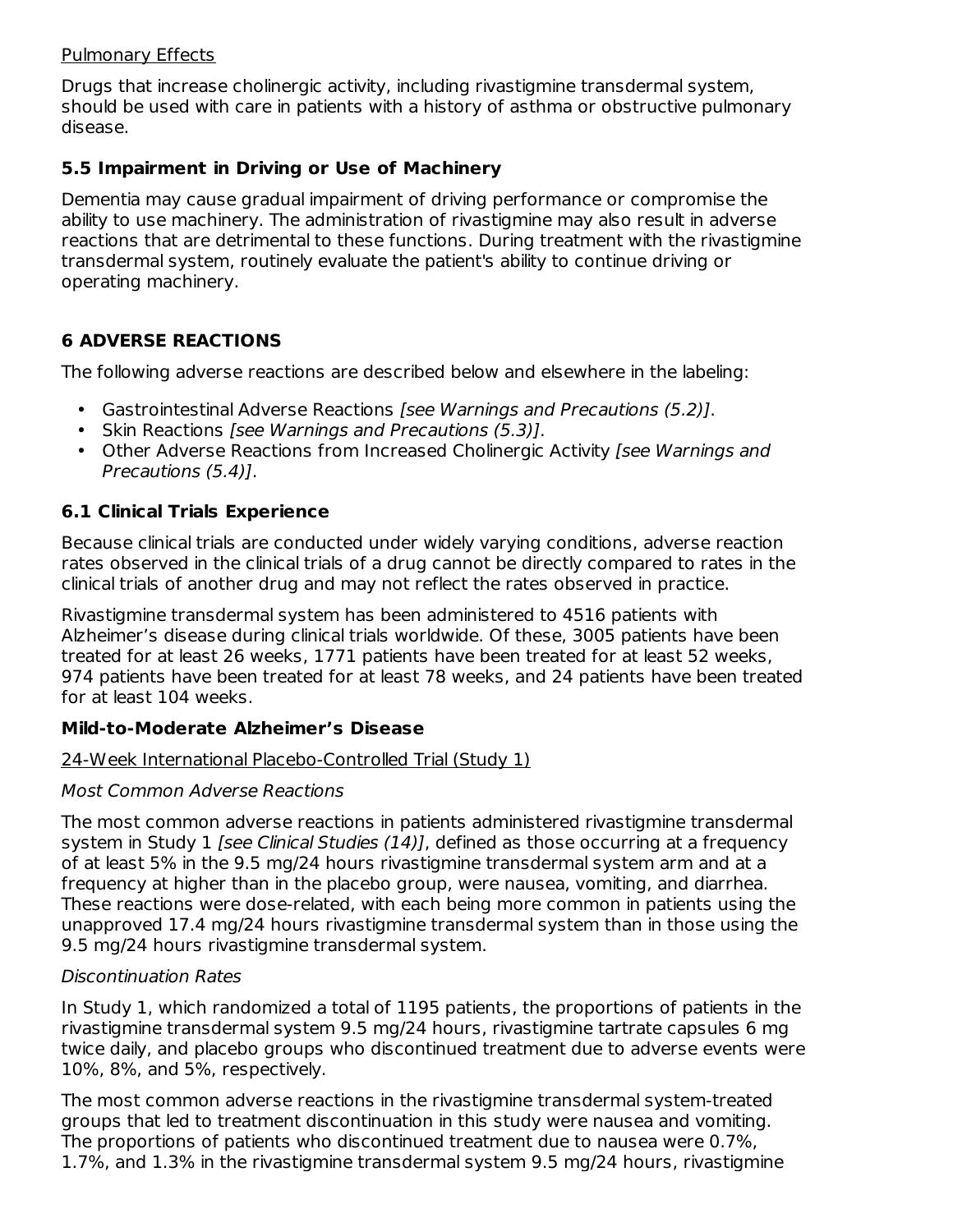tartrate capsules 6 mg twice daily, and placebo groups, respectively. The proportions of patients who discontinued treatment due to vomiting were 0%, 2.0%, and 0.3% in the rivastigmine transdermal system 9.5 mg/24 hours, rivastigmine tartrate capsules 6 mg twice daily, and placebo groups, respectively.

#### Adverse Reactions Observed at an Incidence of Greater than or Equal to 2%

Table 1 lists adverse reactions seen at an incidence of greater than or equal to 2% in either rivastigmine transdermal system-treated group in Study 1, and for which the rate of occurrence was greater for patients treated with that dose of rivastigmine transdermal system than for those treated with placebo. The unapproved 17.4 mg/24 hours rivastigmine transdermal system arm is included to demonstrate the increased rates of gastrointestinal adverse reactions over those seen with the 9.5 mg/24 hours rivastigmine transdermal system.

|                                                     | <b>System</b><br>9.5 mg/24<br>hours | <b>Transdermal Transdermal</b><br><b>System</b><br>17.4 mg/24<br>hours | Rivastigmine Rivastigmine Rivastigmine Placebo<br><b>Tartrate</b><br><b>Capsule</b><br>6 mg twice<br>daily |     |
|-----------------------------------------------------|-------------------------------------|------------------------------------------------------------------------|------------------------------------------------------------------------------------------------------------|-----|
| <b>Total Patients Studied</b>                       | 291                                 | 303                                                                    | 294                                                                                                        | 302 |
| <b>Total Percentage of Patients</b><br>with ARs (%) | 51                                  | 66                                                                     | 63                                                                                                         | 46  |
| Nausea                                              | 7                                   | 21                                                                     | 23                                                                                                         | 5   |
| Vomiting*                                           | 6                                   | 19                                                                     | 17                                                                                                         | 3   |
| Diarrhea                                            | 6                                   | 10                                                                     | 5                                                                                                          | 3   |
| Depression                                          |                                     | 4                                                                      | 4                                                                                                          | 1   |
| Headache                                            | 3                                   | 4                                                                      | 6                                                                                                          | 2   |
| Anxiety                                             | 3                                   | 3                                                                      | 2                                                                                                          | 1   |
| Anorexia/Decreased Appetite                         | 3                                   | 9                                                                      | 9                                                                                                          | 2   |
| Weight Decreased**                                  | 3                                   | 8                                                                      | 5                                                                                                          | 1   |
| <b>Dizziness</b>                                    | 2                                   |                                                                        |                                                                                                            | 2   |
| <b>Abdominal Pain</b>                               | 2                                   |                                                                        |                                                                                                            | 1   |
| <b>Urinary Tract Infection</b>                      | 2                                   |                                                                        |                                                                                                            |     |
| Asthenia                                            | 2                                   | 3                                                                      |                                                                                                            |     |
| Fatigue                                             |                                     |                                                                        |                                                                                                            |     |
| Insomnia                                            |                                     | 4                                                                      |                                                                                                            | 2   |
| Abdominal Pain Upper                                |                                     | 3                                                                      |                                                                                                            | 2   |
| Vertigo                                             | 0                                   | 2                                                                      |                                                                                                            | 1   |

#### **Table 1: Proportion of Adverse Reactions Observed With a Frequency of Greater Than or Equal to 2% and Occurring at a Rate Greater Than Placebo in Study 1**

Abbreviation: ARs, adverse reactions.

\*Vomiting was severe in 0% of patients who received rivastigmine transdermal system 9.5 mg/24 hours, 1% of patients who received rivastigmine transdermal system 17.4 mg/24 hours, 1% of patients who received the rivastigmine tartrate capsule at doses up to 6 mg twice daily, and 0% of those who received placebo.

\*\*Weight Decreased as presented in Table 1 is based upon clinical observations and/or adverse events reported by patients or caregivers. Body weight was also monitored at prespecified time points throughout the course of the clinical study. The proportion of patients who had weight loss equal to or greater than 7% of their baseline weight was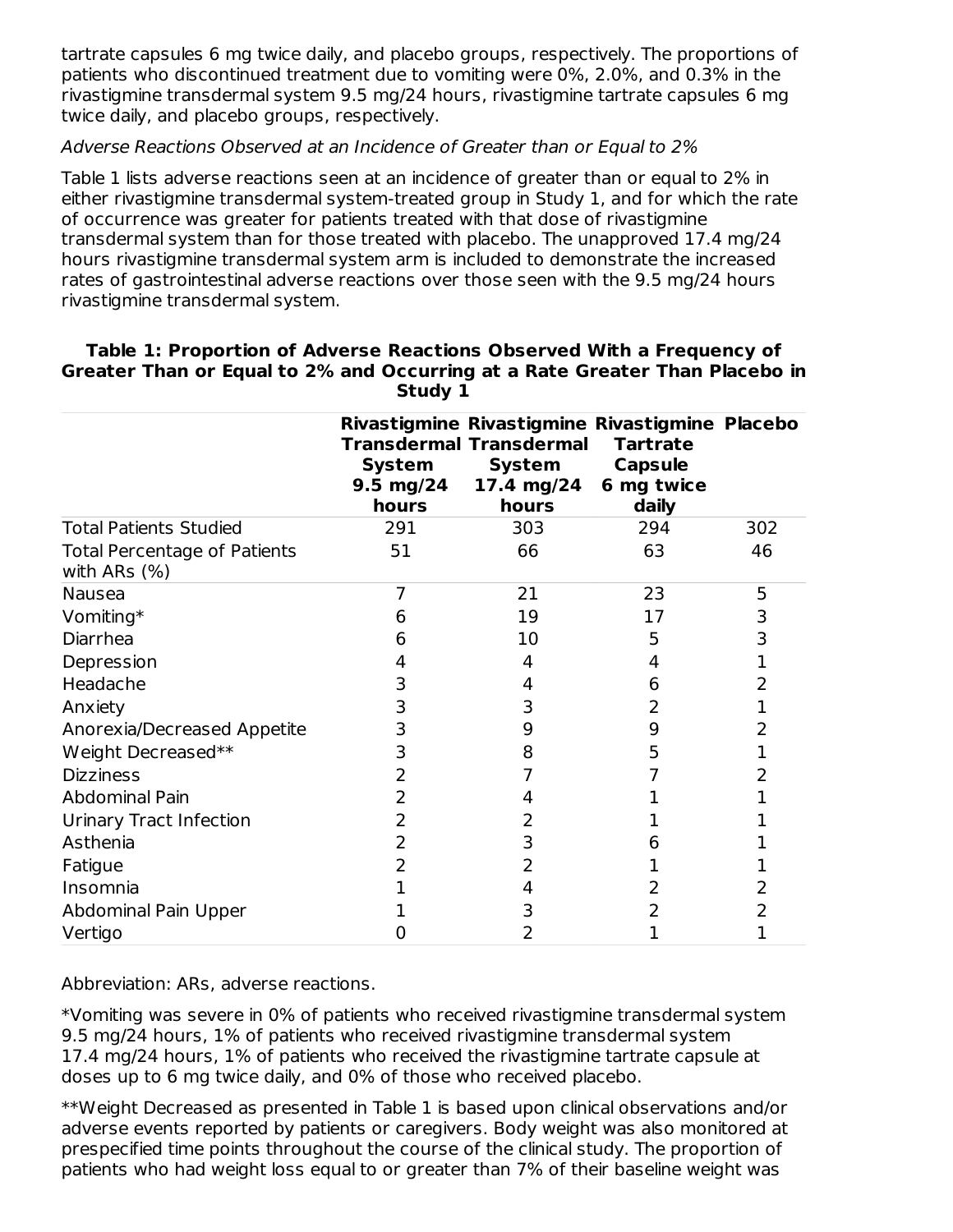8% of those treated with rivastigmine transdermal system 9.5 mg/24 hours, 12% of those treated with rivastigmine transdermal system 17.4 mg/24 hours, 11% of patients who received the rivastigmine tartrate capsule at doses up to 6 mg twice daily and 6% of those who received placebo. It is not clear how much of the weight loss was associated with anorexia, nausea, vomiting, and the diarrhea associated with the drug.

48-Week International Active Comparator-Controlled Trial (Study 2)

### Most Common Adverse Reactions

In Study 2 [see Clinical Studies (14)] of the commonly observed adverse reactions (greater than or equal to 3% in any treatment group), the most frequent event in the rivastigmine transdermal system 13.3 mg/24 hours group was nausea, followed by vomiting, fall, weight decreased, application-site erythema, decreased appetite, diarrhea and urinary tract infection (Table 3). The percentage of patients with these events was higher in the rivastigmine transdermal system 13.3 mg/24 hours group than in the rivastigmine transdermal system 9.5 mg/24 hours group. Patients with nausea, vomiting, diarrhea and decreased appetite experienced these reactions more often during the first 4 weeks of the double-blind treatment phase. These reactions decreased over time in each treatment group. Weight decreased was reported to have increased over time in each treatment group.

### Discontinuation Rates

Table 2 displays the most common adverse reactions leading to discontinuation during the 48-week, double-blind treatment phase in Study 2.

|                                                                                   | System<br>13.3 mg/24 9.5 mg/24<br>hours | <b>Rivastigmine Rivastigmine</b><br><b>Transdermal Transdermal</b><br><b>System</b><br>hours | <b>Total</b> |
|-----------------------------------------------------------------------------------|-----------------------------------------|----------------------------------------------------------------------------------------------|--------------|
| <b>Total Patients Studied</b>                                                     | 280                                     | 283                                                                                          | 563          |
| <b>Total Percentage of Patients</b><br>with ARs Leading to<br>Discontinuation (%) | 9.6                                     | 12.7                                                                                         | 11.2         |
| Vomiting                                                                          | 1.4                                     | 0.4                                                                                          | 0.9          |
| Application-site pruritus                                                         | 1.1                                     | 1.1                                                                                          | 1.1          |
| Aggression                                                                        | 0.4                                     | 11                                                                                           | 0.7          |

#### **Table 2: Proportion of Most Common Adverse Reactions (greater than 1% at any dose) Leading to Discontinuation During 48-week Double-Blind Treatment Phase in Study 2**

Abbreviation: ARs, adverse reactions.

### Most Common Adverse Reactions Greater than or Equal to 3%

Other adverse reactions of interest which occurred less frequently, but which were observed in a markedly higher percentage of patients in the rivastigmine transdermal system 13.3 mg/24 hours group than in the rivastigmine transdermal system 9.5 mg/24 hours group in Study 2, included dizziness and upper abdominal pain. The percentage of patients with these reactions decreased over time in each treatment group (Table 3). The adverse reaction severity profile was generally similar for both the rivastigmine transdermal system 13.3 mg/24 hours and 9.5 mg/24 hours groups.

### **Table 3: Proportion of Adverse Reactions Over Time in the 48-week Double-Blind**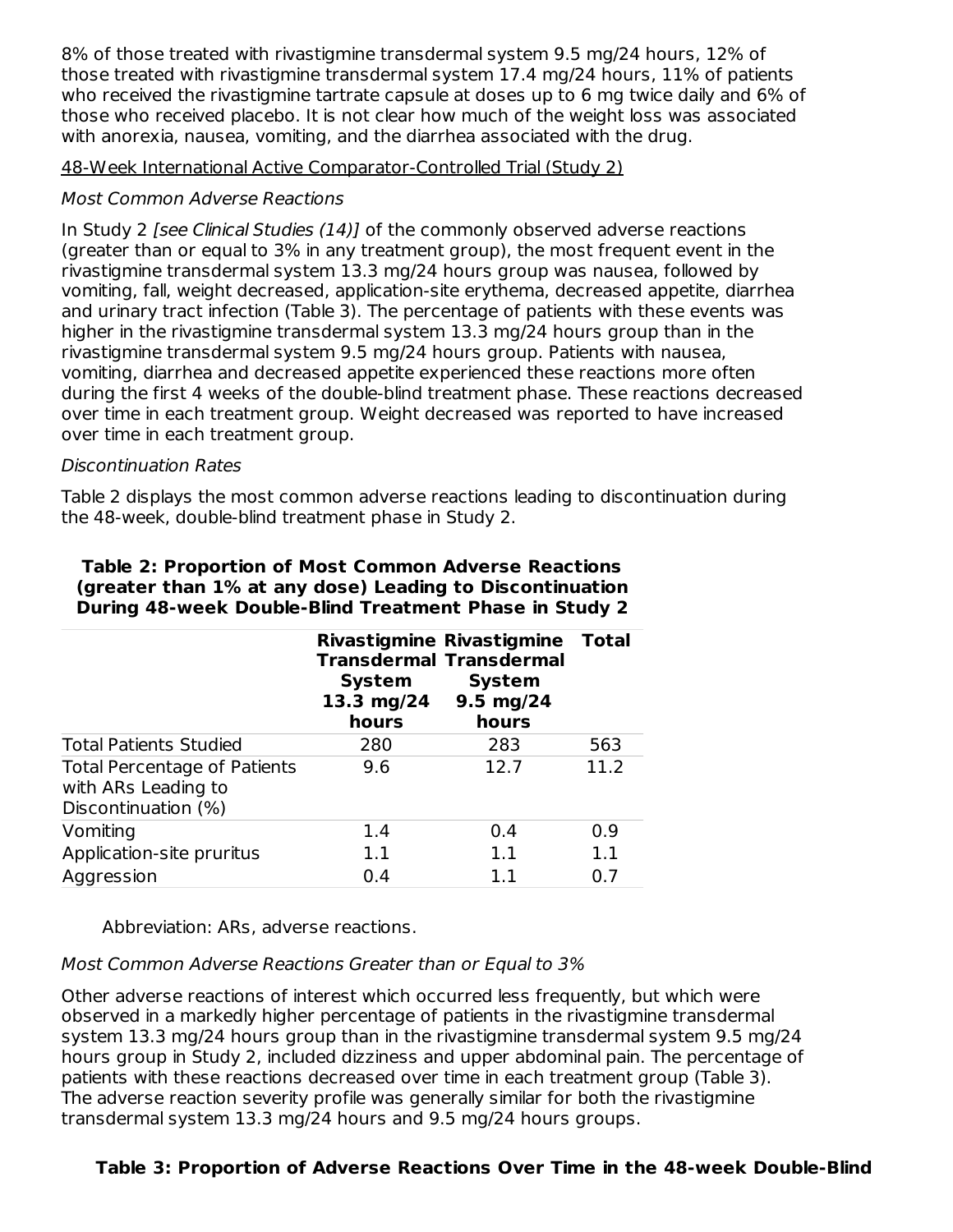|                                         |                                                                               |                      |                        | Week 0 to 24 (DB Phase) |                        | Week $>24$ to 48 (DB Phase) |
|-----------------------------------------|-------------------------------------------------------------------------------|----------------------|------------------------|-------------------------|------------------------|-----------------------------|
|                                         |                                                                               | Cumulative Week 0 to |                        |                         |                        |                             |
|                                         | 48 (DB Phase)                                                                 |                      |                        |                         |                        |                             |
|                                         |                                                                               |                      |                        |                         |                        |                             |
| Preferred                               | Rivastigmine Rivastigmine Rivastigmine Rivastigmine Rivastigmine Rivastigmine |                      |                        |                         |                        |                             |
| Term                                    | TransdermalTransdermalTransdermalTransdermalTransdermalTransdermal            |                      |                        |                         |                        |                             |
|                                         | <b>System</b>                                                                 | <b>System</b>        | <b>System</b>          | <b>System</b>           | <b>System</b>          | <b>System</b>               |
|                                         | $13.3$ mg/                                                                    | $9.5$ mg/            | 13.3 mg/ 24 9.5 mg/ 24 |                         | 13.3 mg/ 24 9.5 mg/ 24 |                             |
|                                         | 24 hours                                                                      | 24 hours             | hours                  | hours                   | hours                  | hours                       |
| <b>Total Patients</b><br><b>Studied</b> | 280                                                                           | 283                  | 280                    | 283                     | 241                    | 246                         |
| Total                                   | 75                                                                            | 68                   | 65                     | 55                      | 42                     | 40                          |
| Percentage                              |                                                                               |                      |                        |                         |                        |                             |
| of Patients                             |                                                                               |                      |                        |                         |                        |                             |
| with ARs $(\%)$                         |                                                                               |                      |                        |                         |                        |                             |
| Nausea                                  | 12                                                                            | 5                    | 10                     | 4                       | 4                      | 2                           |
| Vomiting                                | 10                                                                            | 5                    | 9                      | 3                       | 3                      | $\overline{2}$              |
| Fall                                    | 8                                                                             | 6                    | 4                      | 4                       | 4                      | 3                           |
| Weight                                  | 7                                                                             | 3                    | 3                      | 1                       | 5                      | $\overline{2}$              |
| decreased*                              |                                                                               |                      |                        |                         |                        |                             |
| Application-                            | 6                                                                             | 6                    | 6                      | 5                       | 1                      | $\overline{2}$              |
| site                                    |                                                                               |                      |                        |                         |                        |                             |
| erythema                                |                                                                               |                      |                        |                         |                        |                             |
| Decreased                               | 6                                                                             | 3                    | 5                      | 2                       | 2                      | $<$ 1                       |
| appetite                                |                                                                               |                      |                        |                         |                        |                             |
| Diarrhea                                | 6                                                                             | 5                    | 5                      | 4                       | $\overline{2}$         | $<$ 1                       |
| Urinary tract<br>infection              | 5                                                                             | 4                    | 3                      | 3                       | 3                      | $\overline{2}$              |
| Agitation                               | 5                                                                             | 5                    | 4                      | 3                       | 1                      | $\overline{2}$              |
| Depression                              | 5                                                                             | 5                    | 3                      | 3                       | 3                      | $\overline{2}$              |
| <b>Dizziness</b>                        | 4                                                                             | $\mathbf 1$          | 3                      | $<$ 1                   | $\overline{2}$         | <1                          |
| Application-                            | 4                                                                             | 4                    | 4                      | 3                       | $<$ 1                  | $\mathbf{1}$                |
| site pruritus                           |                                                                               |                      |                        |                         |                        |                             |
| Headache                                | 4                                                                             | 4                    | 4                      | 4                       | ${<}1$                 | <1                          |
| Insomnia                                | $\overline{4}$                                                                | 3                    | $\overline{2}$         | 1                       | $\mathsf 3$            | $\overline{2}$              |
| Abdominal                               | $\overline{4}$                                                                | $\overline{1}$       | $\overline{3}$         | $\mathbf 1$             | $\overline{1}$         | <1                          |
| pain upper                              |                                                                               |                      |                        |                         |                        |                             |
| Anxiety                                 | 4                                                                             | 3                    | $\overline{2}$         | $\overline{2}$          | $\overline{2}$         | $\mathbf 1$                 |
| Hypertension                            | 3                                                                             | 3                    | 3                      | $\overline{2}$          | $\mathbf 1$            | $\mathbf{1}$                |
| Urinary                                 | $\overline{3}$                                                                | $\overline{2}$       | $\overline{2}$         | $\mathbf{1}$            | $\mathbf 1$            | <1                          |
| incontinence                            |                                                                               |                      |                        |                         |                        |                             |
| Psychomotor                             | 3                                                                             | 3                    | $\overline{2}$         | 3                       | $\overline{2}$         | $\mathbf{1}$                |
| hyperactivity                           |                                                                               |                      |                        |                         |                        |                             |
| Aggression                              | $\overline{2}$                                                                | 3                    | 1                      | 3                       | 1                      | $\mathbf 1$                 |

Abbreviations: DB, double blind; ARs, adverse reactions.

\*Decreased Weight as presented in Table 3 is based upon clinical observations and/or adverse events reported by patients or caregivers. Body weight was monitored as a vital sign at pre-specified time points throughout the course of the clinical study. The proportion of patients who had weight loss equal to or greater than 7% of their baseline weight was 15.2% of those treated with rivastigmine transdermal system 9.5 mg/24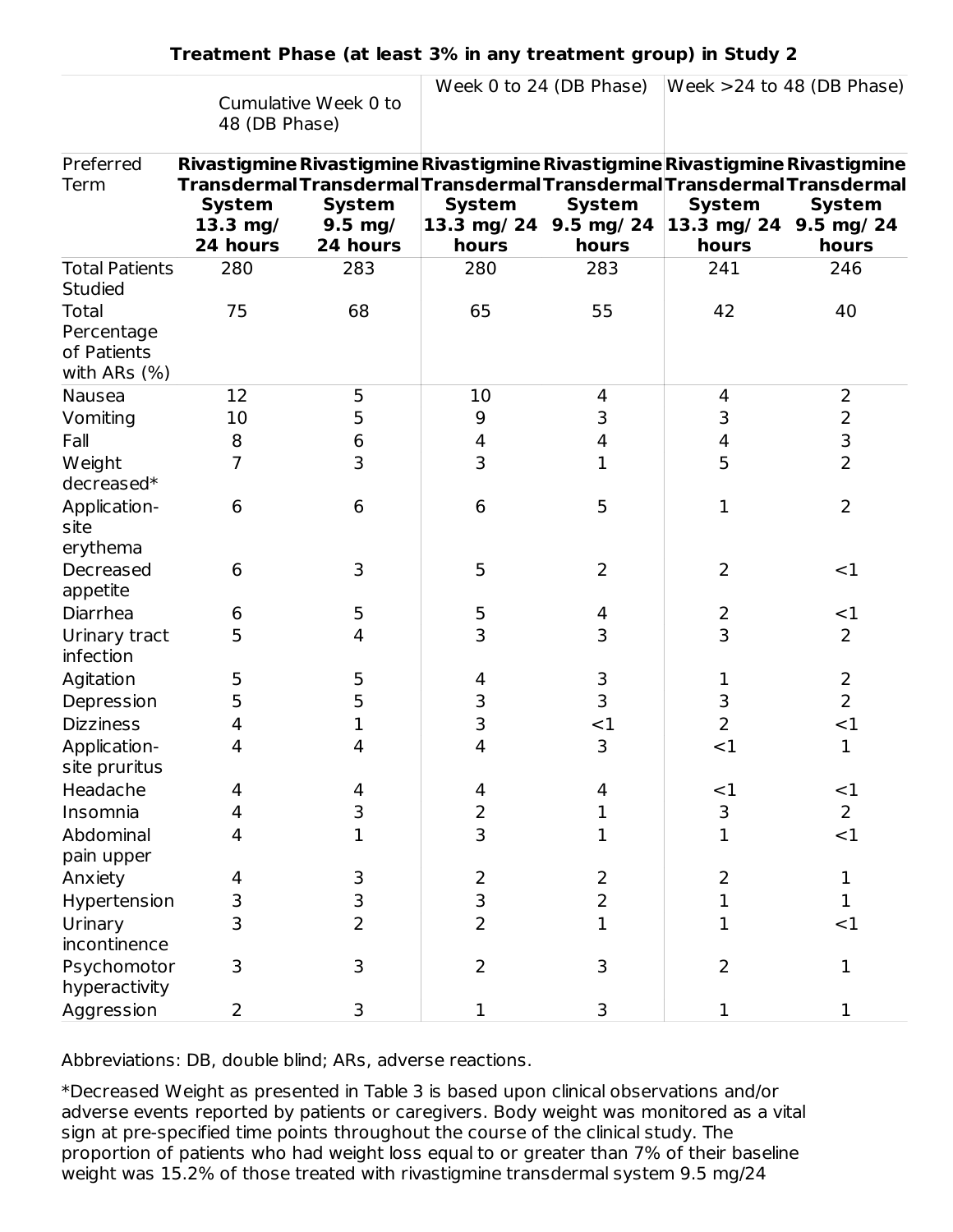hours and 18.6% of those treated with rivastigmine transdermal system 13.3 mg/24 hours during the 48-week double-blind treatment period.

### **Severe Alzheimer's Disease**

### 24-Week US Controlled Trial (Study 3)

### Most Commonly Observed Adverse Reactions

The most common adverse reactions in patients administered rivastigmine transdermal system in the controlled clinical trial, defined as those occurring at a frequency of at least 5% in the 13.3 mg/24 hours rivastigmine transdermal system arm and at a frequency higher than in the 4.6 mg/24 hours rivastigmine transdermal system were application-site erythema, fall, insomnia, vomiting, diarrhea, weight decreased, and nausea (Table 4). Patients in the lower-dose group reported more events of agitation, urinary tract infection, and hallucinations than patients in the higher-dose group.

#### Discontinuation Rates

In Study 3 [see Clinical Studies (14)], the proportions of patients in the rivastigmine transdermal system 13.3 mg/24 hours (n=355) and rivastigmine transdermal system 4.6 mg/24 hours (n=359), who discontinued treatment due to adverse reactions were 21% and 14%, respectively.

The most frequent adverse reaction leading to discontinuation in the 13.3 mg/24 hours treatment group versus the 4.6 mg/24 hours treatment group was agitation (2.8% versus 2.2%), followed by vomiting (2.5% and 1.1%), nausea (1.7% and 1.1%), decreased appetite (1.7% and 0%), aggression (1.1% and 0.3%), fall (1.1% and 0.3%) and syncope (1.1% and 0.3%). Otherwise, all AEs leading to discontinuation were reported in less than 1% of patients.

### Most Commonly Observed Adverse Reactions Greater than or Equal to 5%

Other adverse reactions of interest, which were observed in a higher percentage of patients in the rivastigmine transdermal system 13.3 mg/24 hours group than in the rivastigmine transdermal system 4.6 mg/24 hours group, included application-site erythema, fall, insomnia, vomiting, diarrhea, weight decreased, and nausea (Table 4). Overall, the majority of patients in this study experienced adverse reactions that were mild (30.7%) or moderate (32.1%) in severity. Slightly more patients in the 4.6 mg/24 hours patch group reported mild events than in the 13.3 mg/24 hours patch group, while the numbers of patients reporting moderate events were comparable between groups. Severe adverse reactions were reported at a slightly higher percentage at the higher dose (12.4%) than at the lower-dose (10%) treatment groups. With the exception of severe adverse reactions of agitation (13.3 mg: 1.1%; 4.6 mg: 1.4%), fall (13.3 mg: 1.1%) and urinary tract infection (4.6 mg: 1.1%), all adverse reactions reported as severe occurred in less than 1% of patients in either treatment group.

| <b>Preferred term</b>                     | <b>Rivastigmine</b><br><b>Transdermal</b><br><b>System</b><br>13.3 mg/24 hours | <b>Rivastigmine</b><br><b>Transdermal</b><br><b>System</b><br>4.6 mg/24 hours |
|-------------------------------------------|--------------------------------------------------------------------------------|-------------------------------------------------------------------------------|
| Total number of patients studied          | 355                                                                            | 359                                                                           |
| Total percentage of patients with ARs (%) | 75                                                                             | 73                                                                            |
| Application-site erythema                 | 13                                                                             | 12                                                                            |
| Agitation                                 | 12                                                                             | 14                                                                            |
| Urinary tract infection                   | 8                                                                              | 10                                                                            |

#### **Table 4: Proportion of Adverse Reactions in the 24-week Double-Blind Treatment Phase (at least 5% in any treatment group) in Study 3**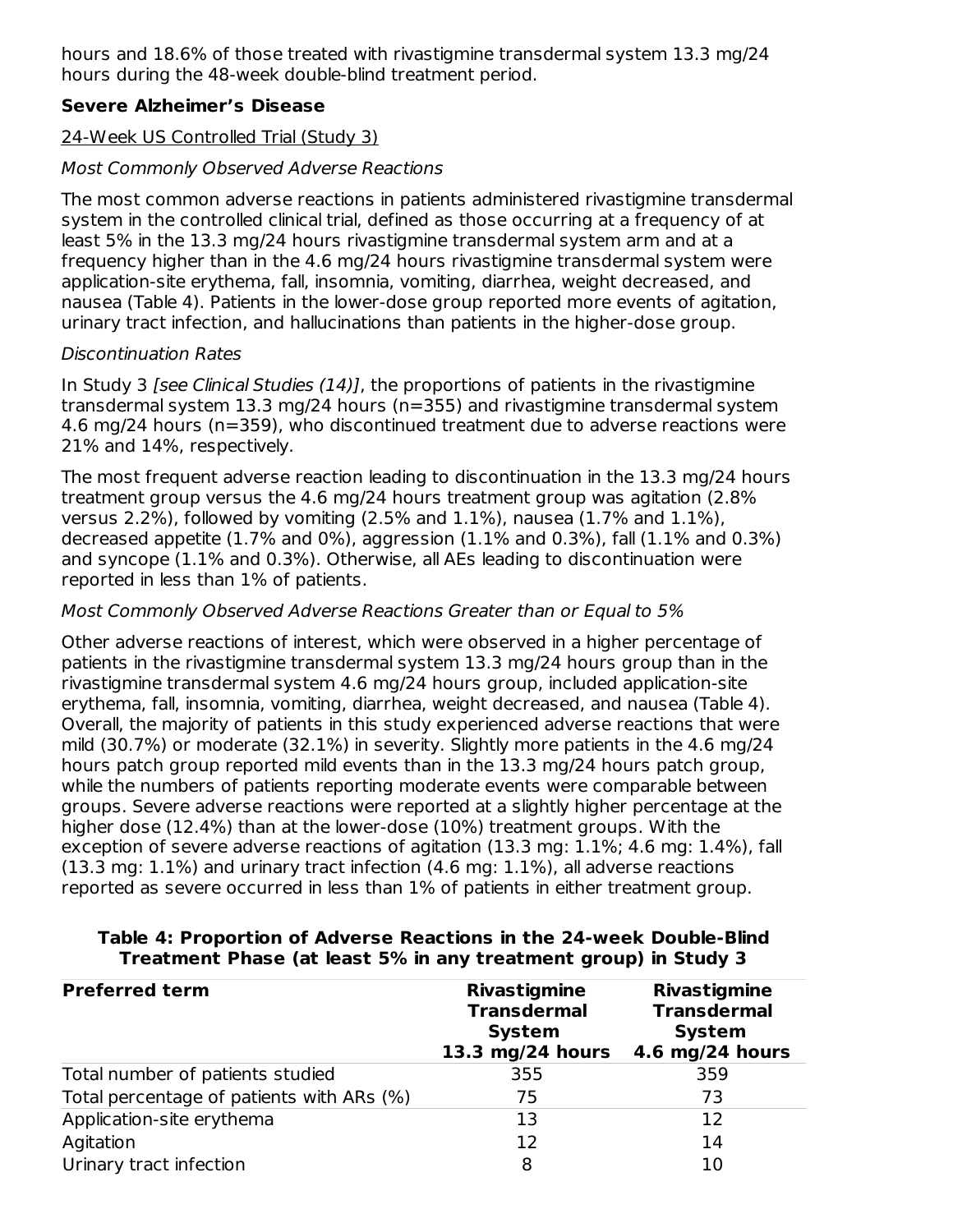| Fall               | 8 | 6 |
|--------------------|---|---|
| Insomnia           |   | 4 |
| Vomiting           |   |   |
| Diarrhea           |   |   |
| Weight decreased*  |   | 3 |
| Nausea             | 6 | 3 |
| Depression         | 5 | 4 |
| Decreased appetite | 5 |   |
| Anxiety            | 5 |   |
| Hallucination      |   |   |

Abbreviation: ARs, adverse reactions.

\*Weight Decreased as presented in Table 4 is based upon clinical observations and/or adverse events reported by patients or caregivers. Body weight was monitored as a vital sign at prespecified time points throughout the course of the clinical study. The proportion of patients who had weight loss equal to or greater than 7% of their baseline weight was 11% of those treated with rivastigmine transdermal system 4.6 mg/24 hours and 14.1% of those treated with rivastigmine transdermal system 13.3 mg/24 hours during the 24-week double-blind treatment.

### Application-Site Reactions

Application-site skin reactions leading to discontinuation were observed in less than or equal to 2.3% of rivastigmine transdermal system patients. This number was 4.9% and 8.4% in the Chinese population and Japanese population, respectively.

Cases of skin irritation were captured separately on an investigator-rated skin irritation scale. Skin irritation, when observed, was mostly slight or mild in severity and was rated as severe in less than or equal to 2.2% of rivastigmine transdermal system patients in a double-blind controlled study and in less than or equal to 3.7% of rivastigmine transdermal system patients in a double-blind controlled study in Japanese patients.

### **Parkinson's Disease Dementia**

### 76-week International Open-Label Trial (Study 4)

Rivastigmine transdermal system has been administered to 288 patients with mild-tomoderate Parkinson's Disease Dementia in a single, 76-week, open-label, activecomparator safety study. Of these, 256 have been treated for at least 12 weeks, 232 for at least 24 weeks, and 196 for at least 52 weeks.

Treatment with rivastigmine transdermal system was initiated at 4.6 mg/24 hours and if tolerated the dose was increased after 4 weeks to 9.5 mg/24 hours. Rivastigmine tartrate capsule (target maintenance dose of 12 mg/day) served as the active comparator and was administered to 294 patients. Adverse reactions are presented in Table 5.

#### **Table 5: Proportion of Adverse Reactions Reported at a Rate Greater Than or Equal to 2% During the Initial 24-Week Period in Study 4**

| <b>Adverse Drug Reactions</b> | <b>Rivastigmine Transdermal</b><br><b>System</b> |
|-------------------------------|--------------------------------------------------|
| Total patients studied        | 288                                              |
|                               | Percentage (%)                                   |
| <b>Psychiatric Disorders</b>  |                                                  |
| Insomnia                      | 6                                                |
| Depression                    | 6                                                |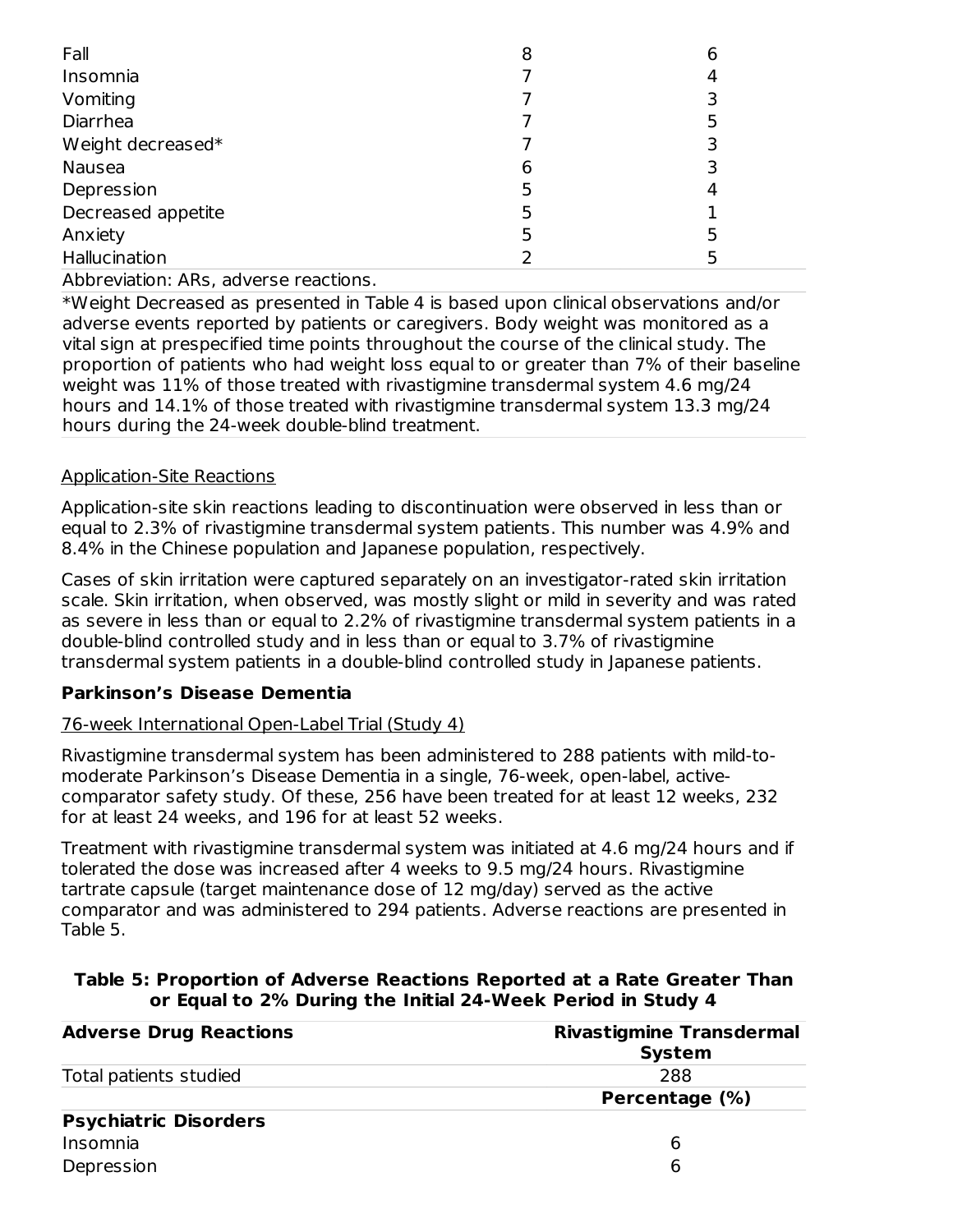| Anxiety                                          | 5       |
|--------------------------------------------------|---------|
| Agitation                                        | 3       |
| <b>Nervous System Disorders</b>                  |         |
| Tremor                                           | 7       |
| <b>Dizziness</b>                                 | 6       |
| Somnolence                                       | 4       |
| Hypokinesia                                      | 4       |
| <b>Bradykinesia</b>                              | 4       |
| Cogwheel rigidity                                | 3       |
| Dyskinesia                                       | 3       |
| <b>Gastrointestinal Disorders</b>                |         |
| Abdominal pain                                   | 2       |
| <b>Vascular Disorders</b>                        |         |
| Hypertension                                     | 3       |
| <b>General Disorders and Administration-site</b> |         |
| <b>Conditions</b>                                |         |
| Fall                                             | 12      |
| Application-site erythema                        | 11      |
| Application-site irritation, pruritus, rash      | 3; 5; 2 |
| Fatigue                                          | 4       |
| Asthenia                                         | 2       |
| Gait disturbance                                 | 4       |

Additional adverse reactions observed during the 76-week prospective, open-label study in patients with dementia associated with Parkinson's disease treated with rivastigmine transdermal system: Frequent (those occurring in at least 1/100 patients): dehydration, weight decreased, aggression, hallucination visual.

In patients with dementia associated with Parkinson's disease, the following adverse drug reactions have only been observed in clinical trials with rivastigmine tartrate capsules: Frequent: nausea, vomiting, decreased appetite, restlessness, worsening of Parkinson's disease, bradycardia, diarrhea, dyspepsia, salivary hypersecretion, sweating increased; Infrequent (those occurring between 1/100 to 1/1000 patients): dystonia, atrial fibrillation, atrioventricular block.

## **6.2 Postmarketing Experience**

The following adverse reactions have been identified during post approval use of rivastigmine tartrate capsules, rivastigmine tartrate oral solution, or rivastigmine transdermal system. Because these reactions are reported voluntarily from a population of uncertain size, it is not always possible to reliably estimate their frequency or establish a causal relationship to drug exposure.

Cardiac Disorders: Tachycardia

Hepatobiliary Disorders: Abnormal liver function tests, hepatitis

Nervous System Disorders: Parkinson's disease (worsening), seizure, tremor

Psychiatric Disorders:nightmares

Skin and Subcutaneous Tissue Disorders: Allergic dermatitis, application-site hypersensitivity, blister, disseminated allergic dermatitis, Stevens-Johnson syndrome, urticaria

Vascular Disorders: Hypertension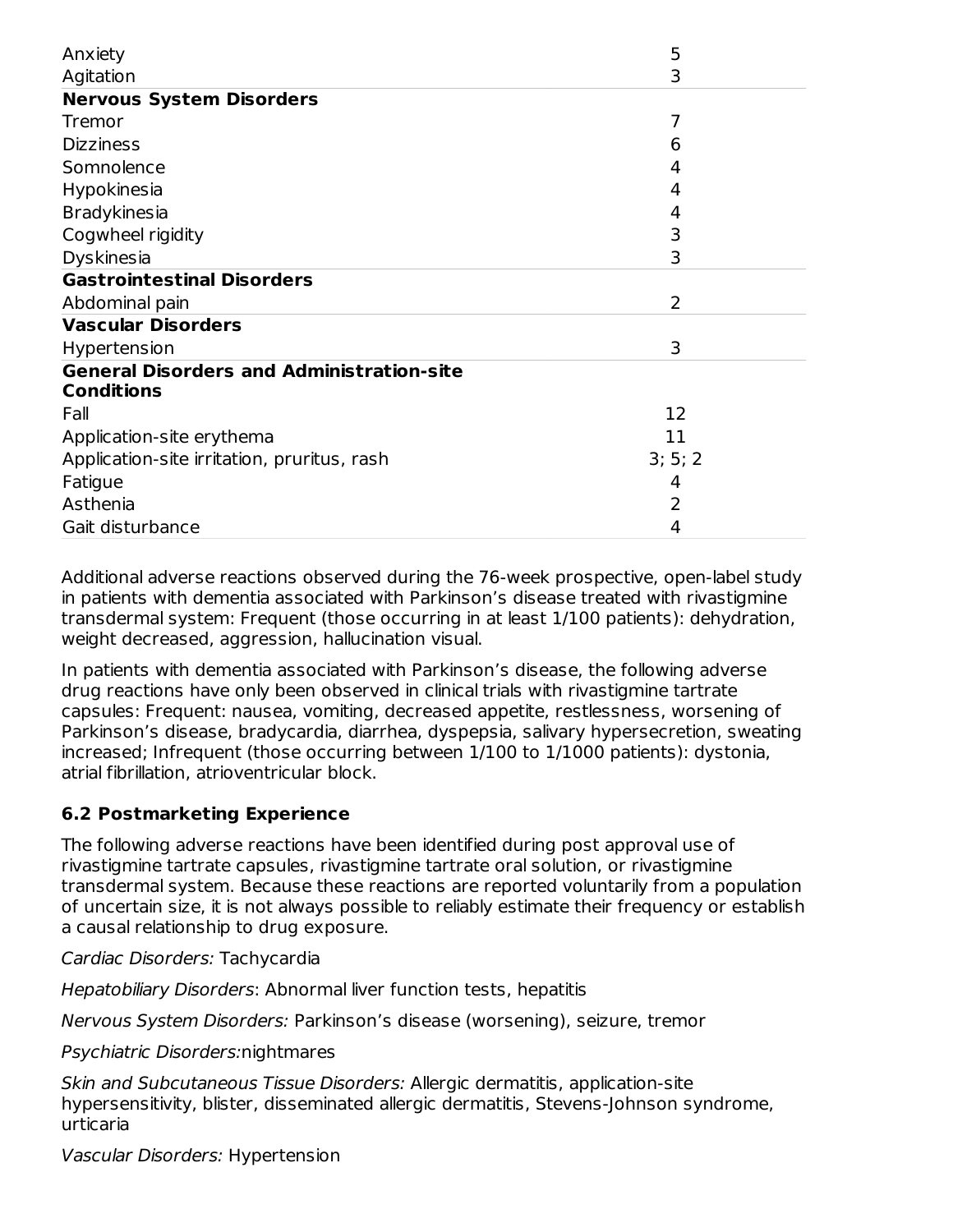## **7 DRUG INTERACTIONS**

## **7.1 Metoclopramide**

Due to the risk of additive extra-pyramidal adverse reactions, the concomitant use of metoclopramide and rivastigmine transdermal system is not recommended.

### **7.2 Cholinomimetic and Anticholinergic Medications**

Rivastigmine transdermal system may increase the cholinergic effects of other cholinomimetic medications and may also interfere with the activity of anticholinergic medications (e.g., oxybutynin, tolterodine). Concomitant use of rivastigmine transdermal system with medications having these pharmacologic effects is not recommended unless deemed clinically necessary [see Warnings and Precautions (5.4)].

### **7.3 Beta-blockers**

Additive bradycardic effects resulting in syncope may occur when rivastigmine is used concomitantly with beta-blockers, especially cardioselective beta-blockers (including atenolol). Concomitant use is not recommended when signs of bradycardia, including syncope are present.

## **8 USE IN SPECIFIC POPULATIONS**

### **8.1 Pregnancy**

#### Risk Summary

There are no adequate data on the developmental risks associated with the use of rivastigmine in pregnant women. In animals, no adverse effects on embryo-fetal development were observed at oral doses 2-4 times the maximum recommended human dose (MRHD) (see Data).

The background risk of major birth defects and miscarriage for the indicated population is unknown. In the U.S. general population, the estimated background risk of major birth defects and miscarriage in clinically recognized pregnancies is 2%-4% and 15%-20%, respectively.

### Data

### Animal Data

Oral administration of rivastigmine to pregnant rats and rabbits throughout organogenesis produced no adverse effects on embryo-fetal development up to the highest dose tested (2.3 mg/kg/day), which is 2 and 4 times, respectively, the MRHD of 12 mg per day on a body surface area (mg/m<sup>2</sup>) basis.

## **8.2 Lactation**

### Risk Summary

There are no data on the presence of rivastigmine in human milk, the effects on the breastfed infant, or the effects of rivastigmine on milk production. Rivastigmine and its metabolites are excreted in rat milk following oral administration of rivastigmine; levels of rivastigmine plus metabolites in rat milk are approximately 2 times that in maternal plasma.

The developmental and health benefits of breastfeeding should be considered along with the mother's clinical need for rivastigmine and any potential adverse effects on the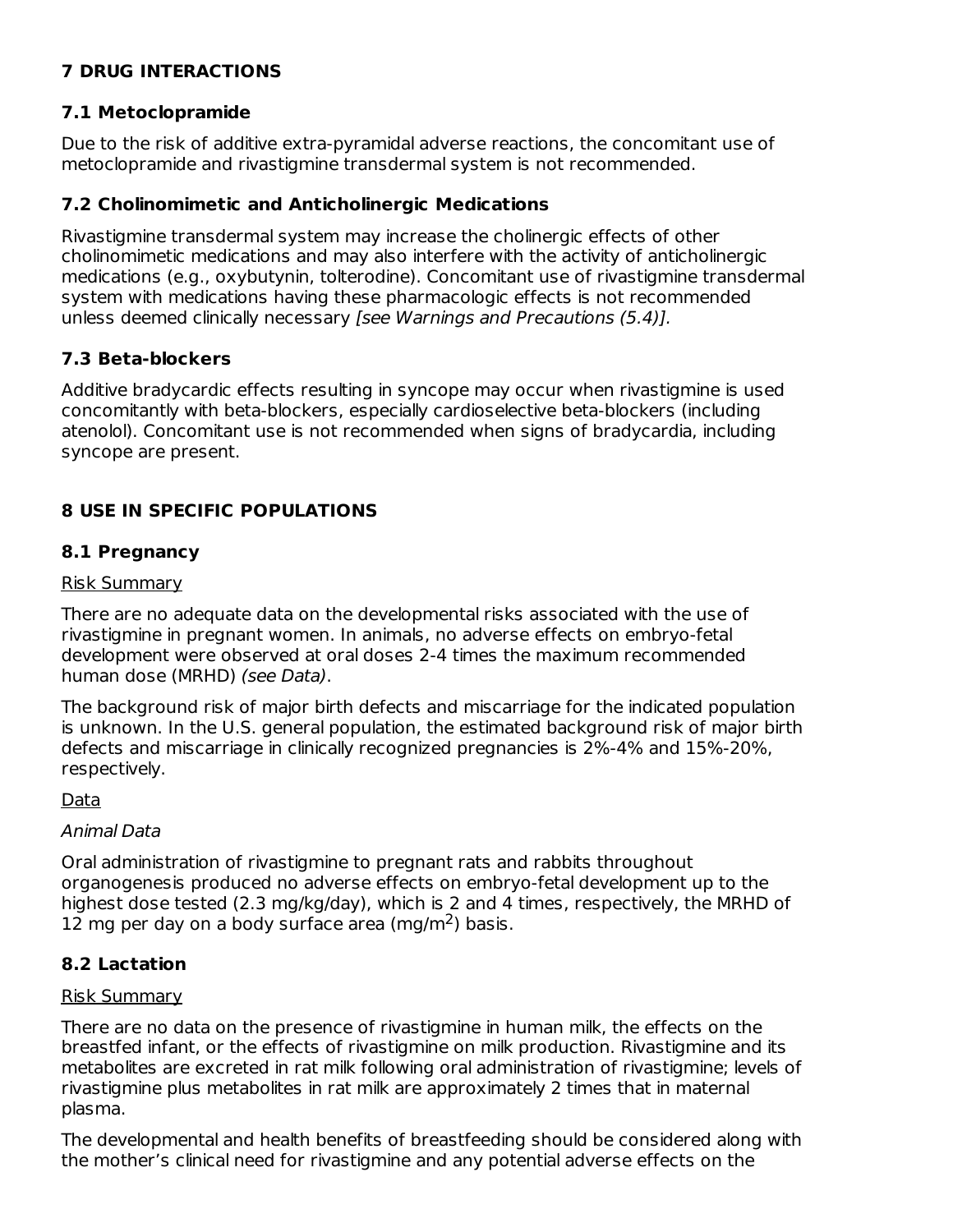breastfed infant from rivastigmine or from the underlying maternal condition.

## **8.4 Pediatric Use**

Safety and effectiveness in pediatric patients have not been established. The use of rivastigmine transdermal system in pediatric patients (below 18 years of age) is not recommended.

## **8.5 Geriatric Use**

Of the total number of patients in clinical studies of rivastigmine transdermal system, 88% were 65 years and over, while 55% were 75 years. No overall differences in safety or effectiveness were observed between these patients and younger patients, and other reported clinical experience has not identified differences in responses between the elderly and younger patients, but greater sensitivity of some older individuals cannot be ruled out.

## **8.6 Hepatic Impairment**

Increased exposure to rivastigmine was observed in patients with mild or moderate hepatic impairment with oral rivastigmine. Patients with mild or moderate hepatic impairment may be able to only tolerate lower doses [see Dosage and Administration (2.2), Clinical Pharmacology (12.3)]. No data are available on the use of rivastigmine in patients with severe hepatic impairment.

## **8.7 Low or High Body Weight**

Because rivastigmine blood levels vary with weight, careful titration and monitoring should be performed in patients with low or high body weights *[see Dosage and* Administration (2.2), Clinical Pharmacology (12.3)].

## **10 OVERDOSAGE**

Overdose with rivastigmine transdermal system has been reported in the postmarketing setting *[see Warnings and Precautions (5.1)*]. Overdoses have occurred from application of more than one patch at one time and not removing the previous day's patch before applying a new patch. The symptoms reported in these overdose cases are similar to those seen in cases of overdose associated with rivastigmine oral formulations.

Because strategies for the management of overdose are continually evolving, it is advisable to contact a Poison Control Center to determine the latest recommendations for the management of an overdose of any drug. As rivastigmine has a plasma half-life of about 3.4 hours after patch administration and a duration of acetylcholinesterase inhibition of about 9 hours, it is recommended that in cases of asymptomatic overdose the patch should be immediately removed and no further patch should be applied for the next 24 hours.

As in any case of overdose, general supportive measures should be utilized.

Overdosage with cholinesterase inhibitors can result in cholinergic crisis characterized by severe nausea, vomiting, salivation, sweating, bradycardia, hypotension, respiratory depression, and convulsions. Increasing muscle weakness is a possibility and may result in death if respiratory muscles are involved. Atypical responses in blood pressure and heart rate have been reported with other drugs that increase cholinergic activity when coadministered with quaternary anticholinergics, such as glycopyrrolate. Additional symptoms associated with rivastigmine overdose are diarrhea, abdominal pain, dizziness, tremor, headache, somnolence, confusional state, hyperhidrosis, hypertension, hallucinations and malaise. Due to the short plasma elimination half-life of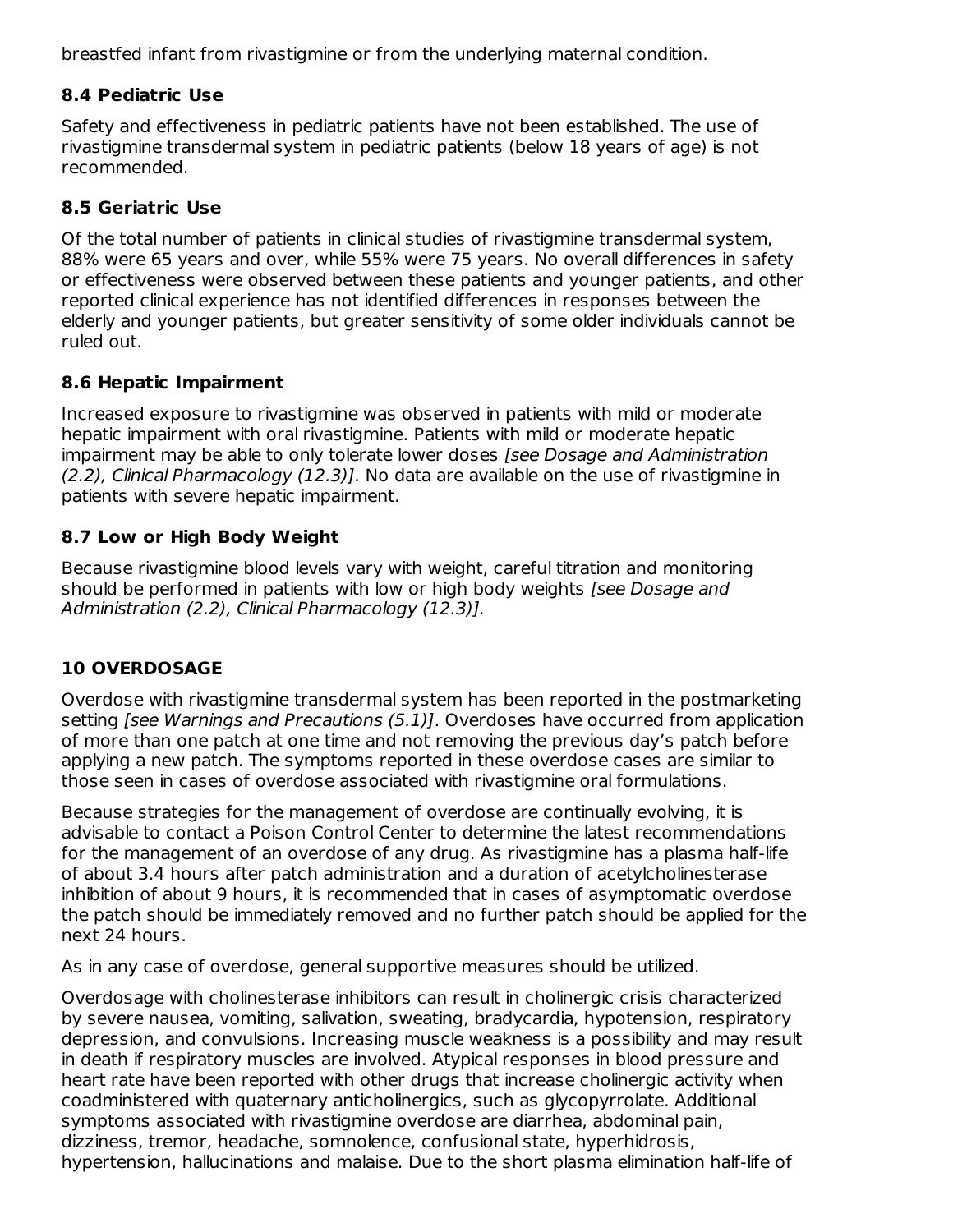rivastigmine after patch administration, dialysis (hemodialysis, peritoneal dialysis, or hemofiltration) would not be clinically indicated in the event of an overdose.

In overdose accompanied by severe nausea and vomiting, the use of antiemetics should be considered. A fatal outcome has rarely been reported with rivastigmine overdose.

## **11 DESCRIPTION**

Rivastigmine transdermal system contains rivastigmine, a reversible cholinesterase inhibitor known chemically as (S)-3-[1-(dimethylamino) ethyl]phenyl ethylmethylcarbamate. It has an empirical formula of  $\mathsf{C}_{14}\mathsf{H}_{22}\mathsf{N}_2\mathsf{O}_2$  as the base and a molecular weight of 250.34 g/mol (as the base). Rivastigmine is a viscous, clear, and colorless to yellow to very slightly brown liquid that is sparingly soluble in water and very soluble in ethanol, acetonitrile, n-octanol and ethyl acetate.

The distribution coefficient at 37°C in n-octanol/phosphate buffer solution pH 7 is 4.27.



Rivastigmine transdermal system is for transdermal administration. The patch is a 4 layer laminate containing the backing layer, drug matrix, adhesive matrix and overlapping release liner (see Figure 1). The release liner is removed and discarded prior to use.





Layer 4: Release Liner (removed at time of use)

Excipients within the formulation include acrylic copolymer, poly(butylmethacrylate, methylmethacrylate), silicone adhesive applied to a flexible polymer backing film, silicone oil, and vitamin E.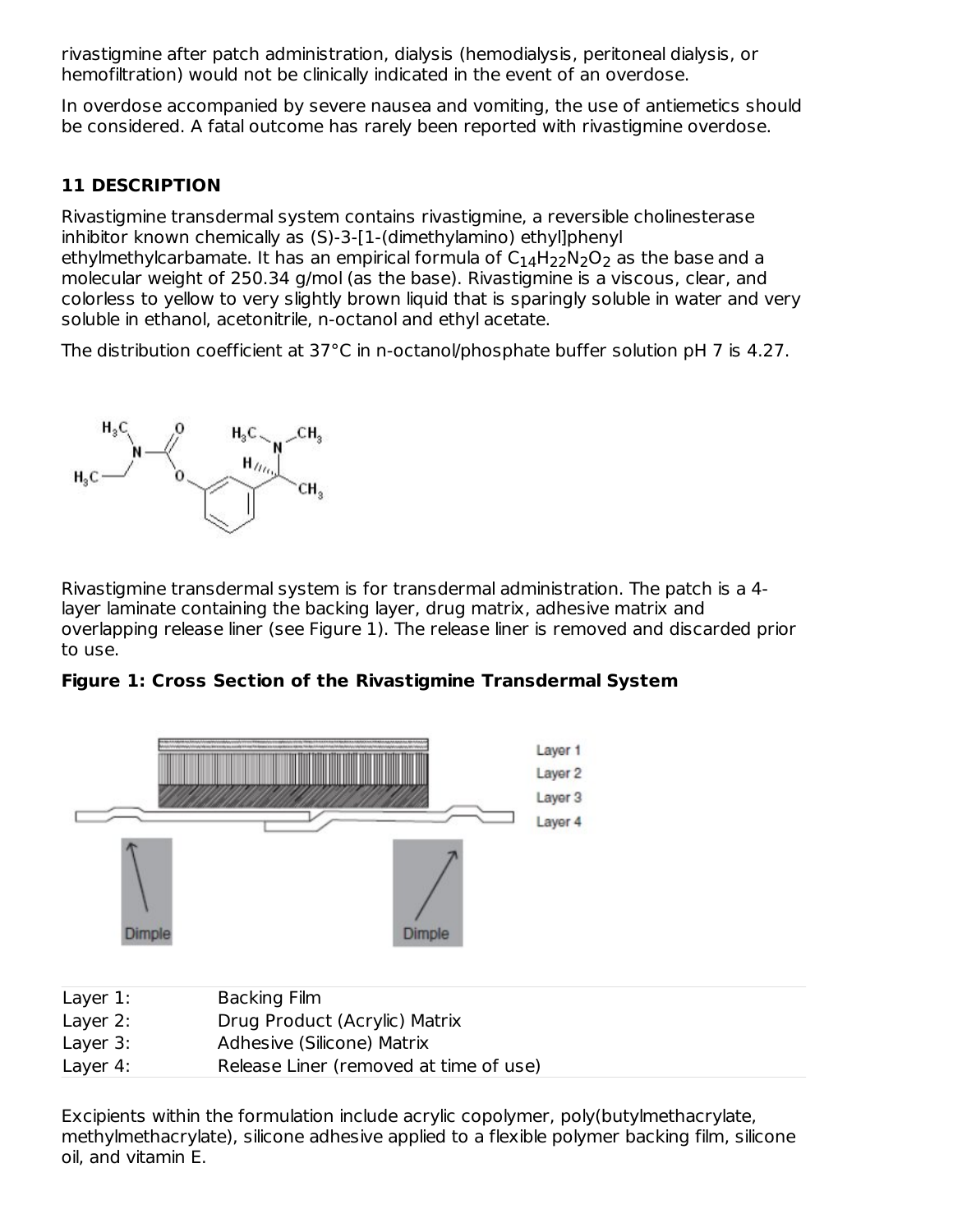## **12 CLINICAL PHARMACOLOGY**

### **12.1 Mechanism of Action**

Although the precise mechanism of action of rivastigmine is unknown, it is thought to exert its therapeutic effect by enhancing cholinergic function. This is accomplished by increasing the concentration of acetylcholine through reversible inhibition of its hydrolysis by cholinesterase. The effect of rivastigmine may lessen as the disease process advances and fewer cholinergic neurons remain functionally intact. There is no evidence that rivastigmine alters the course of the underlying dementing process.

### **12.2 Pharmacodynamics**

After a 6-mg oral dose of rivastigmine in humans, anticholinesterase activity is present in cerebrospinal fluid for about 10 hours, with a maximum inhibition of about 60% 5 hours after dosing.

In vitro and in vivo studies demonstrate that the inhibition of cholinesterase by rivastigmine is not affected by the concomitant administration of memantine, an Nmethyl-D-aspartate receptor antagonist.

### **12.3 Pharmacokinetics**

### Absorption

After the initial application of rivastigmine transdermal system, there is a lag time of 0.5 to 1 hour in the absorption of rivastigmine. Concentrations then rise slowly typically reaching a maximum after 8 hours, although maximum values (C<sub>max</sub>) can also occur later (at 10 to 16 hours). After the peak, plasma concentrations slowly decrease over the remainder of the 24-hour period of application. At steady state, trough levels are approximately 60% to 80% of peak levels.

Rivastigmine transdermal system 9.5 mg/24 hours gave exposure approximately the same as that provided by an oral dose of 6 mg twice daily (i.e., 12 mg/day). Intersubject variability in exposure was lower (43% to 49%) for the rivastigmine transdermal system formulation as compared with the oral formulations (73% to 103%). Fluctuation (between  ${\sf C}_{\sf max}$  and  ${\sf C}_{\sf min}$ ) is less for rivastigmine transdermal system than for the oral formulation of rivastigmine.

Figure 2 displays rivastigmine plasma concentrations over 24 hours for the 3 available patch strengths.

#### **Figure 2: Rivastigmine Plasma Concentrations Following Dermal 24-Hour Patch Application**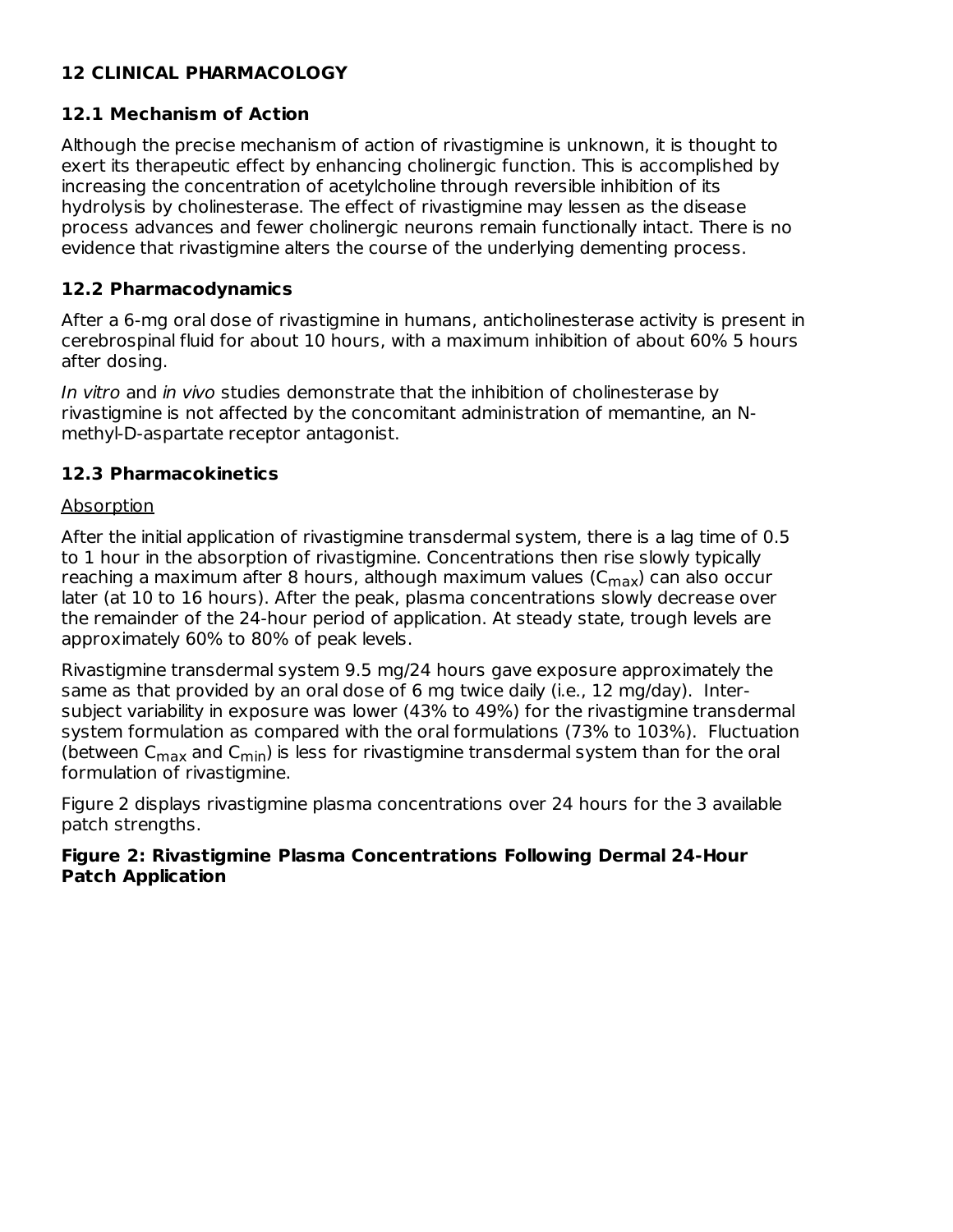

Over a 24-hour dermal application, approximately 50% of the drug content of the patch is released from the system.

Exposure area under the plasma concentration-time curve from time zero to infinity (AUC $_{\infty}$ ) to rivastigmine (and metabolite NAP226-90) was highest when the patch was applied to the upper back, chest, or upper arm. Two other sites (abdomen and thigh) could be used if none of the 3 other sites is available, but the practitioner should be aware that the rivastigmine plasma exposure associated with these sites was approximately 20% to 30% lower.

There was no relevant accumulation of rivastigmine or the metabolite NAP226-90 in plasma in patients with Alzheimer's disease with daily dosing.

The pharmacokinetic profile of rivastigmine transdermal patches was comparable in patients with Alzheimer's disease and in patients with dementia associated with Parkinson's disease.

#### **Distribution**

Rivastigmine is weakly bound to plasma proteins (approximately 40%) over the therapeutic range. It readily crosses the blood-brain barrier, reaching CSF peak concentrations in 1.4 to 2.6 hours. It has an apparent volume of distribution in the range of 1.8 to 2.7 L/kg.

#### Metabolism

Rivastigmine is extensively metabolized primarily via cholinesterase-mediated hydrolysis to the decarbamylated metabolite NAP226-90. In vitro, this metabolite shows minimal inhibition of acetylcholinesterase (less than 10%). Based on evidence from in vitro and animal studies, the major cytochrome P450 isoenzymes are minimally involved in rivastigmine metabolism.

The metabolite-to-parent AUC $_{\infty}$  ratio was about 0.7 after rivastigmine transdermal system application versus 3.5 after oral administration, indicating that much less metabolism occurred after dermal treatment. Less NAP226-90 is formed following patch application, presumably because of the lack of presystemic (hepatic first pass) metabolism. Based on in vitro studies, no unique metabolic routes were detected in human skin.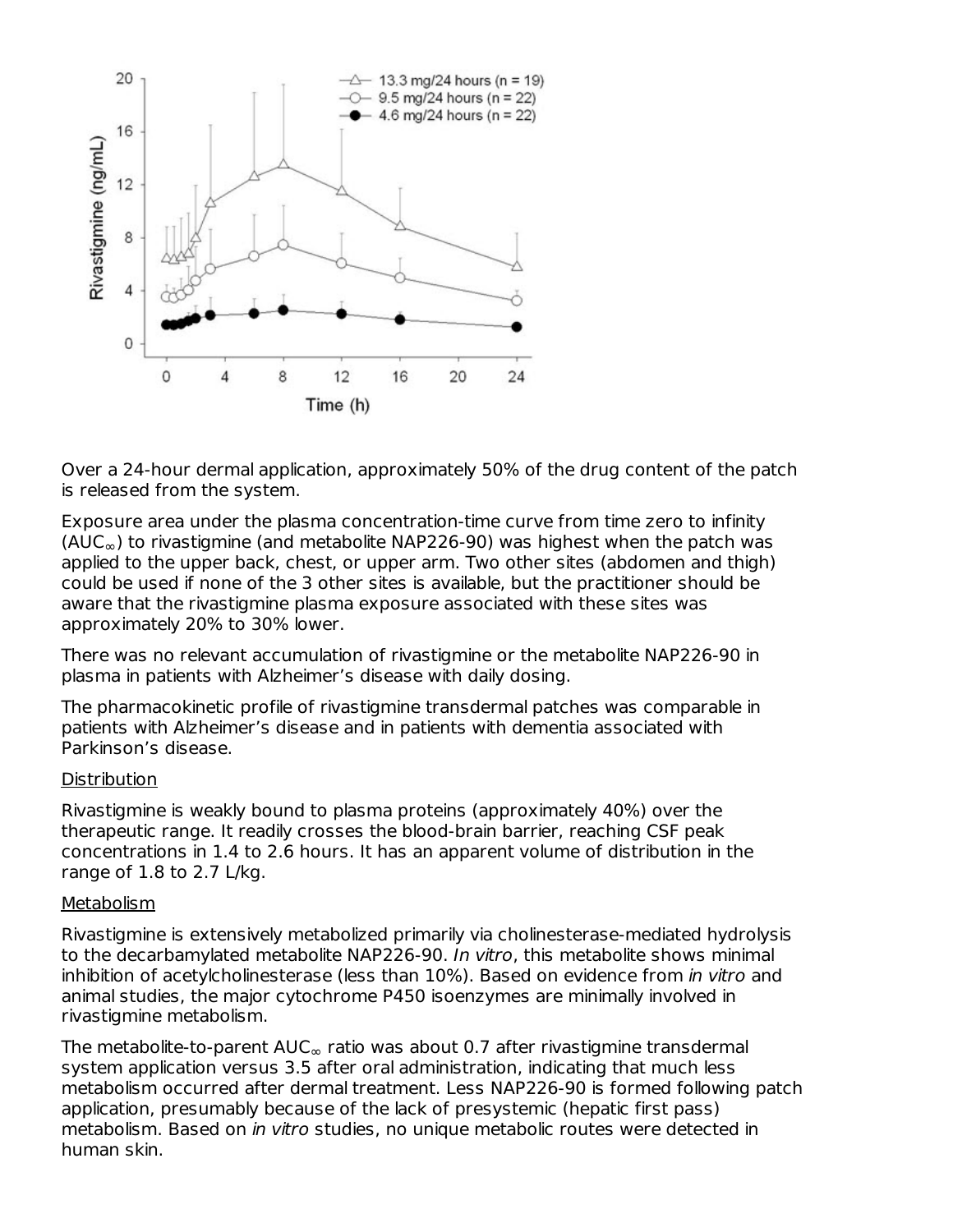## **Elimination**

Renal excretion of the metabolites is the major route of elimination. Unchanged rivastigmine is found in trace amounts in the urine. Following administration of  $^{14}$ Crivastigmine, renal elimination was rapid and essentially complete (greater than 90%) within 24 hours. Less than 1% of the administered dose is excreted in the feces. The apparent elimination half-life in plasma is approximately 3 hours after patch removal. Renal clearance was approximately 2.1 to 2.8 L/hr.

## Age

Age had no impact on the exposure to rivastigmine in Alzheimer's disease patients treated with rivastigmine transdermal system.

### Gender and Race

No specific pharmacokinetic study was conducted to investigate the effect of gender and race on the disposition of rivastigmine transdermal system. A population pharmacokinetic analysis of oral rivastigmine indicated that neither gender (n=277 males and 348 females) nor race (n=575 Caucasian, 34 Black, 4 Asian, and 12 Other) affected clearance of the drug. Similar results were seen with analyses of pharmacokinetic data obtained after the administration of rivastigmine transdermal system.

### Body Weight

A relationship between drug exposure at steady state (rivastigmine and metabolite NAP226-90) and body weight was observed in Alzheimer's dementia patients. Rivastigmine exposure is higher in subjects with low body weight. Compared to a patient with a body weight of 65 kg, the rivastigmine steady-state concentrations in a patient with a body weight of 35 kg would be approximately doubled, while for a patient with a body weight of 100 kg the concentrations would be approximately halved [see Dosage] and Administration (2.2)].

### Renal Impairment

No study was conducted with rivastigmine transdermal system in subjects with renal impairment. Based on population analysis, creatinine clearance did not show any clear effect on steady-state concentrations of rivastigmine or its metabolite.

### Hepatic Impairment

No pharmacokinetic study was conducted with rivastigmine transdermal system in subjects with hepatic impairment. Following a single 3-mg dose, mean oral clearance of rivastigmine was 60% lower in hepatically impaired patients (n=10, biopsy proven) than in healthy subjects ( $n=10$ ). After multiple 6-mg twice a day oral dosing, the mean clearance of rivastigmine was  $65\%$  lower in mild (n=7, Child-Pugh score 5 to 6) and moderate (n=3, Child-Pugh score 7 to 9) hepatically impaired patients (biopsy proven, liver cirrhosis) than in healthy subjects  $(n=10)$  [see Dosage and Administration (2.2), Use in Specific Populations (8.6)].

## **Smoking**

Following oral rivastigmine administration (up to 12 mg/day) with nicotine use, population pharmacokinetic analysis showed increased oral clearance of rivastigmine by 23% (n=75 smokers and 549 nonsmokers).

### Drug Interaction Studies

No specific interaction studies have been conducted with rivastigmine transdermal system. Information presented below is from studies with oral rivastigmine.

## Effect of Rivastigmine on the Metabolism of Other Drugs

Rivastigmine is primarily metabolized through hydrolysis by esterases. Minimal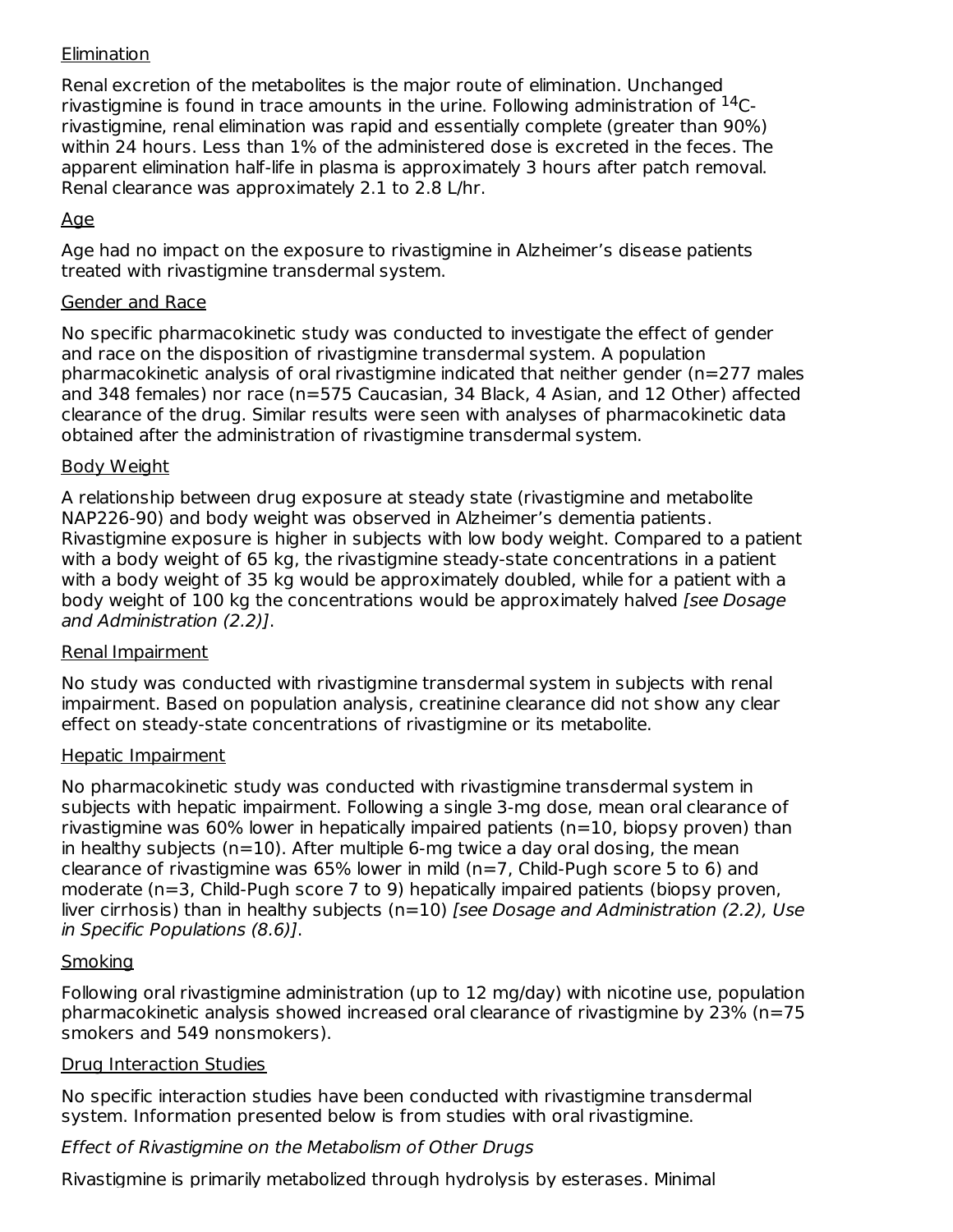Rivastigmine is primarily metabolized through hydrolysis by esterases. Minimal metabolism occurs via the major cytochrome P450 isoenzymes. Based on in vitro studies, no pharmacokinetic drug interactions with drugs metabolized by the following isoenzyme systems are expected: CYP1A2, CYP2D6, CYP3A4/5, CYP2E1, CYP2C9, CYP2C8, CYP2C19, or CYP2B6.

No pharmacokinetic interaction was observed between rivastigmine taken orally and digoxin, warfarin, diazepam, or fluoxetine in studies in healthy volunteers. The increase in prothrombin time induced by warfarin is not affected by administration of rivastigmine.

### Effect of Other Drugs on the Metabolism of Rivastigmine

Drugs that induce or inhibit CYP450 metabolism are not expected to alter the metabolism of rivastigmine.

Population pharmacokinetic analysis with a database of 625 patients showed that the pharmacokinetics of rivastigmine taken orally were not influenced by commonly prescribed medications such as antacids  $(n=77)$ , antihypertensives  $(n=72)$ , betablockers (n=42), calcium channel blockers (n=75), antidiabetics (n=21), nonsteroidal anti-inflammatory drugs (n=79), estrogens (n=70), salicylate analgesics (n=177), antianginals ( $n=35$ ), and antihistamines ( $n=15$ ).

## **13 NONCLINICAL TOXICOLOGY**

## **13.1 Carcinogenesis, Mutagenesis, Impairment of Fertility**

### Carcinogenesis

In oral carcinogenicity studies conducted at doses up to 1.1 mg/kg/day in rats and 1.6 mg/kg/day in mice, rivastigmine was not carcinogenic.

In a dermal carcinogenicity study conducted at doses up to 0.75 mg base/kg/day in mice, rivastigmine was not carcinogenic. The mean rivastigmine plasma exposure (AUC) at this dose was less than that in humans at the maximum recommended human dose (13.3 mg/24 hours).

### **Mutagenesis**

Rivastigmine was clastogenic in in vitro chromosomal aberration assays in mammalian cells in the presence, but not the absence, of metabolic activation. Rivastigmine was negative in an *in vitro* bacterial reverse mutation (Ames) assay, an *in vitro* HGPRT assay, and in an *in vivo* mouse micronucleus test.

### Impairment of Fertility

No fertility or reproduction studies of dermal rivastigmine have been conducted in animals. Rivastigmine had no effect on fertility or reproductive performance in rats at oral doses up to 1.1 mg/kg/day.

## **14 CLINICAL STUDIES**

The effectiveness of the rivastigmine transdermal system in dementia of the Alzheimer's type and dementia associated with Parkinson's disease was based on the results of 3 controlled trials of rivastigmine transdermal system in patients with Alzheimer's disease (Studies 1, 2, and 3) (see below); 3 controlled trials of oral rivastigmine in patients with dementia of the Alzheimer's type; and 1 controlled trial of oral rivastigmine in patients with dementia associated with Parkinson's disease. See the prescribing information for oral rivastigmine for details of the four studies of oral rivastigmine.

## **Mild-to-Moderate Alzheimer's Disease**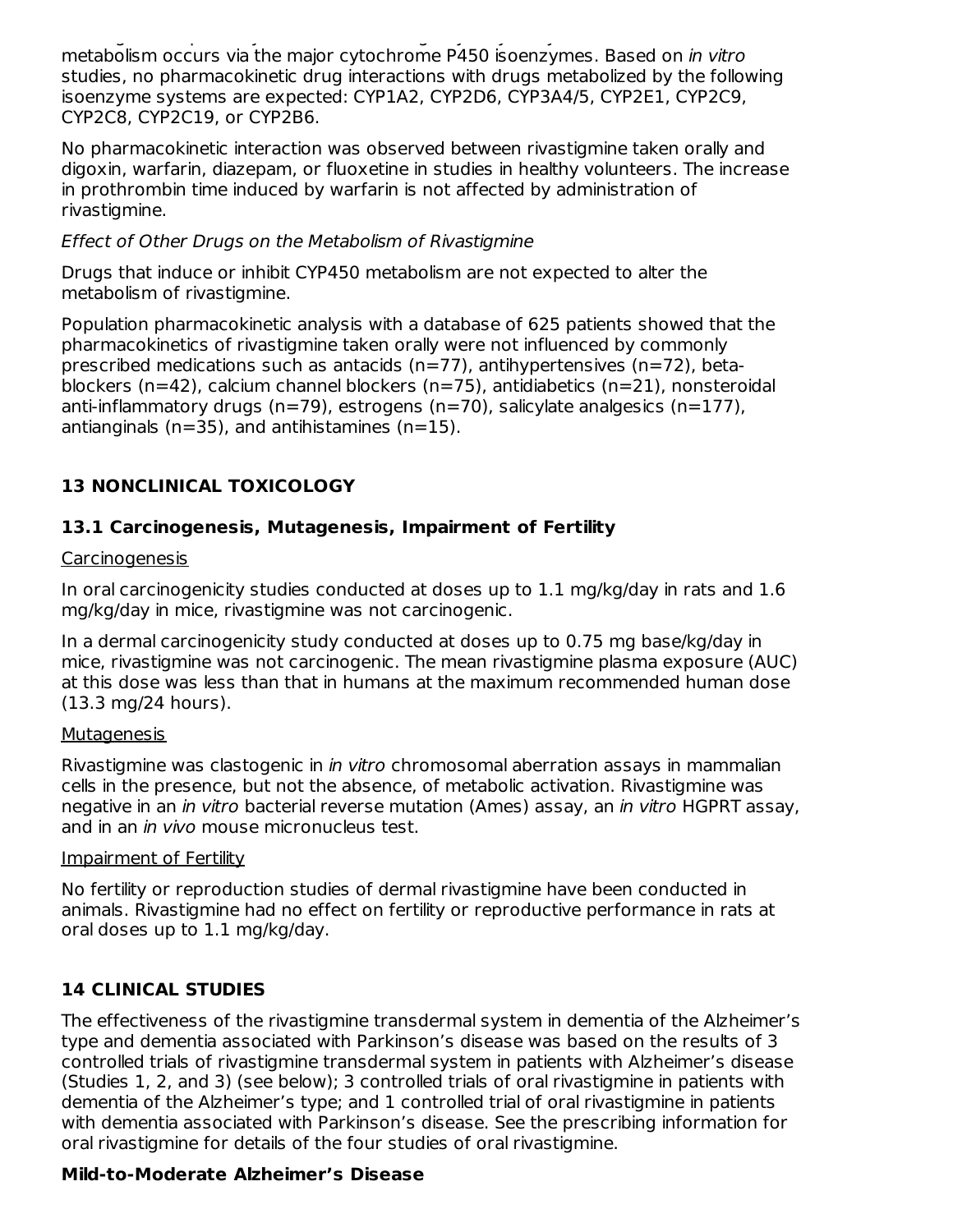### International 24-Week Study of Rivastigmine Transdermal System in Dementia of the Alzheimer's Type (Study 1)

This study was a randomized double-blind, double dummy clinical investigation in patients with Alzheimer's disease [diagnosed by NINCDS-ADRDA and DSM-IV criteria, Mini-Mental Status Examination (MMSE) score greater than or equal to 10 and less than or equal to 20] (Study 1). The mean age of patients participating in this trial was 74 years with a range of 50 to 90 years. Approximately 67% of patients were women, and 33% were men. The racial distribution was Caucasian 75%, Black 1%, Asian 9%, and other races 15%.

The effectiveness of the rivastigmine transdermal system was evaluated in Study 1 using a dual outcome assessment strategy, evaluating for changes in both cognitive performance and overall clinical effect.

The ability of the rivastigmine transdermal system to improve cognitive performance was assessed with the cognitive subscale of the Alzheimer's Disease Assessment Scale (ADAS-Cog), a multi-item instrument that has been extensively validated in longitudinal cohorts of Alzheimer's-disease patients. The ADAS-Cog examines selected aspects of cognitive performance, including elements of memory, orientation, attention, reasoning, language, and praxis. The ADAS-Cog scoring range is from 0 to 70, with higher scores indicating greater cognitive impairment. Elderly normal adults may score as low as 0 or 1, but it is not unusual for non-demented adults to score slightly higher.

The ability of the rivastigmine transdermal system to produce an overall clinical effect was assessed using the Alzheimer's Disease Cooperative Study-Clinical Global Impression of Change (ADCS-CGIC). The ADCS-CGIC is a more standardized form of the Clinician's Interview-Based Impression of Change-Plus (CIBIC-Plus) and is also scored as a 7-point categorical rating; scores range from 1, indicating "markedly improved," to 4, indicating "no change," to 7, indicating "marked worsening."

In Study 1, 1195 patients were randomized to 1 of the following 4 treatments: rivastigmine transdermal system 9.5 mg/24 hours, rivastigmine transdermal system 17.4 mg/24 hours, rivastigmine tartrate capsules in a dose of 6 mg twice daily, or placebo. This 24-week study was divided into a 16-week titration phase followed by an 8 week maintenance phase. In the active treatment arms of this study, doses below the target dose were permitted during the maintenance phase in the event of poor tolerability.

Figure 3 illustrates the time course for the change from baseline in ADAS-Cog scores for all 4 treatment groups over the 24-week study. At 24 weeks, the mean differences in the ADAS-Cog change scores for the rivastigmine-treated patients compared to the patients on placebo, were 1.8, 2.9, and 1.8 units for the rivastigmine transdermal system 9.5 mg/24 hours, rivastigmine transdermal system 17.4 mg/24 hours, and rivastigmine tartrate capsule 6 mg twice daily groups, respectively. The difference between each of these groups and placebo was statistically significant. Although a slight improvement was observed with the 17.4 mg/24 hours patch compared to the 9.5 mg/24 hours patch on this outcome measure, no meaningful difference between the two was seen on the global evaluation (see Figure 4).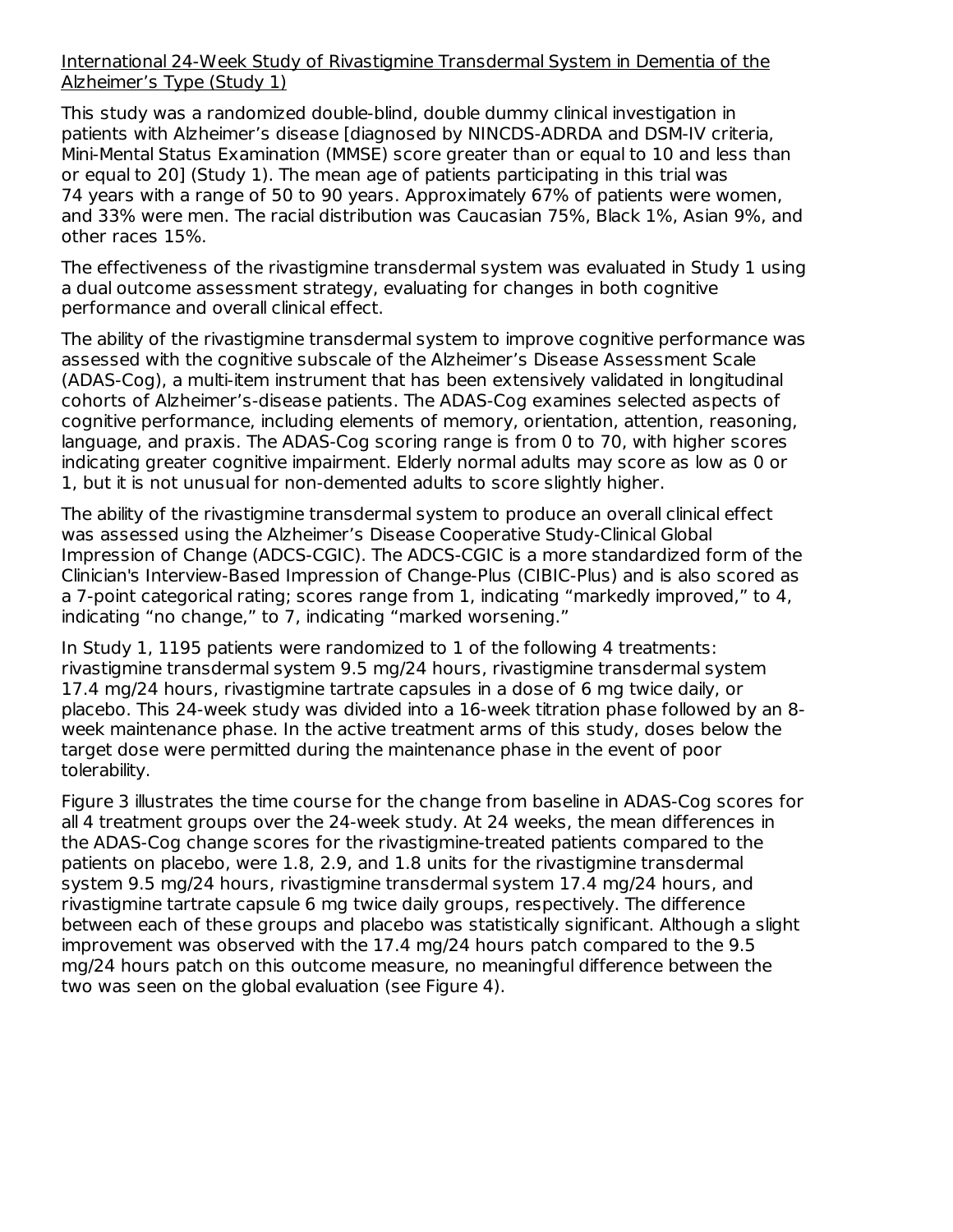

**Figure 3: Time Course of the Change from Baseline in ADAS-Cog Score for Patients Observed at Each Time Point in Study 1**

Figure 4 presents the distribution of patients' scores on the ADCS-CGIC for all 4 treatment groups. At 24 weeks, the mean difference in the ADCS-CGIC scores for the comparison of patients in each of the rivastigmine-treated groups with the patients on placebo was 0.2 units. The difference between each of these groups and placebo was statistically significant.



**Figure 4: Distribution of ADCS-CGIC Scores for Patients Completing Study 1**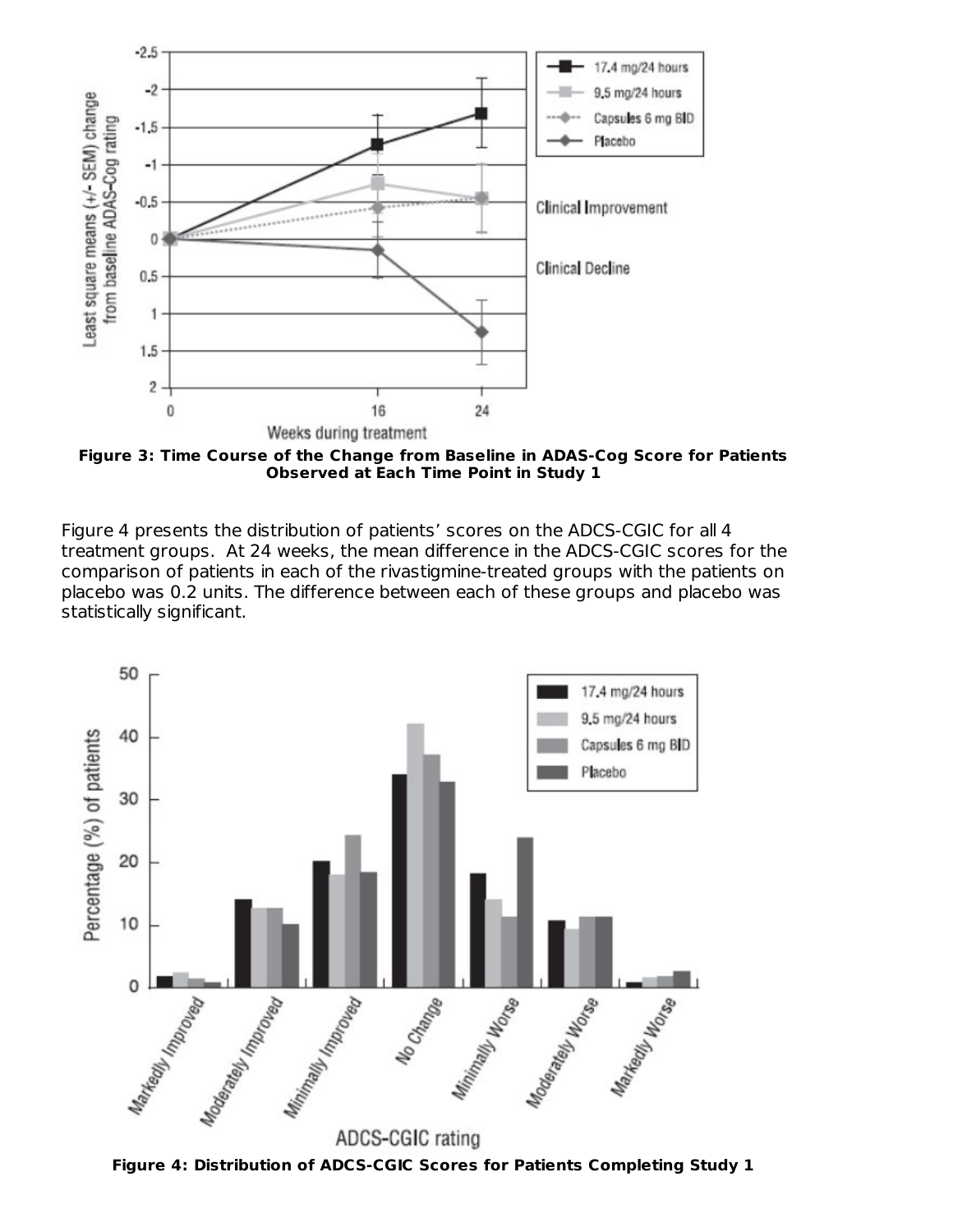#### International 48-Week Study of Rivastigmine Transdermal System in Dementia of the Alzheimer's Type (Study 2)

This study was a randomized double-blind clinical investigation in patients with Alzheimer's disease [diagnosed by NINCDS-ADRDA and DSM-IV criteria, Mini-Mental State Examination (MMSE) score greater than or equal to 10 and less than or equal to 24] (Study 2). The mean age of patients participating in this trial was 76 years with a range of 50 to 85 years. Approximately 65% of patients were women and 35% were men. The racial distribution was approximately Caucasian 97%, Black 2%, Asian 0.5%, and other races 1%. Approximately 27% of the patients were taking memantine throughout the entire duration of the study.

Alzheimer's disease patients who received 24 to 48 weeks open-label treatment with rivastigmine transdermal system 9.5 mg/24 hours and who demonstrated functional and cognitive decline were randomized into treatment with either rivastigmine transdermal system 9.5 mg/24 hours or rivastigmine transdermal system 13.3 mg/24 hours in a 48-week, double-blind treatment phase. Functional decline was assessed by the investigator and cognitive decline was defined as a decrease in the MMSE score of greater than or equal to 2 points from the previous visit or a decrease of greater than or equal to 3 points from baseline.

Study 2 was designed to compare the efficacy of rivastigmine transdermal system 13.3 mg/ 24 hours versus that of rivastigmine transdermal system 9.5 mg/24 hours during the 48-week, double-blind treatment phase.

The ability of the rivastigmine transdermal system 13.3 mg/24 hours to improve cognitive performance over that provided by the rivastigmine transdermal system 9.5 mg/24 hours was assessed by the cognitive subscale of the Alzheimer's Disease Assessment Scale (ADAS-Cog) [see Clinical Studies (14)].

The ability of the rivastigmine transdermal system 13.3 mg/24 hours to improve overall function versus that provided by rivastigmine transdermal system 9.5 mg/24 hours was assessed by the instrumental subscale of the Alzheimer's Disease Cooperative Study Activities of Daily Living (ADCS-IADL). The ADCS-IADL subscale is composed of items 7 to 23 of the caregiver-based ADCS-ADL scale. The ADCS-IADL assesses activities, such as those necessary for communicating and interacting with other people, maintaining a household, and conducting hobbies and interests. A sum score is calculated by adding the scores of the individual items and can range from 0 to 56, with higher scores indicating less impairment.

Out of a total of 1584 patients enrolled in the initial open-label phase of the study, 567 patients were classified as decliners and were randomized into the 48-week double-blind treatment phase of the study. Two hundred eighty-seven (287) patients entered the 9.5 mg/24 hours rivastigmine transdermal system treatment group and 280 patients entered the 13.3 mg/24 hours rivastigmine transdermal system treatment group.

Figure 5 illustrates the time course for the mean change from double-blind baseline in ADCS-IADL scores for each treatment group over the course of the 48-week treatment phase of the study. Decline in the mean ADCS-IADL score from the double-blind baseline for the Intent to Treat–Last Observation Carried Forward (ITT-LOCF) analysis was less at each timepoint in the 13.3 mg/24 hour rivastigmine transdermal system treatment group than in the 9.5 mg/24 hours rivastigmine transdermal system treatment group. The 13.3 mg/24 hours dose was statistically significantly superior to the 9.5 mg/24 hours dose at weeks 16, 24, 32, and 48 (primary endpoint).

Figure 6 illustrates the time course for the mean change from double-blind baseline in ADAS-Cog scores for both treatment groups over the 48-week treatment phase. The between-treatment group difference for rivastigmine transdermal system 13.3 mg/24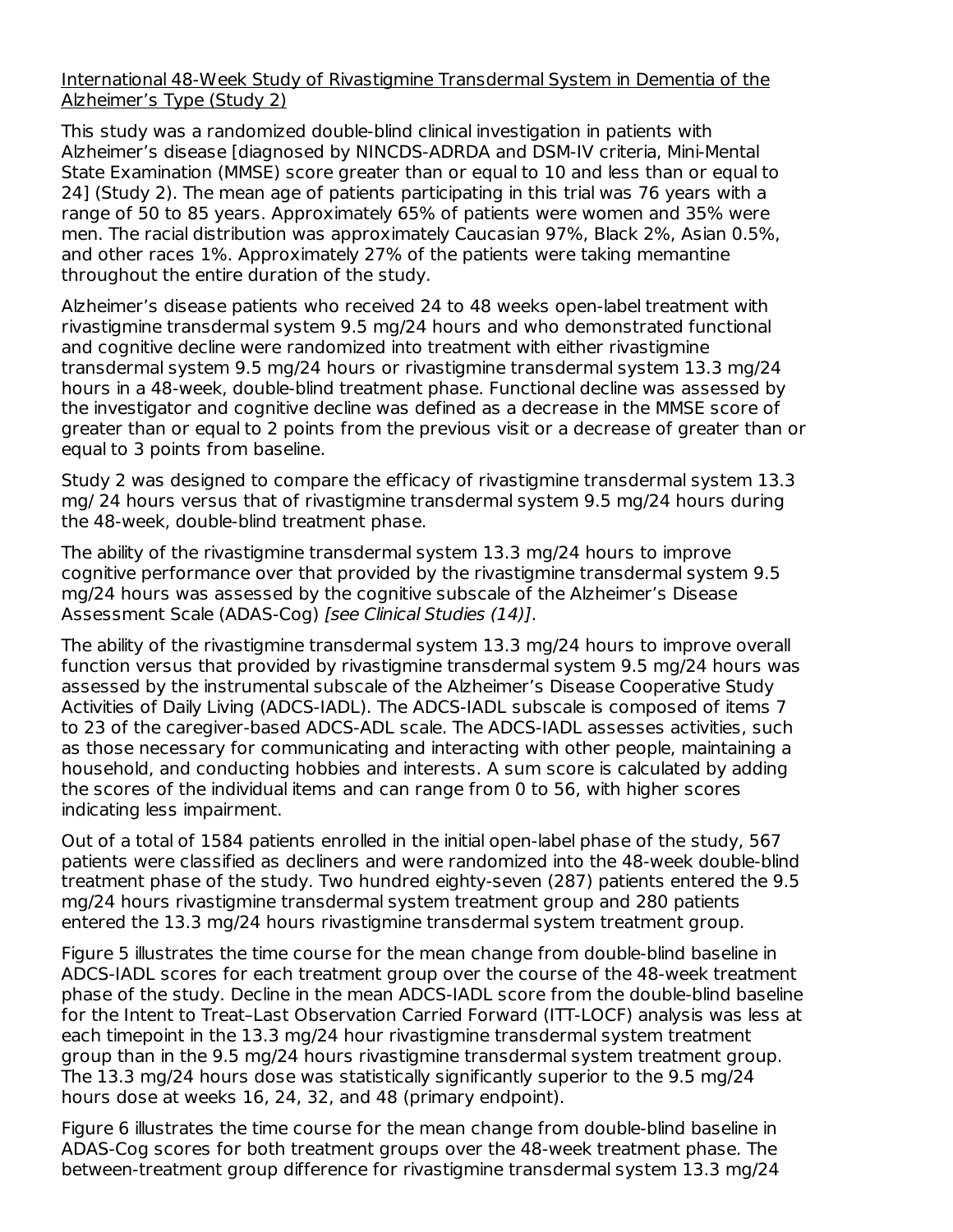hours versus rivastigmine transdermal system 9.5 mg/24 hours was nominally statistically significant at week 24 (p=0.027), but not at week 48 (p=0.227), which was the primary endpoint.





**Figure 6: Time Course of the Change from Double-Blind Baseline in ADAS-Cog Score for Patients Observed at Each Time Point in Study 2**



X: p<0.05 for Rivastigmine Transdermal System 13.3 mg/24hr vs. 9.5 mg/24hr

**Figure 6: Time Course of the Change from Double-Blind Baseline in ADAS-Cog Score for Patients Observed at Each Time Point in Study 2**

X: p<0.05 for Rivastigmine Transdermal System 13.3 mg/24hr vs. 9.5 mg/24hr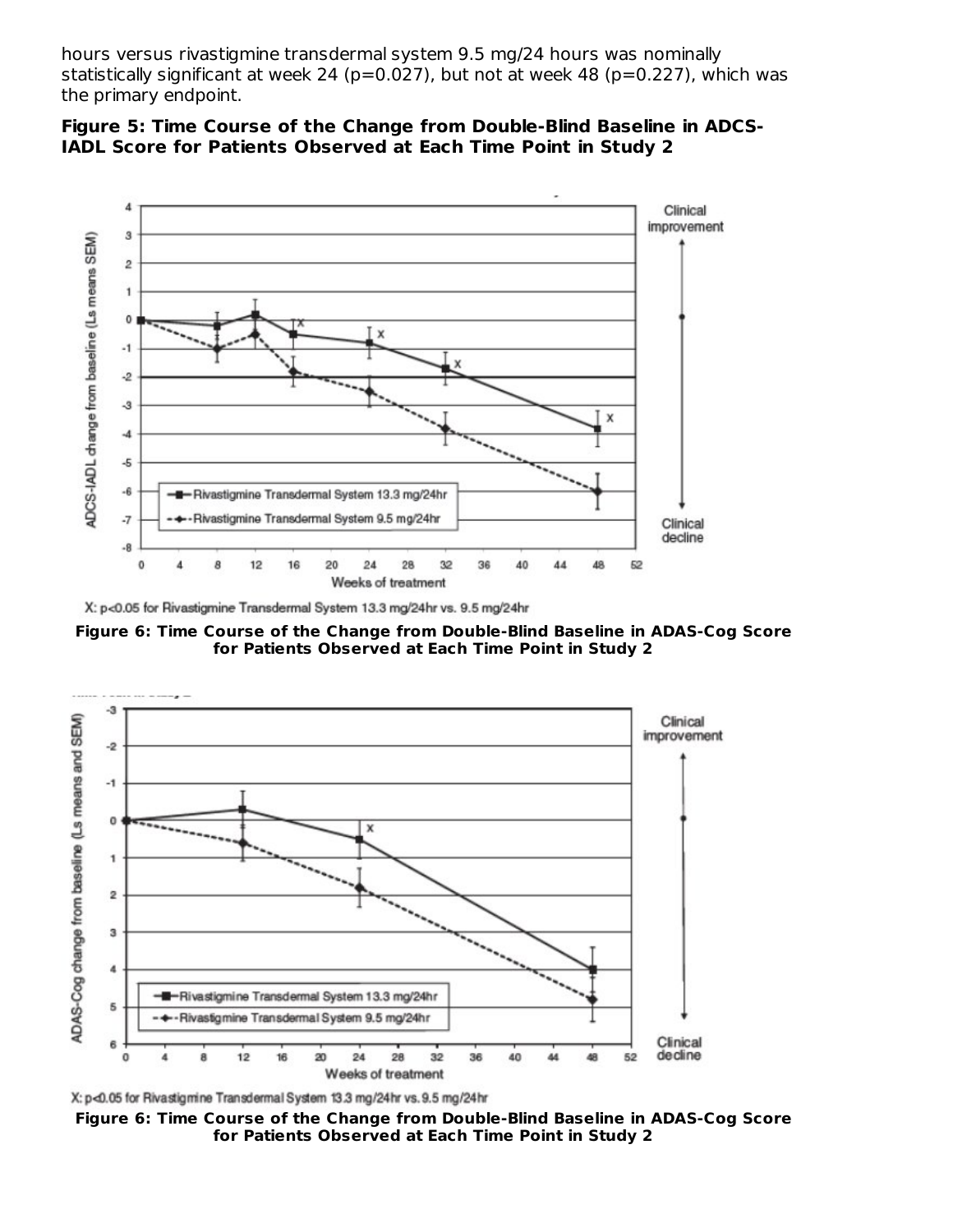## **Severe Alzheimer's Disease**

### 24-Week United States Study with Rivastigmine Transdermal System in Severe Alzheimer's Disease (Study 3)

This was a 24-week randomized double-blind, clinical investigation in patients with severe Alzheimer's disease [diagnosed by NINCDS-ADRDA and DSM-IV criteria, Mini-Mental State Examination (MMSE) score greater than or equal to 3 and less than or equal to 12]. The mean age of patients participating in this trial was 78 years with a range of 51 to 96 years with 62% aged greater than 75 years. Approximately 65% of patients were women and 35% were men. The racial distribution was approximately Caucasian 87%, Black 7%, Asian 1%, and other races 5%. Patients on a stable dose of memantine were permitted to enter the study. Approximately 61% of the patients in each treatment group were taking memantine throughout the entire duration of the study.

The study was designed to compare the efficacy of rivastigmine transdermal system 13.3 mg/24 hours versus that of rivastigmine transdermal system 4.6 mg/24 hours during the 24-week double-blind treatment phase.

The ability of the 13.3 mg/24 hours rivastigmine transdermal system to improve cognitive performance versus that provided by the 4.6 mg/24 hours rivastigmine transdermal system was assessed with the Severe Impairment Battery (SIB) which uses a validated 40-item scale developed for the evaluation of the severity of cognitive dysfunction in more advanced AD patients. The domains assessed included social interaction, memory, language, attention, orientation, praxis, visuospatial ability, construction, and orienting to name. The SIB was scored from 0 to 100, with higher scores reflecting higher levels of cognitive ability.

The ability of the 13.3 mg/24 hours rivastigmine transdermal system to improve overall function versus that provided by the 4.6 mg/24 hours rivastigmine transdermal system was assessed with the Alzheimer's Disease Cooperative Study-Activities of Daily Living-Severe Impairment Version (ADCS-ADL-SIV) which is a caregiver-based ADL scale composed of 19 items developed for use in clinical studies of dementia. It is designed to assess the patient's performance of both basic and instrumental activities of daily living, such as those necessary for personal care, communicating and interacting with other people, maintaining a household, conducting hobbies and interests, and making judgments and decisions. A sum score is calculated by adding the scores of the individual items and can range from 0 to 54, with higher scores indicating less functional impairment.

In this study, 716 patients were randomized into one of the following treatments: rivastigmine transdermal system 13.3 mg/24 hours or rivastigmine transdermal system 4.6 mg/24 hours in a 1:1 ratio. This 24-week study was divided into an 8-week titration phase followed by a 16-week maintenance phase. In the active treatment arms of this study, temporary dose adjustments below the target dose were permitted during the titration and maintenance phase in the event of poor tolerability.

Figure 7 illustrates the time course for the mean change from baseline SIB scores for each treatment group over the course of the 24-week treatment phase of the study. Decline in the mean SIB score from the baseline for the Modified Full Analysis Set (MFAS)-Last Observation Carried Forward (LOCF) analysis was less at each timepoint in the 13.3 mg/24 hours rivastigmine transdermal system treatment group than in the 4.6 mg/24 hours rivastigmine transdermal system treatment group. The 13.3 mg/24 hours dose was statistically significantly superior to the 4.6 mg/24 hours dose at weeks 16 and 24 (primary endpoint).

Figure 8 illustrates the time course for the mean change from baseline in ADCS-ADL-SIV scores for each treatment group over the course of the 24-week treatment phase of the study. Decline in the mean ADCS-ADL-SIV score from baseline for the MFAS-LOCF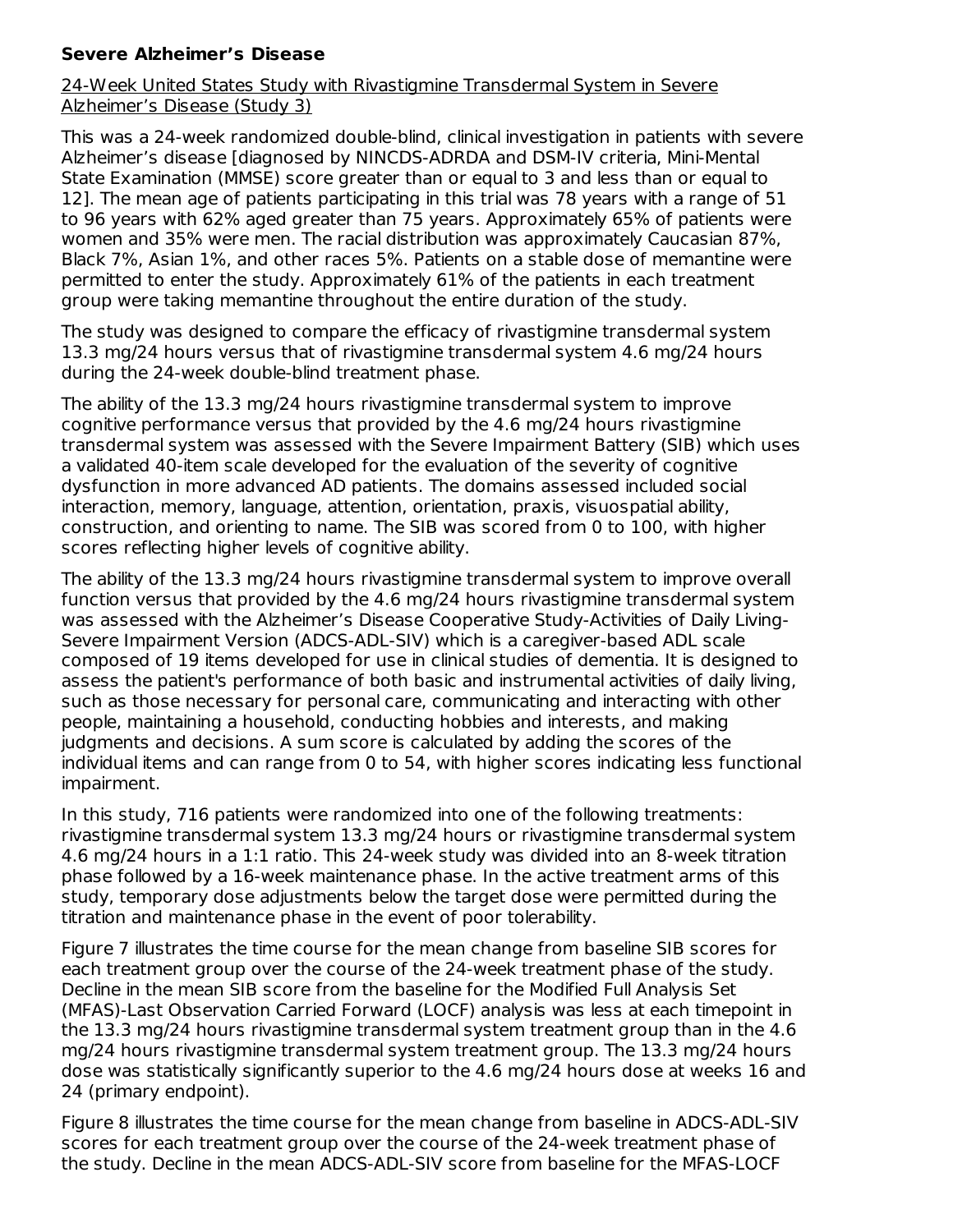analysis was less at each timepoint in the 13.3 mg/24 hours rivastigmine transdermal system treatment group than in the 4.6 mg/24 hours rivastigmine transdermal system treatment group. The 13.3 mg/24 hours dose was statistically significantly superior to the 4.6 mg/24 hours dose at weeks 16 and 24 (primary endpoint).





Least squares means (LS means) and the standard errors of the LS means (STE) are based on an analysis of covariance model adjusted for pooled center and baseline. \* indicating statistical significance at a level of 0.05

**Figure 8: Time Course of the Change from Baseline in ADCS-ADL-SIV Score for Patients Observed at Each Time Point (Modified Full Analysis Set-LOCF)**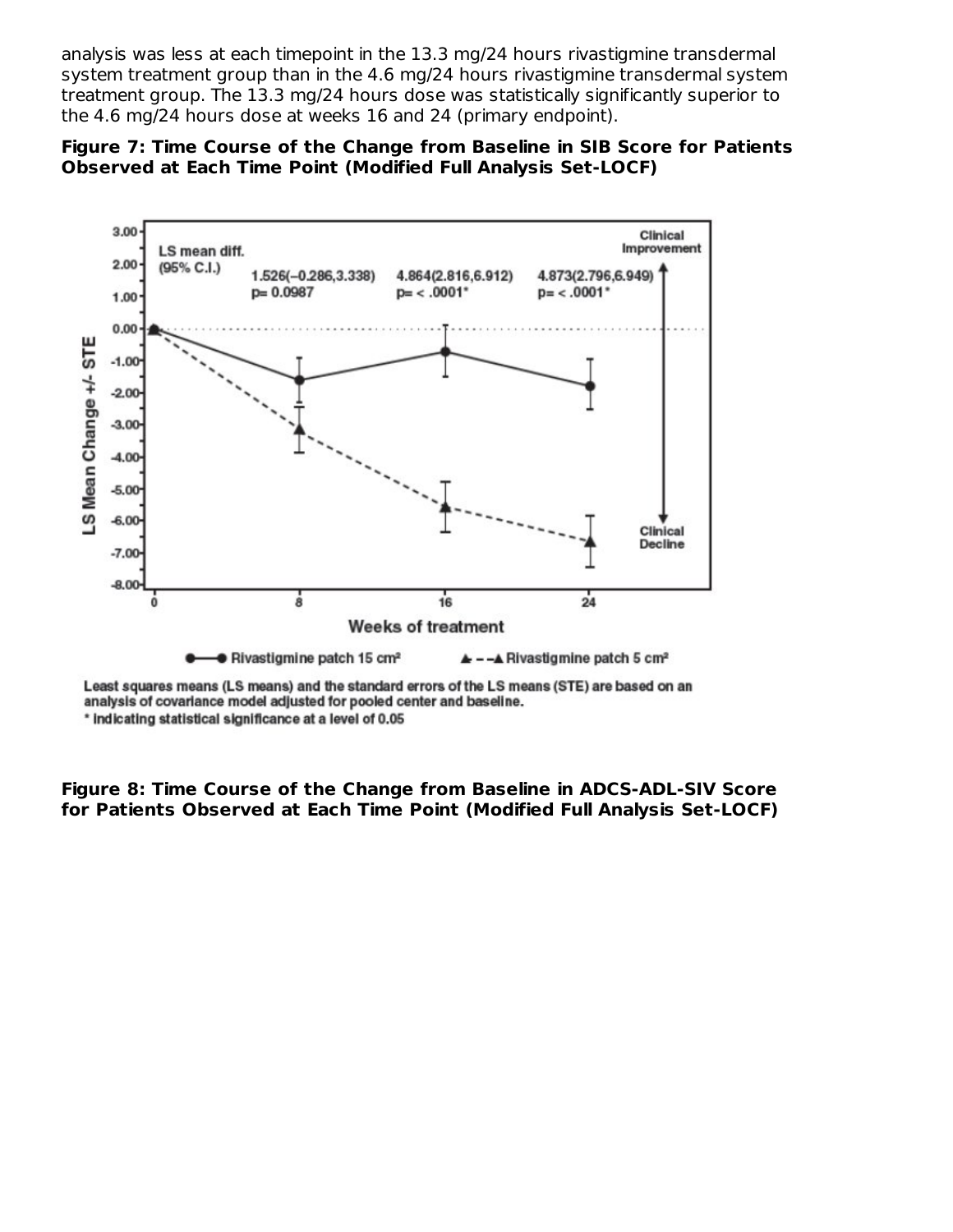

Least squares means (LS means) and the standard errors of the LS means (STE) are based on an analysis of covariance model adjusted for pooled center and baseline.

\* indicating statistical significance at a level of 0.05

### **16 HOW SUPPLIED/STORAGE AND HANDLING**

Rivastigmine Transdermal System: 4.6 mg/24 hours

Each patch of 5 cm<sup>2</sup> contains 9 mg rivastigmine base with in vivo release rate of 4.6 mg/24 hours.

Carton of 30………………………NDC 0781-7304-31

Rivastigmine Transdermal System: 9.5 mg/24 hours

Each patch of 10 cm<sup>2</sup> contains 18 mg rivastigmine base with in vivo release rate of 9.5 mg/24 hours.

Carton of 30………………………..NDC 0781-7309-31

Rivastigmine Transdermal System: 13.3 mg/24 hours

Each patch of 15 cm<sup>2</sup> contains 27 mg rivastigmine base with in vivo release rate of 13.3 mg/24 hours.

Carton of 30………………………..NDC 0781-7313-31

Store at 20°C to 25°C (68°F to 77°F); excursions permitted between 15°C and 30°C (59°F and 86°F) [see USP Controlled Room Temperature]. Keep rivastigmine transdermal system in the individual sealed pouch until use. Each pouch contains 1 patch. Used systems should be folded, with the adhesive surfaces pressed together, and discarded safely.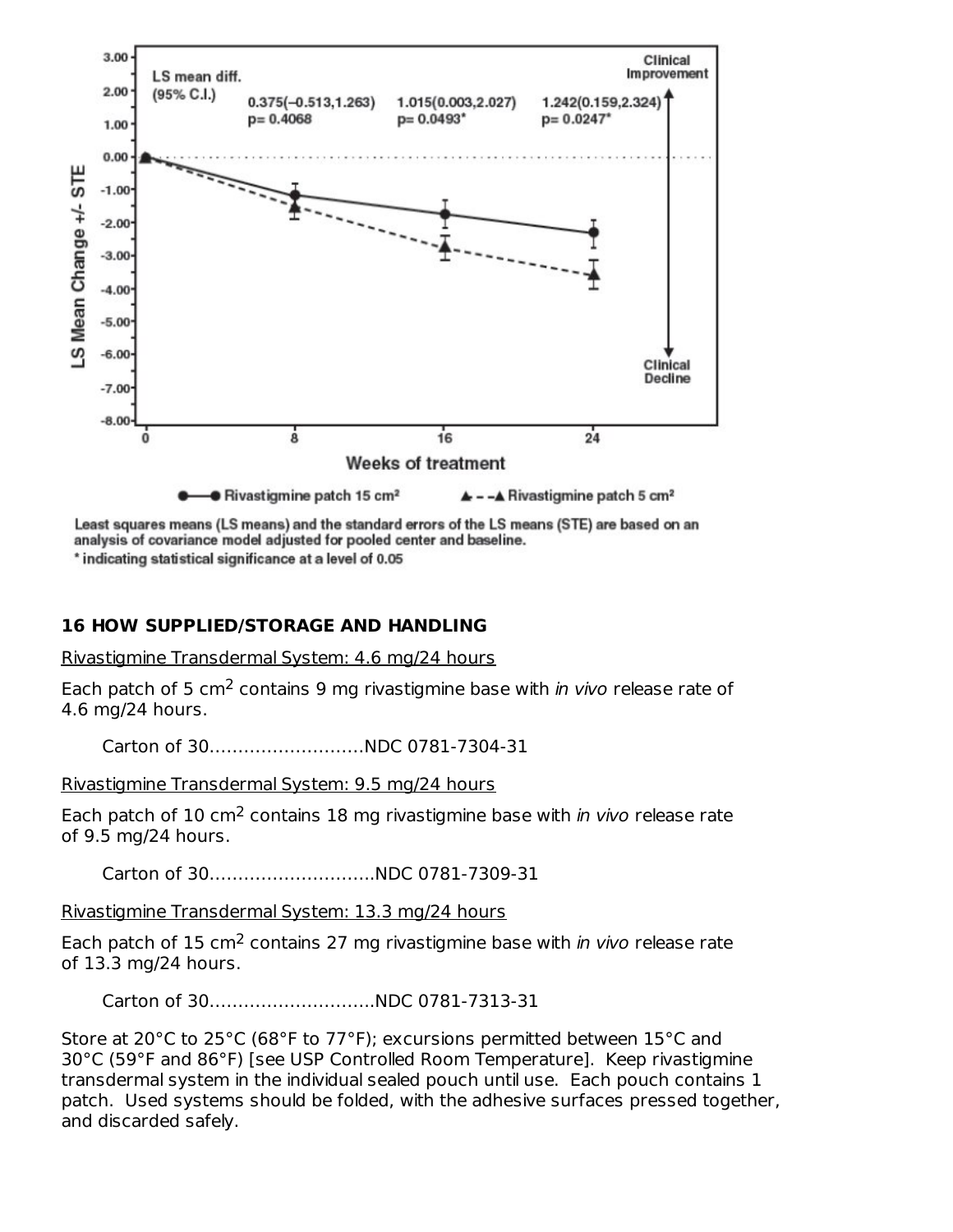## **17 PATIENT COUNSELING INFORMATION**

Advise the patient to read the FDA-approved patient labeling (Patient Information and Instructions for Use).

### Importance of Correct Usage

Inform patients or caregivers of the importance of applying the correct dose on the correct part of the body. They should be instructed to rotate the application site in order to minimize skin irritation. The same site should not be used within 14 days. The previous day's patch must be removed before applying a new patch to a different skin location. Rivastigmine transdermal system should be replaced every 24 hours and the time of day should be consistent. It may be helpful for this to be part of a daily routine, such as the daily bath or shower. Only 1 patch should be worn at a time [see Dosage and Administration (2.4), Warnings and Precautions (5.1)].

Instruct patients or caregivers to avoid exposure of the patch to external heat sources (excessive sunlight, saunas, solariums) for long periods of time.

Instruct patients who have missed a dose to apply a new patch immediately. They may apply the next patch at the usual time the next day. Instruct patients to not apply 2 patches to make up for 1 missed.

Inform the patient or caregiver to contact the physician for retitration instructions if treatment has been interrupted.

### Discarding Used Patches

Instruct patients or caregivers to fold the patch in half after use, return the used patch to its original pouch, and discard it out of the reach and sight of children and pets. They should also be informed that drug still remains in the patch after 24-hour usage. They should be instructed to avoid eye contact and to wash their hands after handling the patch. In case of accidental contact with the eyes, or if their eyes become red after handling the patch, they should be instructed to rinse immediately with plenty of water and to seek medical advice if symptoms do not resolve [see Dosage and Administration  $(2.4)$ ].

### Gastrointestinal Adverse Reactions

Inform patients or caregivers of the potential gastrointestinal adverse reactions, such as nausea, vomiting, and diarrhea, including the possibility of dehydration due to these symptoms. Explain that rivastigmine transdermal system may affect the patient's appetite and/or the patient's weight. Patients and caregivers should be instructed to look for these adverse reactions, in particular when treatment is initiated or the dose is increased. Instruct patients and caregivers to inform a physician if these adverse reactions persist [see Warnings and Precautions (5.2)].

### Skin Reactions

Inform patients or caregivers about the potential for allergic contact dermatitis reactions to occur. Patients or caregivers should be instructed to inform a physician if applicationsite reactions spread beyond the patch size, if there is evidence of a more intense local reaction (e.g., increasing erythema, edema, papules, vesicles) and if symptoms do not significantly improve within 48 hours after patch removal [see Warnings and Precautions  $(5.3)$ ].

## Concomitant Use of Drugs With Cholinergic Action

Inform patients or caregivers that while wearing rivastigmine transdermal system, patients should not be taking rivastigmine tartrate capsules or rivastigmine tartrate oral solution or other drugs with cholinergic effects [see Warnings and Precautions (5.4)].

### **Pregnancy**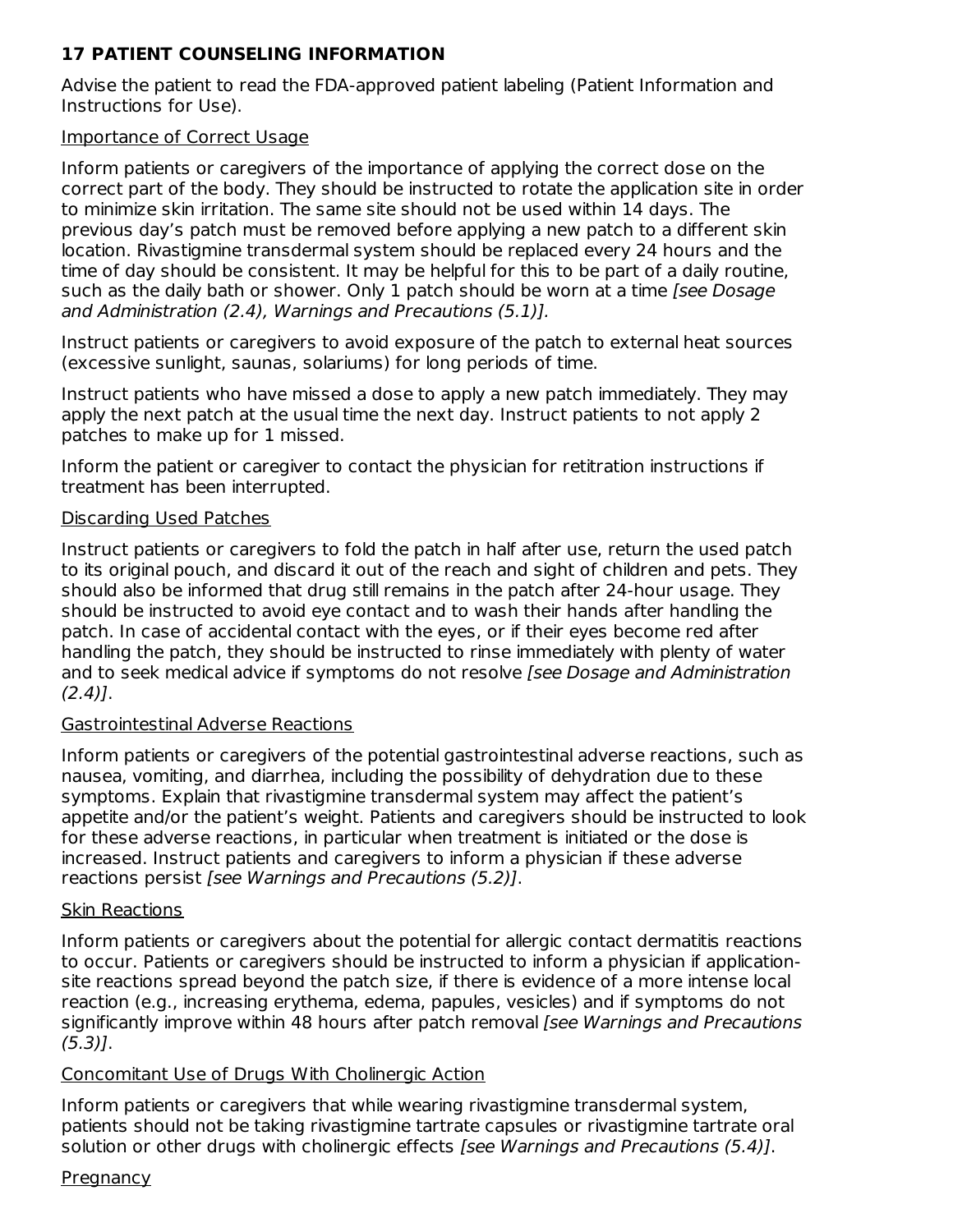Advise patients to notify their healthcare provider if they are pregnant or plan to become pregnant.

Distributed by: Sandoz Inc. Princeton, NJ 08540

T2020-99

### **Patient Information**

### **Rivastigmine Transdermal System**

### **(riv-ah-STIG-meen)**

### **What is the most important information I should know about rivastigmine transdermal system?**

### **Rivastigmine transdermal system is for skin use only.**

### **What is rivastigmine transdermal system?**

Rivastigmine transdermal system is a prescription medicine used to treat:

- Mild, moderate, and severe memory problems (dementia) associated with Alzheimer's disease.
- Mild-to-moderate memory problems (dementia) associated with Parkinson's disease (PD).

Based on clinical trials conducted over 6 to 12 months, rivastigmine transdermal system was shown to help with cognition which includes (memory, understanding communication, and reasoning) and with doing daily tasks. Rivastigmine transdermal system does not work the same in all people. Some people treated with rivastigmine transdermal system may:

- Seem much better
- Get better in small ways or stay the same
- Get worse but slower than expected
- Not change and then get worse as expected

Some patients will not benefit from treatment with rivastigmine transdermal system. Rivastigmine transdermal system does not cure Alzheimer's disease. All patients with Alzheimer's disease get worse over time.

Rivastigmine transdermal system comes as a patch that delivers rivastigmine (the medicine in rivastigmine transdermal system) through the skin.

It is not known if rivastigmine transdermal system is safe or effective in children under 18 years of age.

### **Who should not use rivastigmine transdermal system?**

### **Do not use rivastigmine transdermal system if you:**

- are allergic to rivastigmine, carbamate derivatives, or any of the ingredients in rivastigmine transdermal system. See the end of this leaflet for a complete list of ingredients in rivastigmine transdermal system.
- have had a skin reaction that:
	- ∘ spread beyond the rivastigmine transdermal system size
	- ∘ had blisters, increased skin redness, or swelling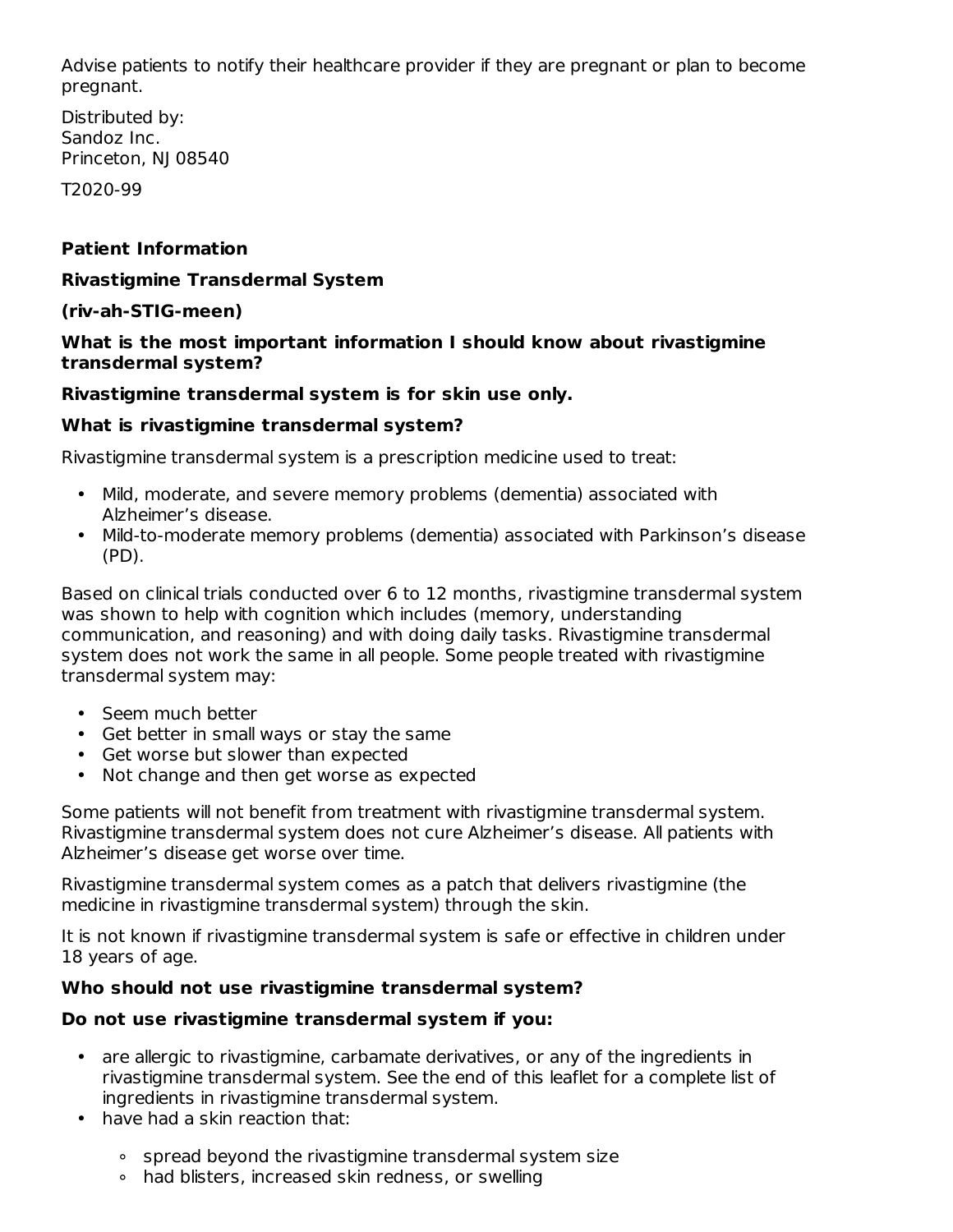∘ did not get better within 48 hours after you removed the rivastigmine transdermal system

Ask your healthcare provider if you are not sure if you should use rivastigmine transdermal system.

### **What should I tell my healthcare provider before using rivastigmine transdermal system?**

### **Before you use rivastigmine transdermal system, tell your healthcare provider if you:**

- have or have had a stomach ulcer
- are planning to have surgery
- have or have had problems with your heart
- have problems passing urine
- have or have had seizures
- have problems with movement (tremors)
- have asthma or breathing problems
- have a loss of appetite or are losing weight
- have had a skin reaction to rivastigmine (the medicine in rivastigmine transdermal system) in the past
- have any other medical conditions
- are pregnant or plan to become pregnant. It is not known if the medicine in the rivastigmine transdermal system will harm your unborn baby. Talk to your healthcare provider if you are pregnant or plan to become pregnant.
- are breastfeeding or plan to breastfeed. It is not known if the medicine in the rivastigmine transdermal system passes into your breast milk. Talk to your doctor about the best way to feed your baby if you take rivastigmine transdermal system.

Tell your healthcare provider about all the medicines you take, including prescription and over-the-counter medicines, vitamins, and herbal supplements.

Especially tell your healthcare provider if you take:

- a medicine used to treat inflammation [nonsteroidal anti-inflammatory drugs (NSAIDs)]
- other medicines used to treat Alzheimer's or Parkinson's disease
- an anticholinergic medicine, such as an allergy or cold medicine, a medicine to treat bladder or bowel spasms, or certain asthma medicines, or certain medicines to prevent motion or travel sickness
- metoclopramide, a drug given to relieve symptoms of nausea, gastroesophageal reflux disease (GERD), or nausea and vomiting after surgery or chemotherapy treatment
- If you are undergoing surgery while using rivastigmine transdermal system, inform your doctor because rivastigmine transdermal system may exaggerate the effects of anesthesia, or the effects of a beta-blocker, a type of medicine given for high blood pressure, heart disease, and other medical conditions.

Ask your healthcare provider if you are not sure if your medicine is one listed above.

Know the medicines you take. Keep a list of them to show to your healthcare provider and pharmacist when you get a new medicine.

## **How should I use rivastigmine transdermal system?**

- Use rivastigmine transdermal system exactly as your healthcare provider tells you to use it.
- Rivastigmine transdermal systems come in 3 different dosage strengths.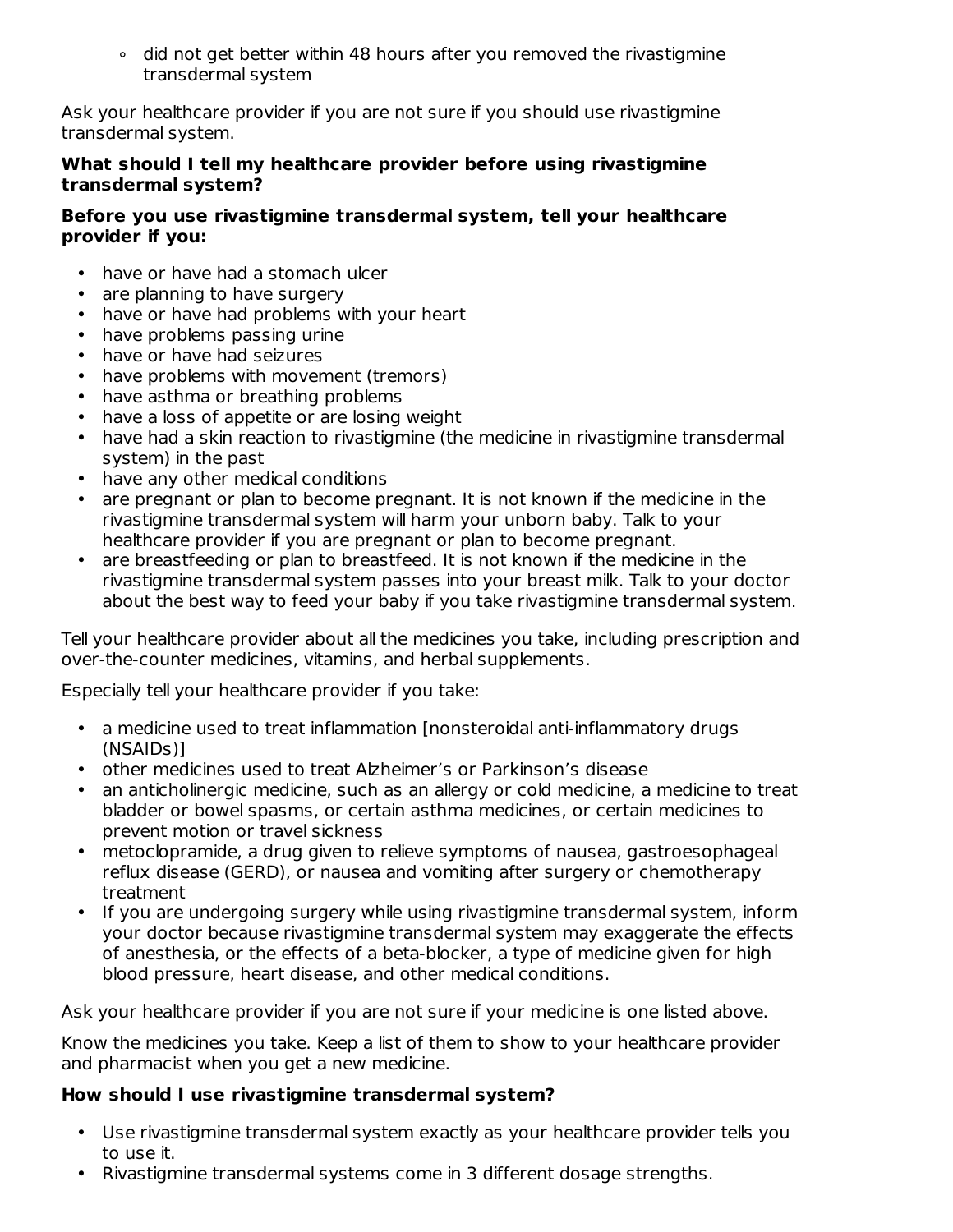- Your healthcare provider may change your dose as needed.
- Wear only 1 rivastigmine transdermal system at a time.
- Rivastigmine transdermal system is for skin use only.
- Only apply rivastigmine transdermal system to healthy skin that is clean, dry, hairless, and free of redness, irritation, burns or cuts.
- Avoid applying rivastigmine transdermal system to areas on your body that will be rubbed against tight clothing.
- Do not apply rivastigmine transdermal system to skin that has cream, lotion, or powder on it.
- Change your rivastigmine transdermal system every 24 hours at the same time of day. You may write the date and time you put on the rivastigmine transdermal system with a ballpoint pen before applying the patch to help you remember when to remove it.
- Change your application site every day to avoid skin irritation. You can use the same area, but do not use the exact same spot for at least 14 days after your last application.
- Check to see if the rivastigmine transdermal system has become loose when you are bathing, swimming, or showering.
- Rivastigmine transdermal system is designed to deliver medication during the time it is worn. If your rivastigmine transdermal system falls off before its usual replacement time, put on a new rivastigmine transdermal system right away. Replace the new patch the next day at the same time as usual. Do not use overlays, bandages, or tape to secure a rivastigmine transdermal system that has become loose or try to reapply a rivastigmine transdermal system that has fallen off.
- If you miss a dose or forget to change your rivastigmine transdermal system apply your next rivastigmine transdermal system as soon as you remember. Do not apply 2 rivastigmine transdermal systems to make up for the missed dose.
- If you miss more than 3 doses of applying rivastigmine transdermal system, call your healthcare provider before putting on a new rivastigmine transdermal system. You may need to restart rivastigmine transdermal system at a lower dose.
- Always remove the old rivastigmine transdermal system from the previous day before you apply a new one.
- **Having more than 1 rivastigmine transdermal system on your body at the same time can cause you to get too much medicine.** If you accidentally use more than 1 rivastigmine transdermal system at a time, call your healthcare provider right away. If you are unable to reach your healthcare provider, call your local Poison Control Center at 1-800-222-1222 or go to the nearest hospital emergency room right away.

## **What should I avoid while using rivastigmine transdermal system?**

- Do not touch your eyes after you touch the rivastigmine transdermal system. In case of accidental contact with your eyes or if your eyes become red after handling the patch, rinse immediately with plenty of water and seek medical advice if symptoms do not resolve.
- Rivastigmine transdermal system can cause drowsiness, dizziness, weakness, or fainting. Do not drive, operate heavy machinery, or do other dangerous activities until you know how rivastigmine transdermal system affects you.
- Avoid exposure to heat sources, such as excessive sunlight, saunas, or sunrooms for long periods of time.

## **What are the possible side effects of rivastigmine transdermal system?**

## **Rivastigmine transdermal system may cause serious side effects, including:**

• **Medication overdose.** Hospitalization and rarely death may happen when people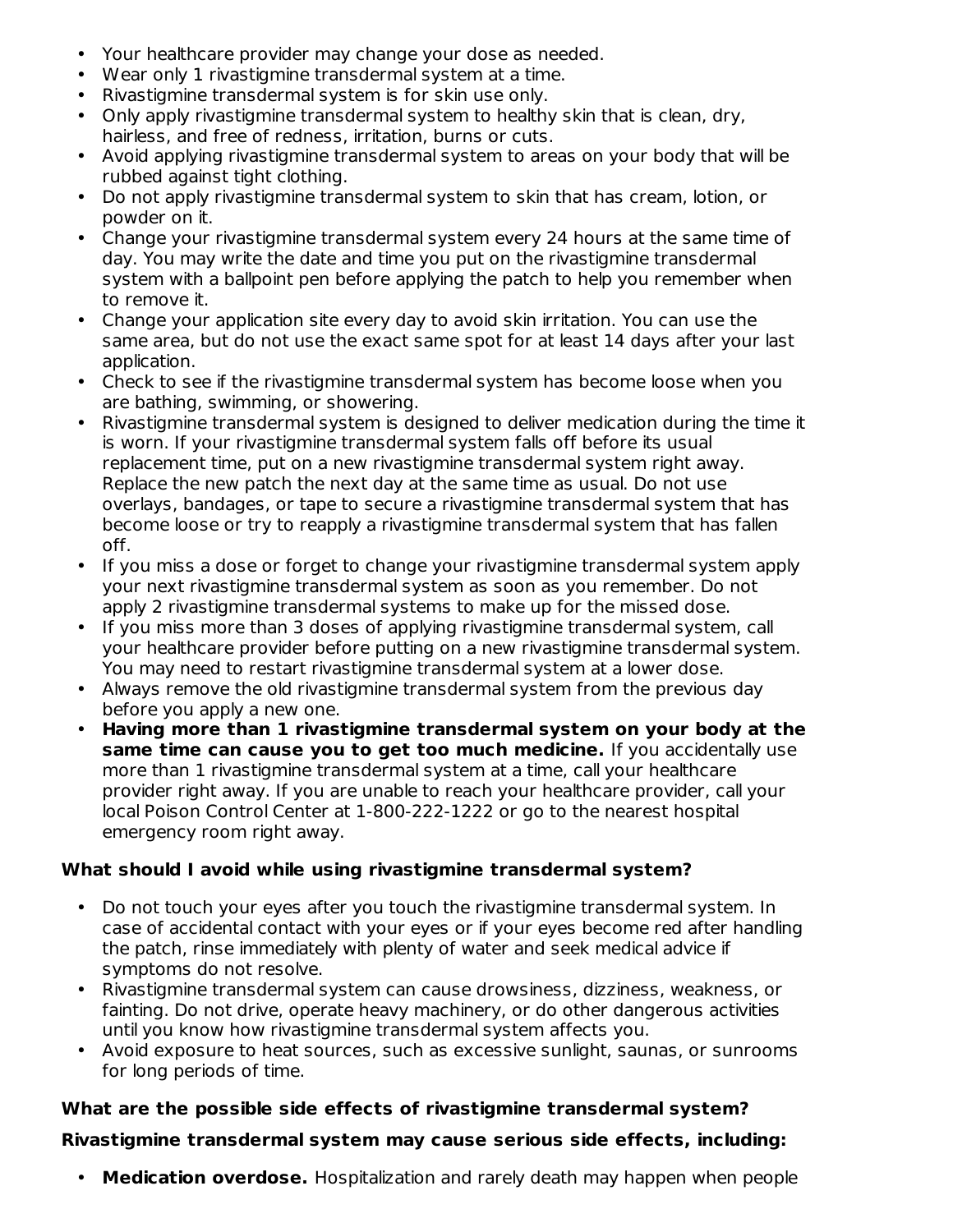accidently wear more than 1 patch at the same time. It is important that the old rivastigmine transdermal system be removed before you apply a new one. Do not wear more than 1 rivastigmine transdermal system at a time.

### • **Stomach or bowel (intestinal) problems, including:**

- ∘ nausea
- ∘ vomiting
- ∘ diarrhea
- ∘ dehydration
- ∘ loss of appetite
- ∘ weight loss
- ∘ bleeding in your stomach (ulcers)
- **Skin reactions.** Some people have had a serious skin reaction called allergic contact dermatitis (ACD) when using rivastigmine transdermal system. Stop using rivastigmine transdermal system and call your healthcare provider right away if you experience reactions that spread beyond the patch size, are intense in nature and do not improve within 48 hours after the patch is removed. Symptoms of ACD may be intense and include:
	- ∘ itching, redness, swelling, warmth or tenderness of the skin
	- ∘ peeling or blistering of the skin that may ooze, drain or crust over
- **Heart problems**
- **Seizures**
- **Problems with movement (tremors)**

### **The most common side effects of rivastigmine transdermal system include:**

- depression
- headache
- anxiety
- dizziness
- stomach pain
- urinary tract infections
- muscle weakness
- tiredness
- trouble sleeping

Tell your healthcare provider if you have any side effect that bothers you or that does not go away.

These are not all the possible side effects of rivastigmine transdermal system. For more information, ask your healthcare provider or pharmacist.

Call your doctor for medical advice about side effects. You may report side effects to the FDA at 1-800-FDA-1088.

## **How should I store rivastigmine transdermal system?**

- Store rivastigmine transdermal system between 68°F to 77°F (20°C to 25°C).
- Keep rivastigmine transdermal system in the sealed pouch until ready to use.

#### **Keep rivastigmine transdermal system and all medicines out of the reach of children.**

**General information about the safe and effective use of rivastigmine transdermal system.**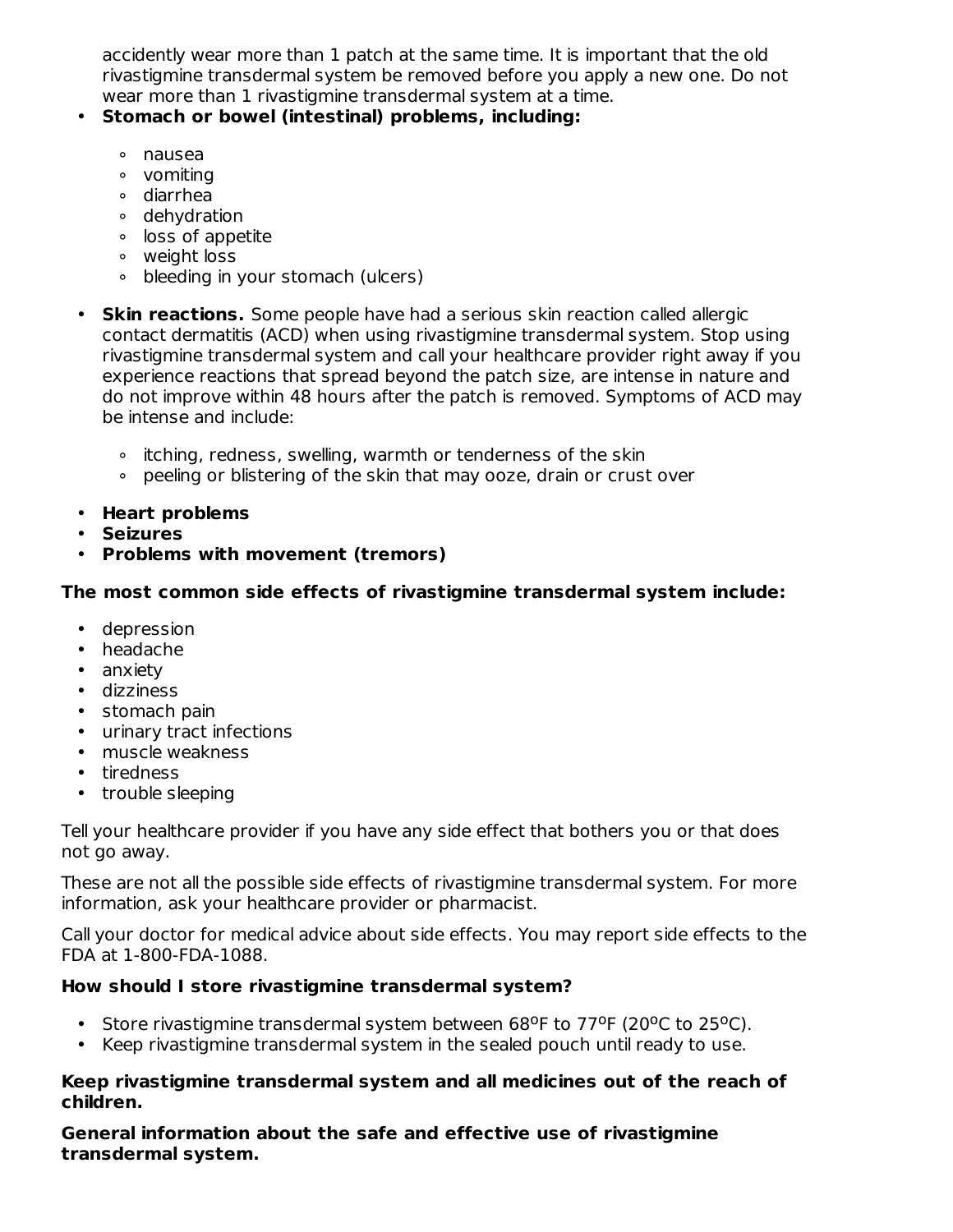Medicines are sometimes prescribed for purposes other than those listed in the Patient Information leaflet. Do not use rivastigmine transdermal system for a condition for which it was not prescribed. Do not give rivastigmine transdermal system to other people, even if they have the same symptoms you have. It may harm them.

This Patient Information leaflet summarizes the most important information about rivastigmine transdermal system. If you would like more information, talk with your healthcare provider. You can ask your pharmacist or healthcare provider for information about rivastigmine transdermal system that is written for health professionals.

For more information, call 1-800-525-8747.

### **What are the ingredients of rivastigmine transdermal system?**

### **Active ingredient:** rivastigmine

**Excipients include:** acrylic copolymer, poly (butylmethacrylate, methylmethacrylate), silicone adhesive applied to a flexible polymer backing film, silicone oil, and vitamin E.

Distributed by: Sandoz Inc. Princeton, NJ 08540

T2020-100

This Patient Information has been approved by the U.S. Food and Drug Administration. Revised: 6/2020

### **Instructions for Use**

### **Rivastigmine Transdermal System**

### **(riv-ah-STIG-meen**)

## **You will need the following supplies (See Figure A):**

Rivastigmine transdermal system is supplied in cartons containing 30 patches (See Figure A)

### **Figure A**



- Rivastigmine transdermal system is a thin, beige, plastic patch that sticks to the skin. Each rivastigmine transdermal system is sealed in a pouch that protects it until you are ready to put it on (See Figure A).
- **Only 1 rivastigmine transdermal system should be worn at a time. Do not apply more than 1 rivastigmine transdermal system at a time to the body.**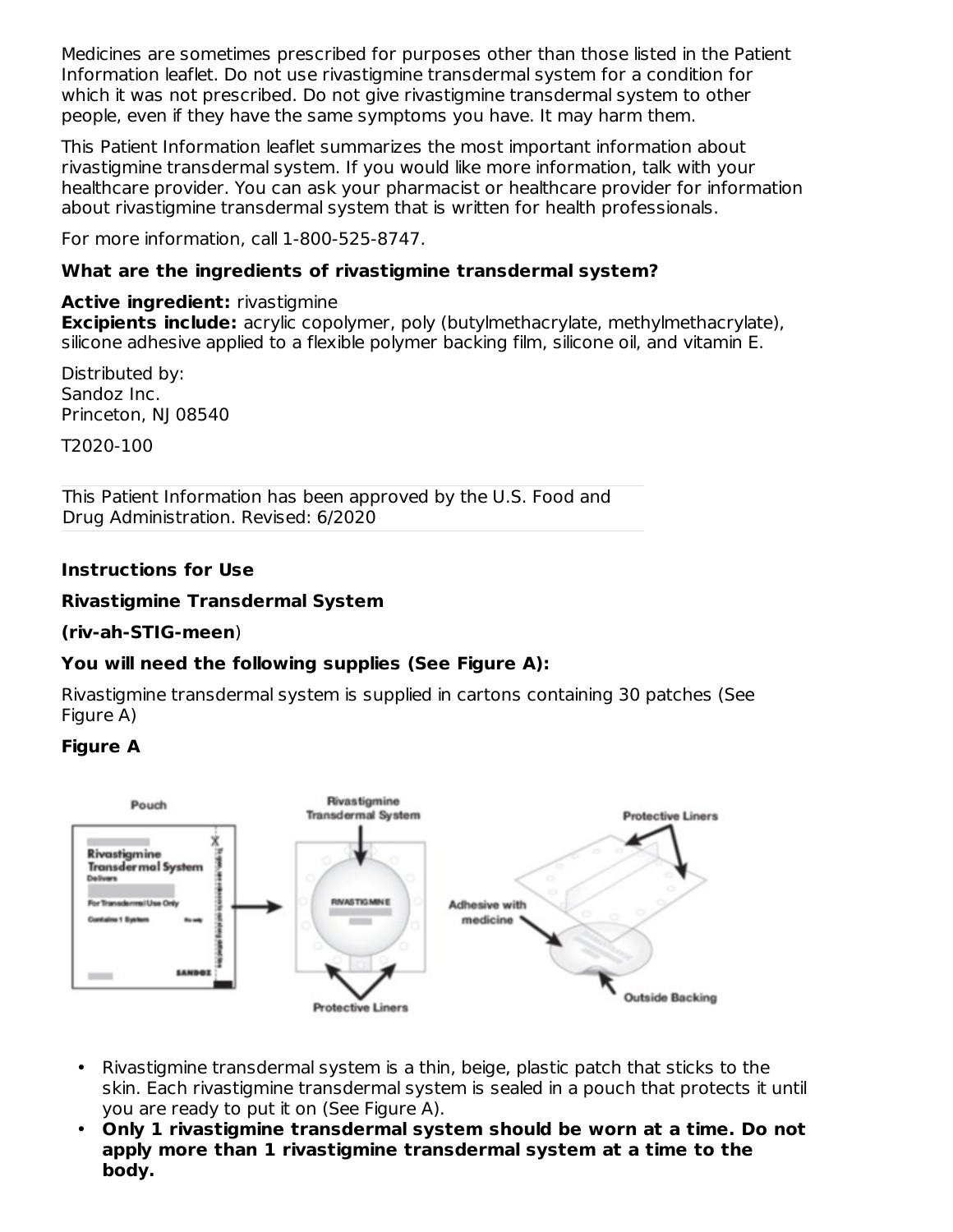• Do not open the pouch or remove the rivastigmine transdermal system until you are ready to apply it.

### **Using rivastigmine transdermal system:**

### **Step 1. Choose an area to apply the rivastigmine transdermal system (See Figure B).**

- **Instructions for Caregivers:** Apply rivastigmine transdermal system to the upper or lower back if it is likely that the patient will remove it. If this is not a concern, the rivastigmine transdermal system can be applied **instead** to the upper arm **or** chest. Do not apply the rivastigmine transdermal system to areas where it can be rubbed off by tight clothing or belts.
- Only apply the rivastigmine transdermal system to healthy skin that is clean, dry, hairless, and free of redness, irritation, burns or cuts.

## **Figure B**



**The diagram represents areas on the body where rivastigmine transdermal system may be applied. Only 1 patch should be worn at a time. Do not apply multiple patches to the body.**

### **Step 2. Remove the rivastigmine transdermal system from the pouch (See Figure C).**

Carefully cut the pouch along the dotted line to open and remove the rivastigmine transdermal system. Save the pouch for later use.

### **Figure C**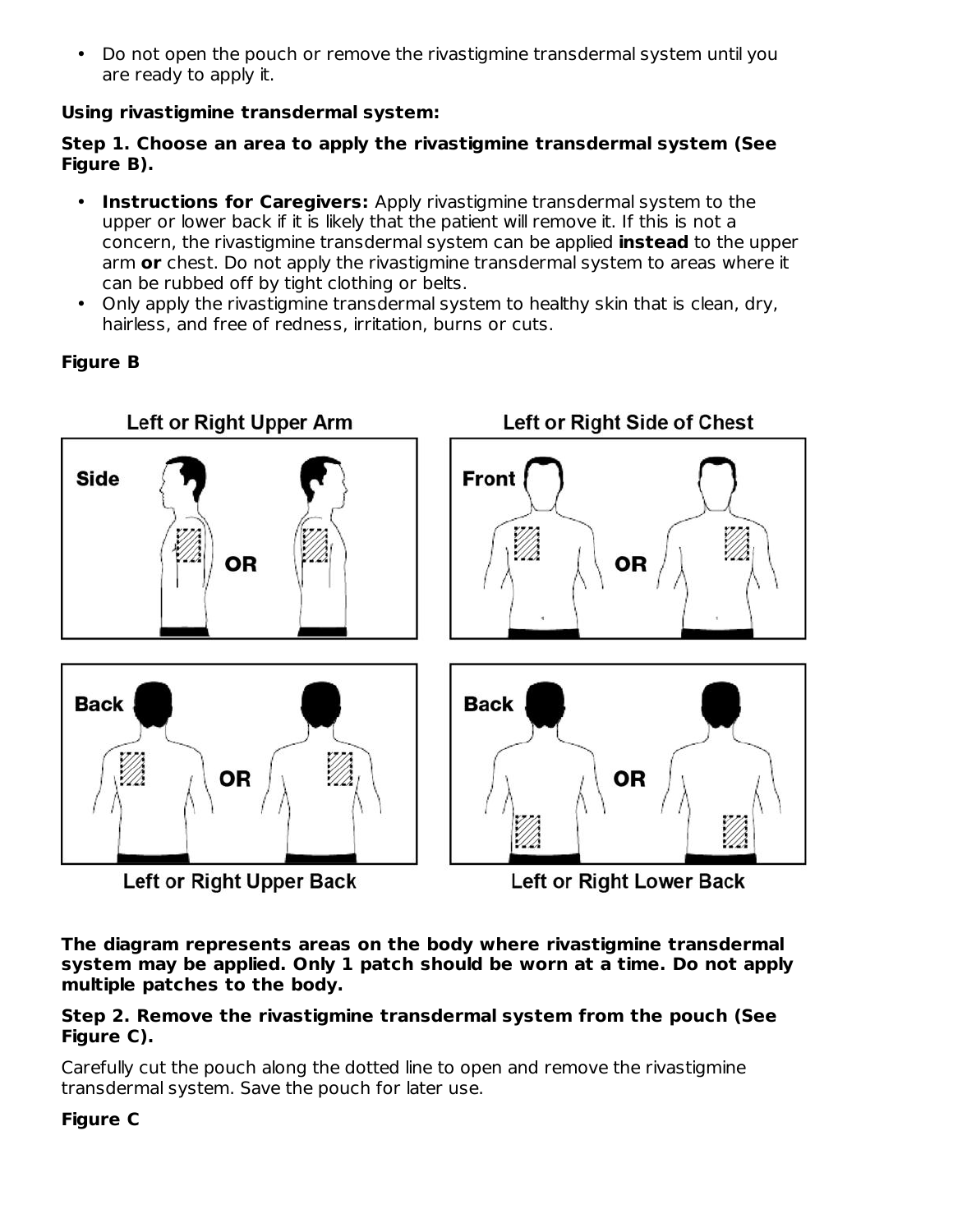

• **Do not cut or fold the rivastigmine transdermal system itself.**

### **Step 3. Remove 1 side of the adhesive liner (See Figure D).**

• A protective liner covers the sticky (adhesive) side of the rivastigmine transdermal system. Peel off 1 side of the protective cover. Do not touch the sticky part of the rivastigmine transdermal system with your fingers.

### **Figure D**



### **Step 4. Apply the rivastigmine transdermal system to your skin (See Figure E).**

• Apply the sticky (adhesive) side of the rivastigmine transdermal system to your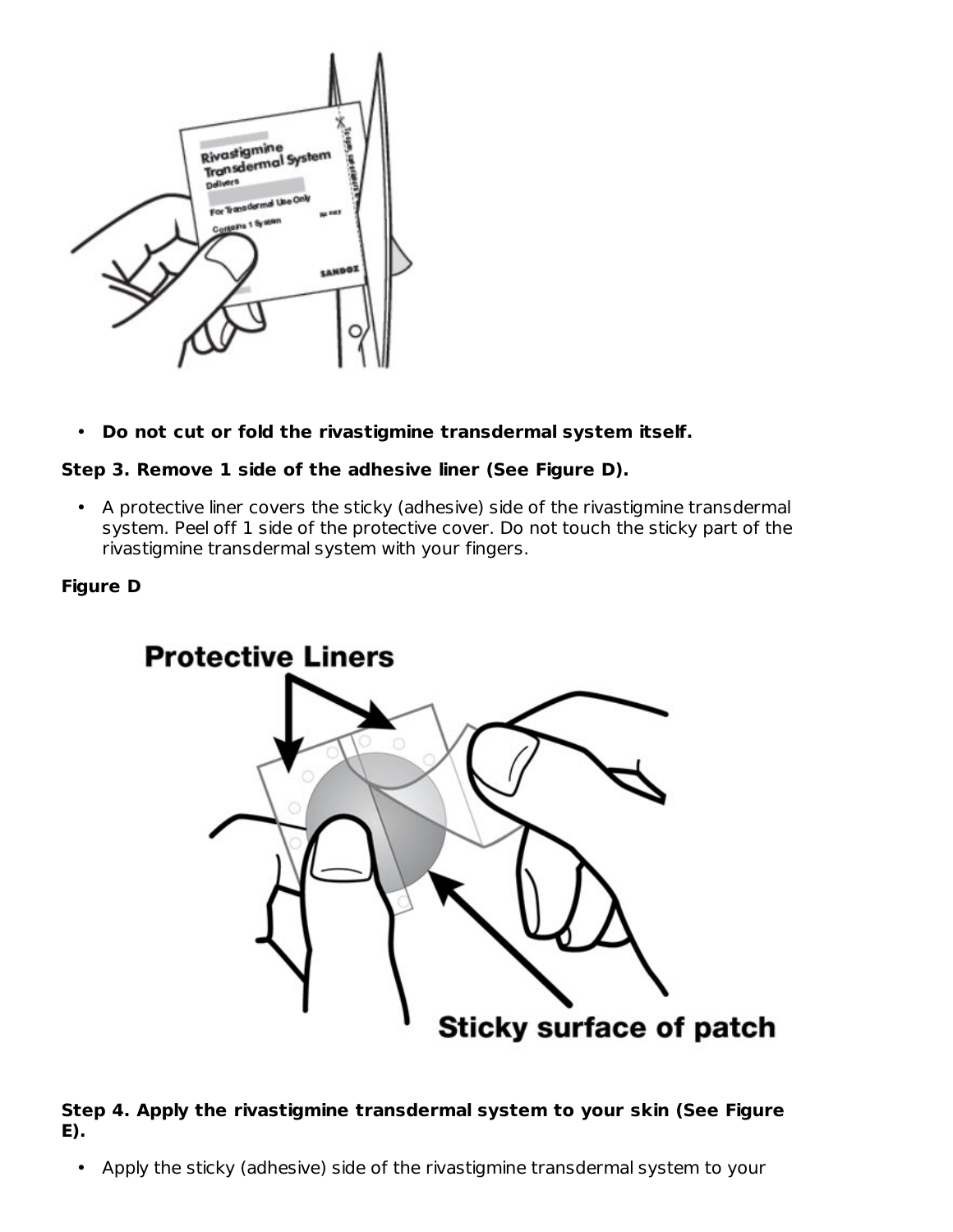chosen area of skin **and** then peel off the other side of the protective cover.

### **Figure E**



• **Press down on the rivastigmine transdermal system firmly for 30 seconds to make sure that the edges stick to your skin (See Figure F).**

**Figure F**



### **Step 5: Wash your hands with soap and water right away.**

#### **Note:**

- If your rivastigmine transdermal system falls off, select a new area, and repeat Steps 2 to 5 to apply a new rivastigmine transdermal system.
- Be sure to replace the new rivastigmine transdermal system the next day at the same time as usual.

### **Removing your rivastigmine transdermal system:**

#### **Step 6. Remove the rivastigmine transdermal system from the skin (See Figure G).**

• Gently pull on 1 edge of the rivastigmine transdermal system to remove it from your skin.

### **Figure G**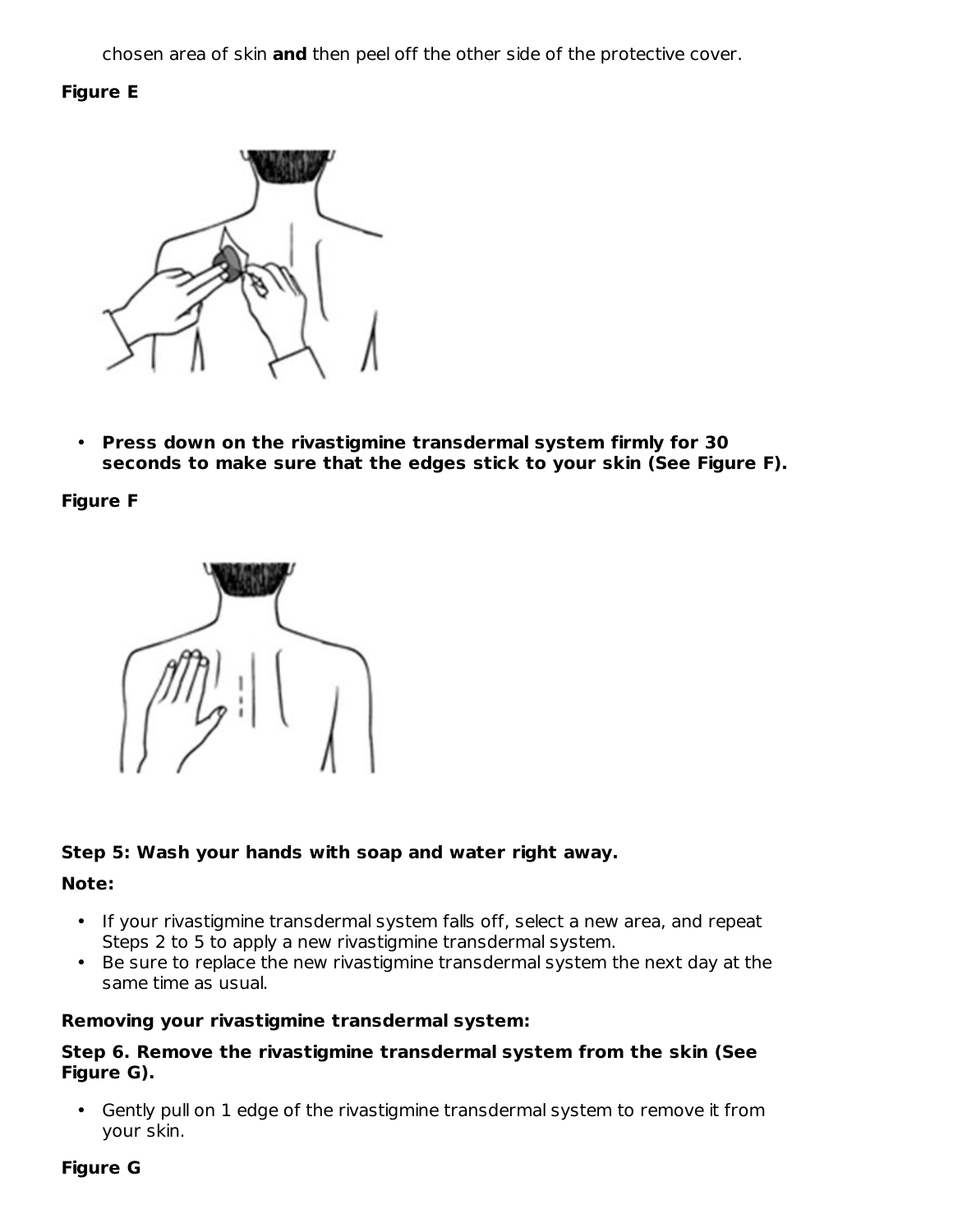

### **Throwing away the used rivastigmine transdermal system:**

### **Step 7. Throw away the used rivastigmine transdermal system (See Figure H).**

• Fold the used rivastigmine transdermal system in half (with the sticky sides together) and put it back into the pouch that you saved.

### **Figure H**



- Throw away the used rivastigmine transdermal system safely and out of the reach of children and pets.
- Some medicine stays in the patch for 24 hours after you use it and should be folded together (sticky side together) and safely thrown away. **Do not try to reuse rivastigmine transdermal systems**.

### **Step 8: Wash your hands with soap and water right away.**

• After you remove the rivastigmine transdermal system, if any adhesive remains on your skin, you can use soap and water or an oil-based substance (such as baby oil) to remove the adhesive. Alcohol or other dissolving liquids (such as nail polish remover) should not be used.

This Instructions for Use have been approved by the U.S. Food and Drug Administration.

Distributed by: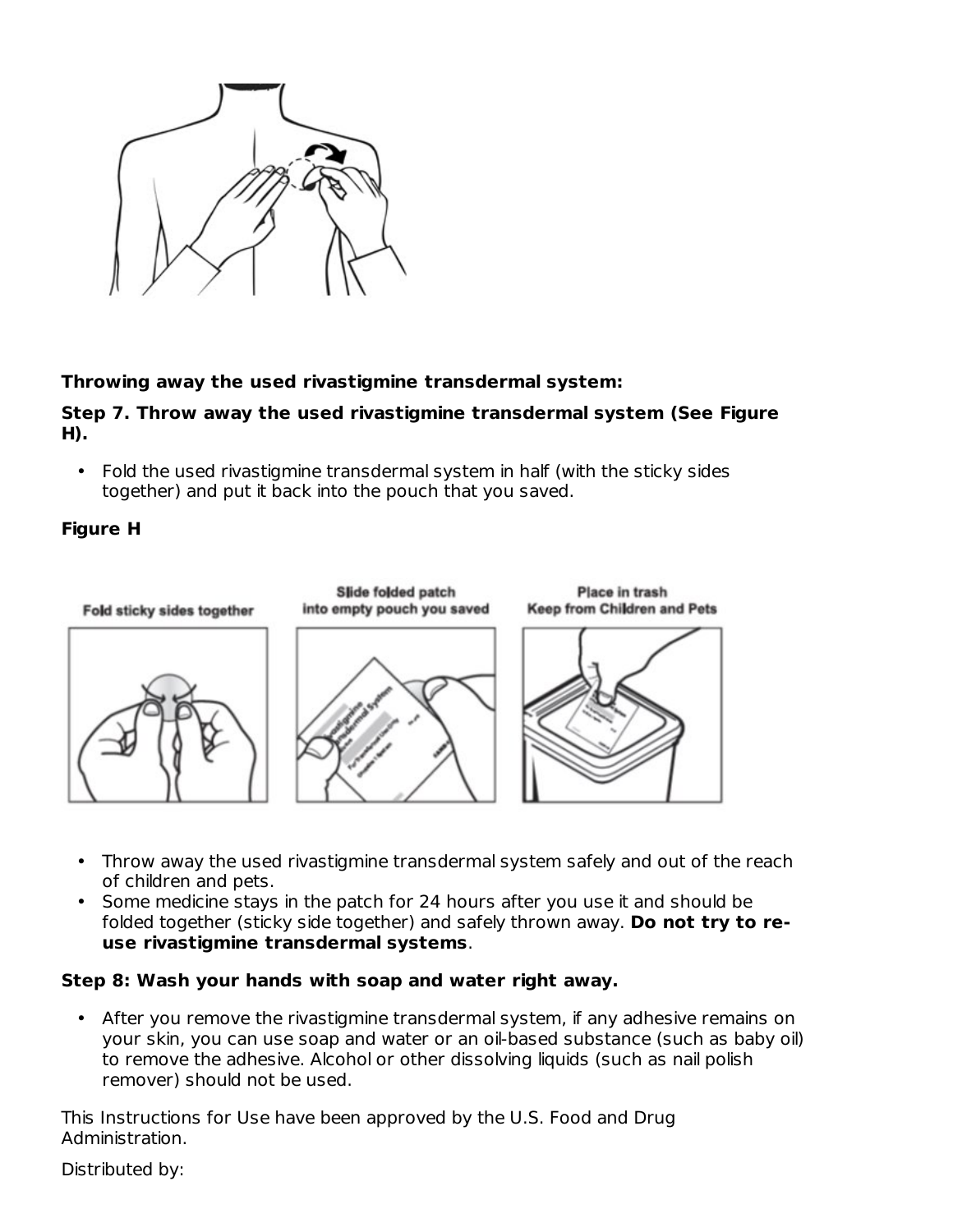Sandoz Inc. Princeton, NJ 08540

T2019-05 December 2018

6516211 USG

### **PRINCIPAL DISPLAY PANEL**

**Package Label – 4.6 mg / 24 hours NDC** 0781-7304-58 Rivastigmine Transdermal System Delivers 4.6 mg/24 hours For Transdermal Use Only Contains 1 Systems Rx Only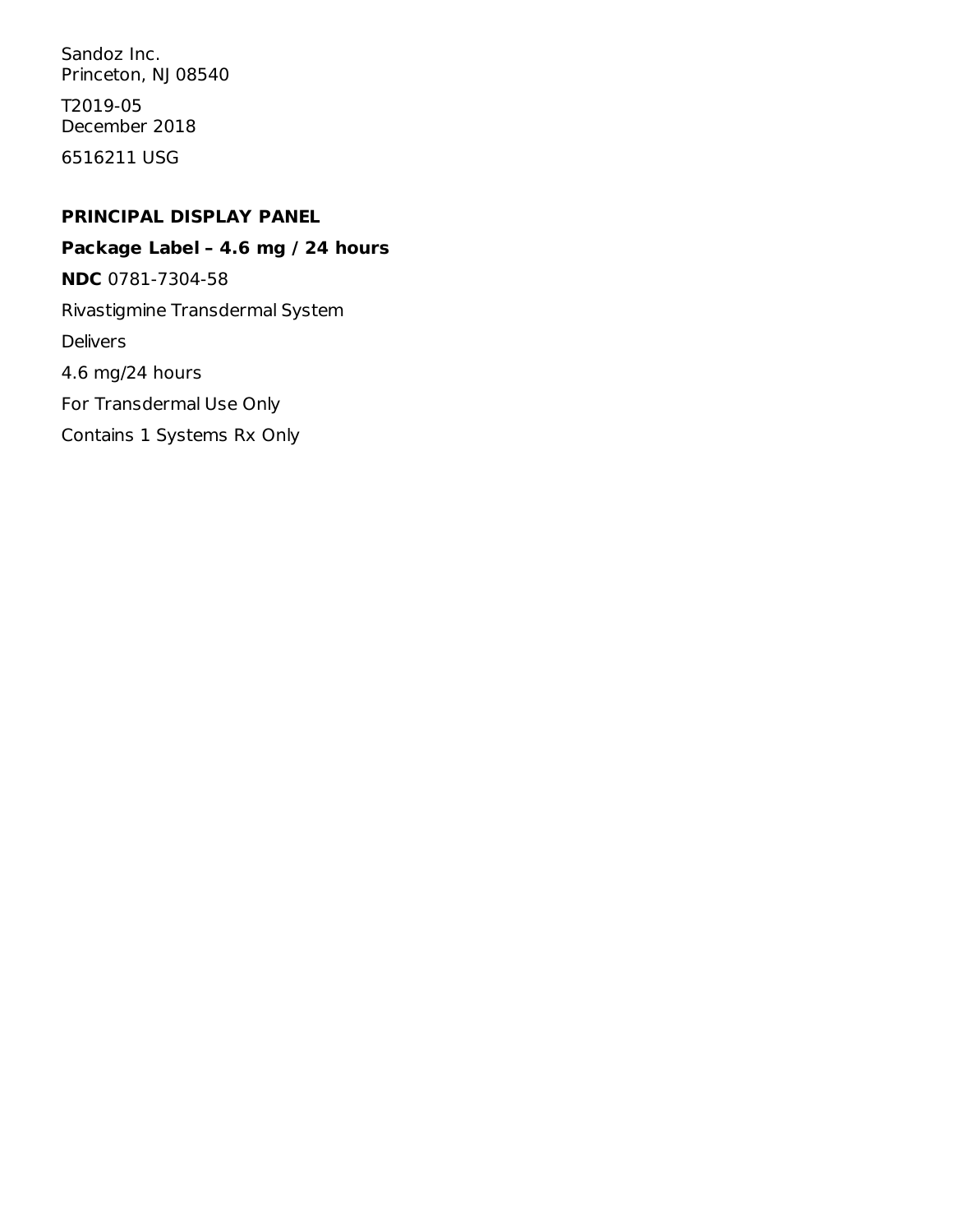

## **PRINCIPAL DISPLAY PANEL**

## **Package Label – 9.5 mg / 24 hours**

**NDC** 0781-7309-58

Rivastigmine Transdermal System

**Delivers**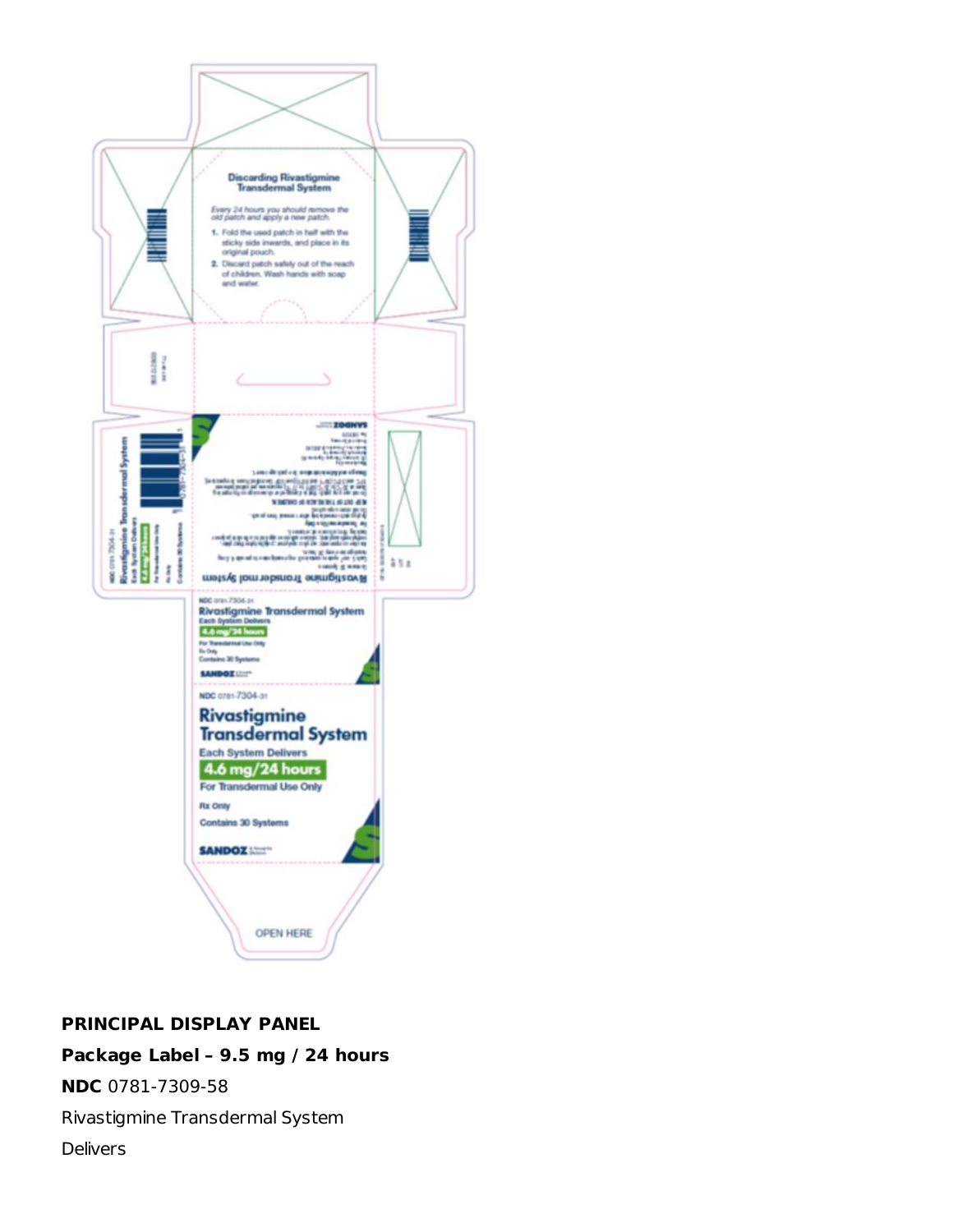9.5 mg/24 hours For Transdermal Use Only Contains 1 Systems Rx Only



# **PRINCIPAL DISPLAY PANEL Package Label – 13.3 mg / 24 hours**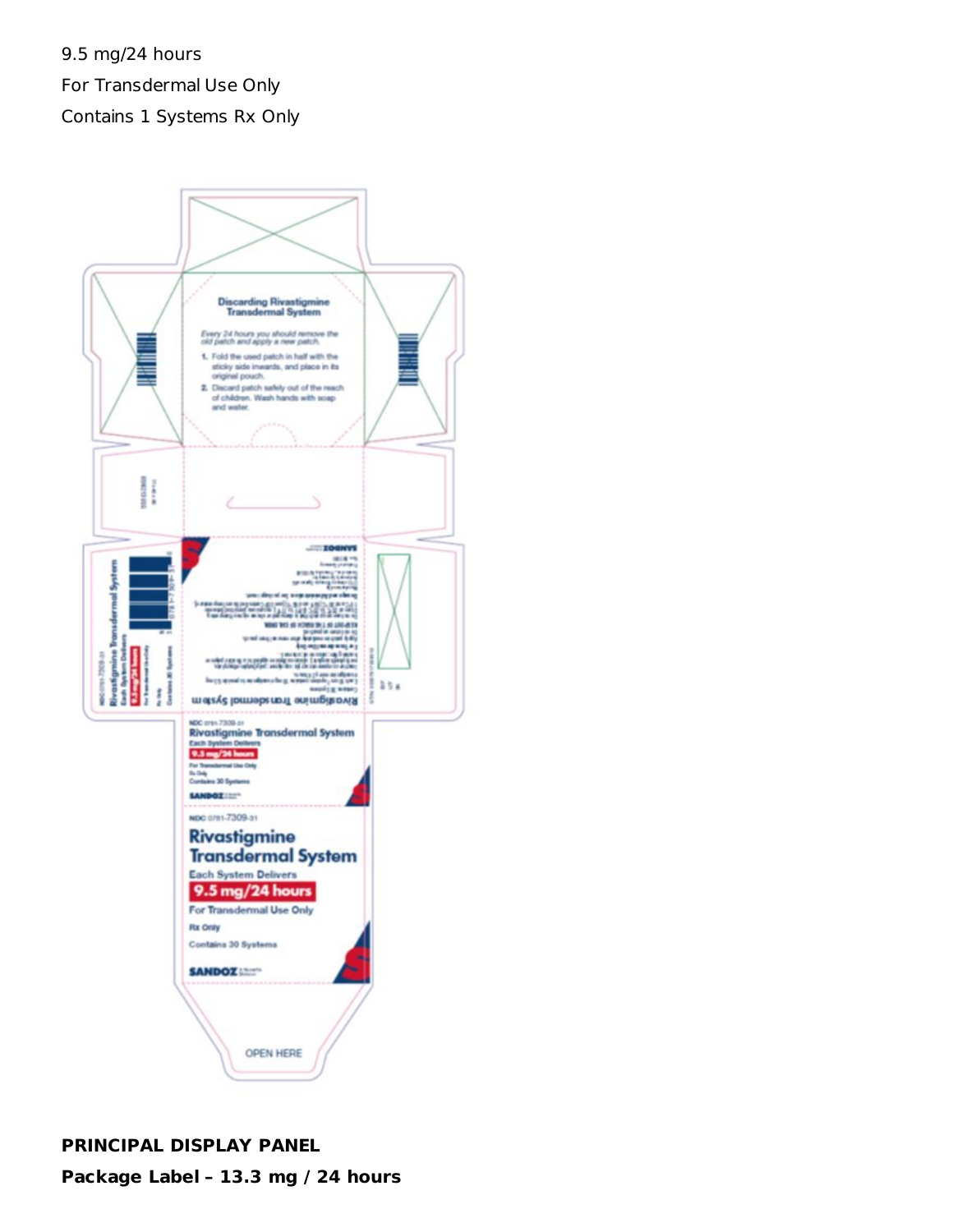**NDC** 0781-7313-58

Rivastigmine Transdermal System

Delivers

13.3 mg/24 hours

For Transdermal Use Only

Contains 1 Systems Rx Only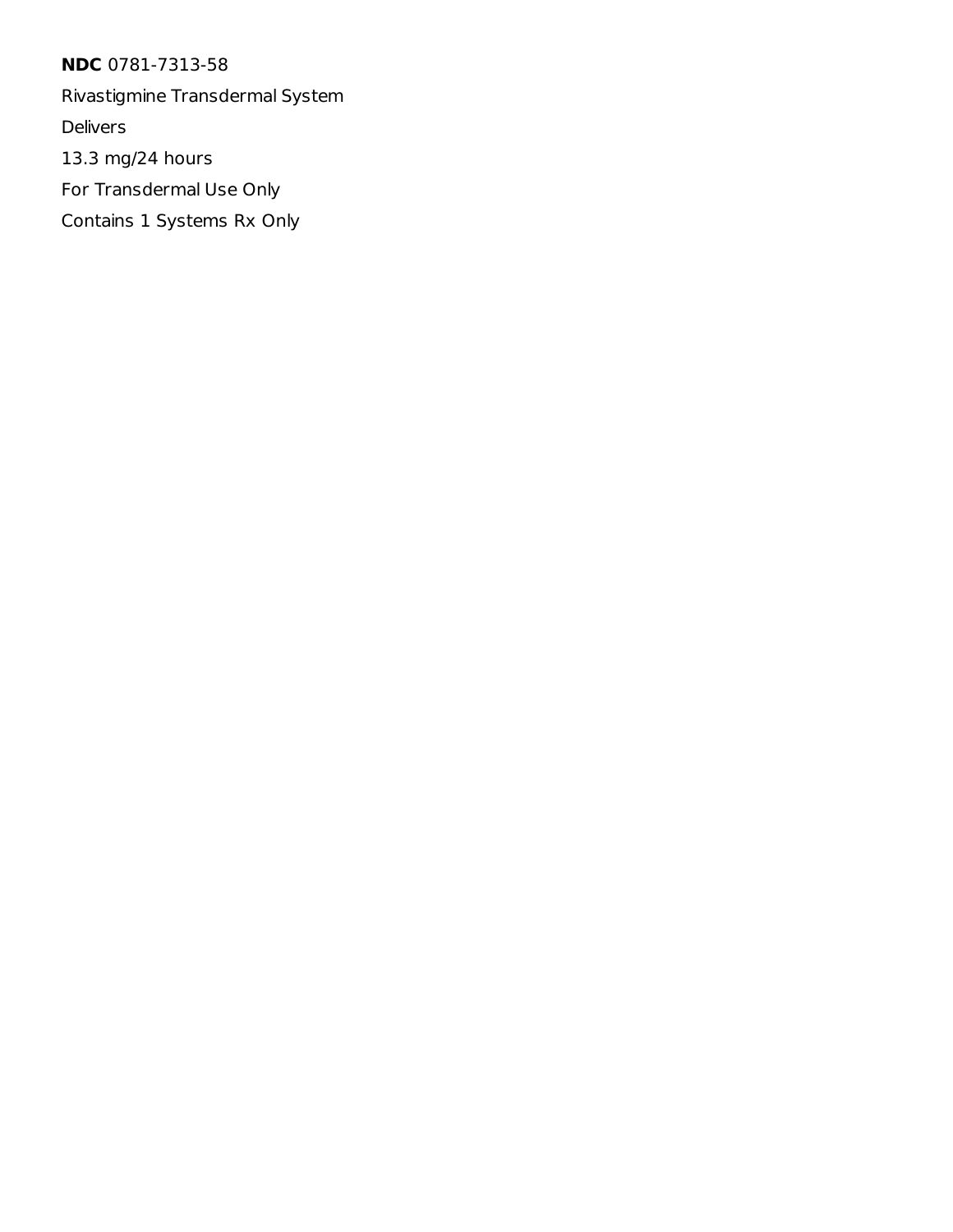

| <b>RIVASTIGMINE</b><br>rivastigmine patch, extended release |                         |                           |               |  |  |
|-------------------------------------------------------------|-------------------------|---------------------------|---------------|--|--|
| <b>Product Information</b>                                  |                         |                           |               |  |  |
| <b>Product Type</b>                                         | HUMAN PRESCRIPTION DRUG | <b>Item Code (Source)</b> | NDC:0781-7304 |  |  |
| <b>Route of Administration</b>                              | <b>TRANS DERMAL</b>     |                           |               |  |  |
|                                                             |                         |                           |               |  |  |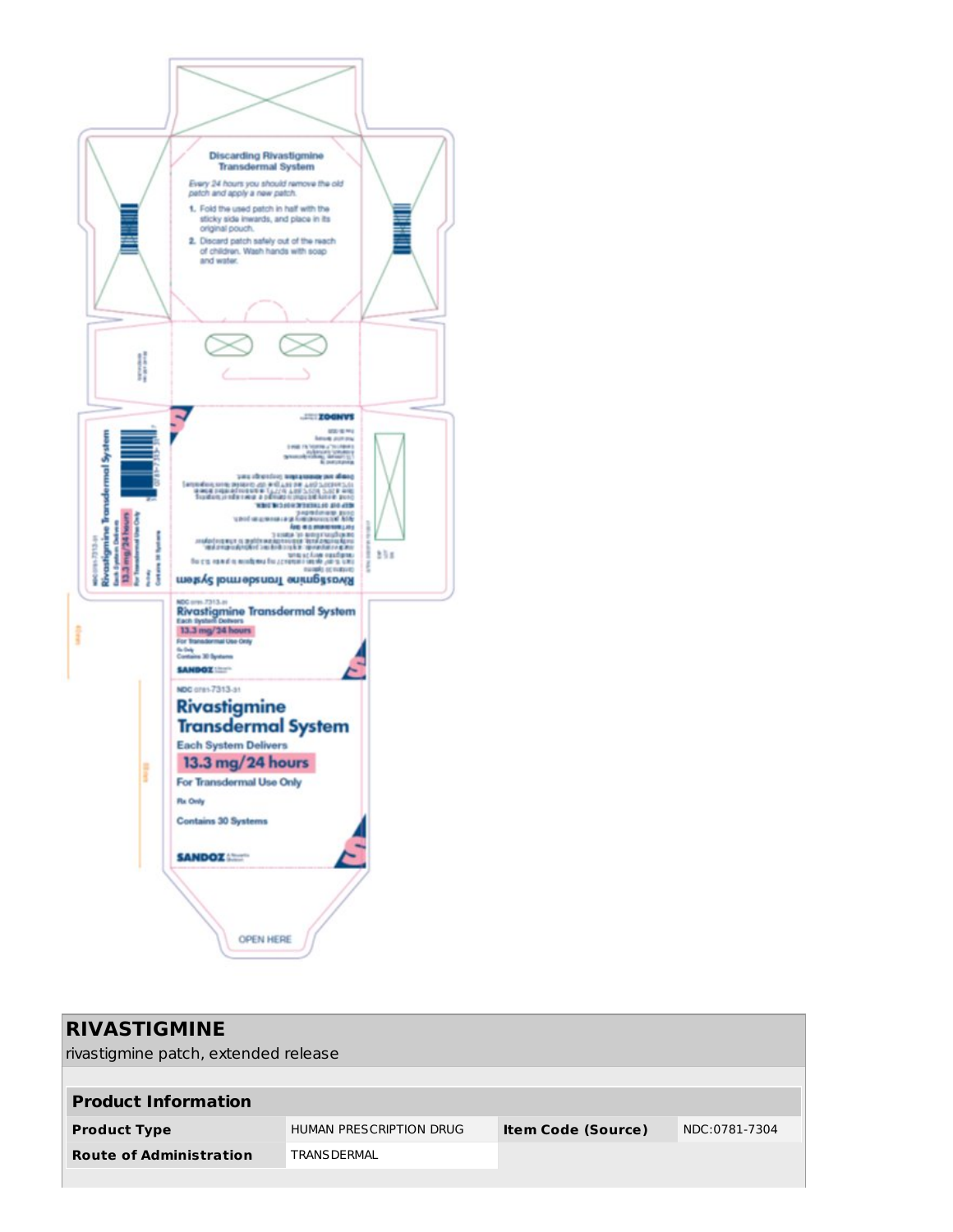|                                    | <b>Active Ingredient/Active Moiety</b>                                                                     |                |                                                                   |            |                                       |  |                                     |
|------------------------------------|------------------------------------------------------------------------------------------------------------|----------------|-------------------------------------------------------------------|------------|---------------------------------------|--|-------------------------------------|
|                                    |                                                                                                            |                | <b>Ingredient Name</b>                                            |            | <b>Basis of Strength</b>              |  | <b>Strength</b>                     |
|                                    | RIVASTIGMINE (UNII: PKI06M3IWO) (RIVASTIGMINE - UNII: PKI06M3IWO)<br><b>RIVASTIGMINE</b><br>4.6 mg in 24 h |                |                                                                   |            |                                       |  |                                     |
|                                    | <b>Inactive Ingredients</b>                                                                                |                |                                                                   |            |                                       |  |                                     |
|                                    |                                                                                                            |                | <b>Ingredient Name</b>                                            |            |                                       |  | <b>Strength</b>                     |
|                                    | .ALPHA.-TOCOPHEROL (UNII: H4N855PNZ1)                                                                      |                |                                                                   |            |                                       |  |                                     |
|                                    |                                                                                                            |                |                                                                   |            |                                       |  |                                     |
|                                    | <b>Packaging</b>                                                                                           |                |                                                                   |            |                                       |  |                                     |
| #                                  | <b>Item Code</b>                                                                                           |                | <b>Package Description</b>                                        |            | <b>Marketing Start</b><br><b>Date</b> |  | <b>Marketing End</b><br><b>Date</b> |
| 1                                  | NDC:0781-7304-<br>31                                                                                       | 30 in 1 CARTON |                                                                   | 09/02/2015 |                                       |  |                                     |
| 1                                  | NDC:0781-7304-<br>58                                                                                       | Product        | 24 h in 1 PATCH; Type 0: Not a Combination                        |            |                                       |  |                                     |
|                                    |                                                                                                            |                |                                                                   |            |                                       |  |                                     |
|                                    | <b>Marketing Information</b>                                                                               |                |                                                                   |            |                                       |  |                                     |
|                                    | <b>Marketing</b>                                                                                           |                | <b>Application Number or Monograph</b>                            |            | <b>Marketing Start</b>                |  | <b>Marketing End</b>                |
|                                    | Category<br>NDA authorized                                                                                 |                | <b>Citation</b>                                                   |            | <b>Date</b>                           |  | Date                                |
| NDA022083<br>09/02/2015<br>generic |                                                                                                            |                |                                                                   |            |                                       |  |                                     |
|                                    |                                                                                                            |                |                                                                   |            |                                       |  |                                     |
|                                    | <b>RIVASTIGMINE</b>                                                                                        |                |                                                                   |            |                                       |  |                                     |
|                                    | rivastigmine patch, extended release                                                                       |                |                                                                   |            |                                       |  |                                     |
|                                    |                                                                                                            |                |                                                                   |            |                                       |  |                                     |
|                                    | <b>Product Information</b>                                                                                 |                |                                                                   |            |                                       |  |                                     |
|                                    | <b>Product Type</b>                                                                                        |                | HUMAN PRESCRIPTION DRUG                                           |            | <b>Item Code (Source)</b>             |  | NDC:0781-7309                       |
|                                    | <b>Route of Administration</b>                                                                             |                | <b>TRANS DERMAL</b>                                               |            |                                       |  |                                     |
|                                    |                                                                                                            |                |                                                                   |            |                                       |  |                                     |
|                                    | <b>Active Ingredient/Active Moiety</b>                                                                     |                |                                                                   |            |                                       |  |                                     |
|                                    |                                                                                                            |                | <b>Ingredient Name</b>                                            |            | <b>Basis of Strength</b>              |  | <b>Strength</b>                     |
|                                    |                                                                                                            |                | RIVASTIGMINE (UNII: PKI06M3IWO) (RIVASTIGMINE - UNII: PKI06M3IWO) |            | <b>RIVASTIGMINE</b>                   |  | 9.5 mg in 24 h                      |
|                                    |                                                                                                            |                |                                                                   |            |                                       |  |                                     |
|                                    | <b>Inactive Ingredients</b>                                                                                |                |                                                                   |            |                                       |  |                                     |
|                                    |                                                                                                            |                | <b>Ingredient Name</b>                                            |            |                                       |  | <b>Strength</b>                     |
|                                    | .ALPHA.-TOCOPHEROL (UNII: H4N855PNZ1)                                                                      |                |                                                                   |            |                                       |  |                                     |
|                                    |                                                                                                            |                |                                                                   |            |                                       |  |                                     |
| <b>Packaging</b>                   |                                                                                                            |                |                                                                   |            |                                       |  |                                     |
| #                                  | <b>Item Code</b>                                                                                           |                | <b>Package Description</b>                                        |            | <b>Marketing Start</b><br>Date        |  | <b>Marketing End</b><br><b>Date</b> |
| 1                                  | NDC:0781-7309-<br>31                                                                                       | 30 in 1 CARTON |                                                                   | 09/02/2015 |                                       |  |                                     |
| 1                                  | NDC:0781-7309-<br>58                                                                                       | Product        | 24 h in 1 PATCH; Type 0: Not a Combination                        |            |                                       |  |                                     |
|                                    |                                                                                                            |                |                                                                   |            |                                       |  |                                     |